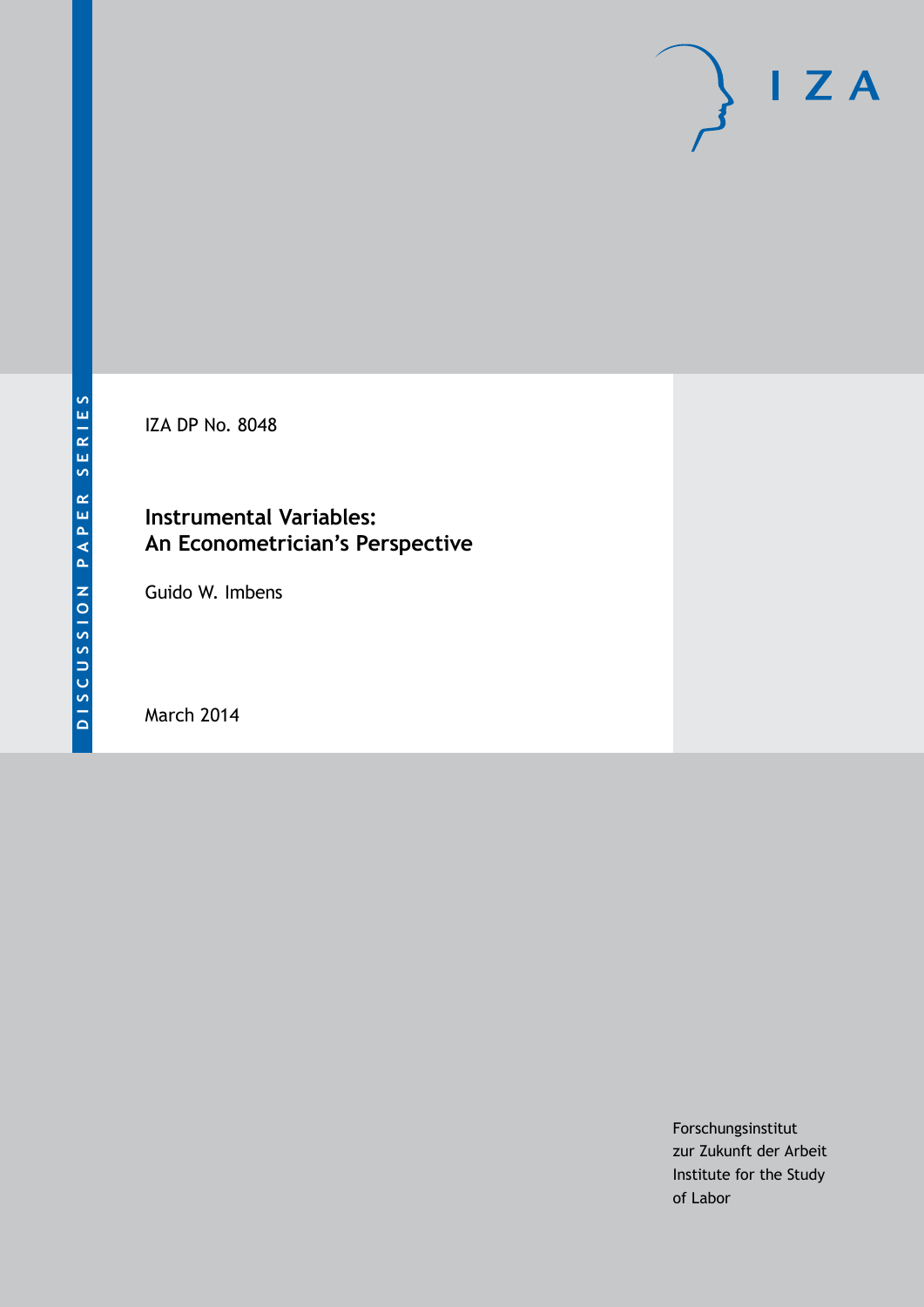# **Instrumental Variables: An Econometrician's Perspective**

**Guido W. Imbens**

*Stanford University GSB, NBER and IZA*

# Discussion Paper No. 8048 March 2014

IZA

P.O. Box 7240 53072 Bonn **Germany** 

Phone: +49-228-3894-0 Fax: +49-228-3894-180 E-mail: [iza@iza.org](mailto:iza@iza.org)

Any opinions expressed here are those of the author(s) and not those of IZA. Research published in this series may include views on policy, but the institute itself takes no institutional policy positions. The IZA research network is committed to the IZA Guiding Principles of Research Integrity.

The Institute for the Study of Labor (IZA) in Bonn is a local and virtual international research center and a place of communication between science, politics and business. IZA is an independent nonprofit organization supported by Deutsche Post Foundation. The center is associated with the University of Bonn and offers a stimulating research environment through its international network, workshops and conferences, data service, project support, research visits and doctoral program. IZA engages in (i) original and internationally competitive research in all fields of labor economics, (ii) development of policy concepts, and (iii) dissemination of research results and concepts to the interested public.

<span id="page-1-0"></span>IZA Discussion Papers often represent preliminary work and are circulated to encourage discussion. Citation of such a paper should account for its provisional character. A revised version may be available directly from the author.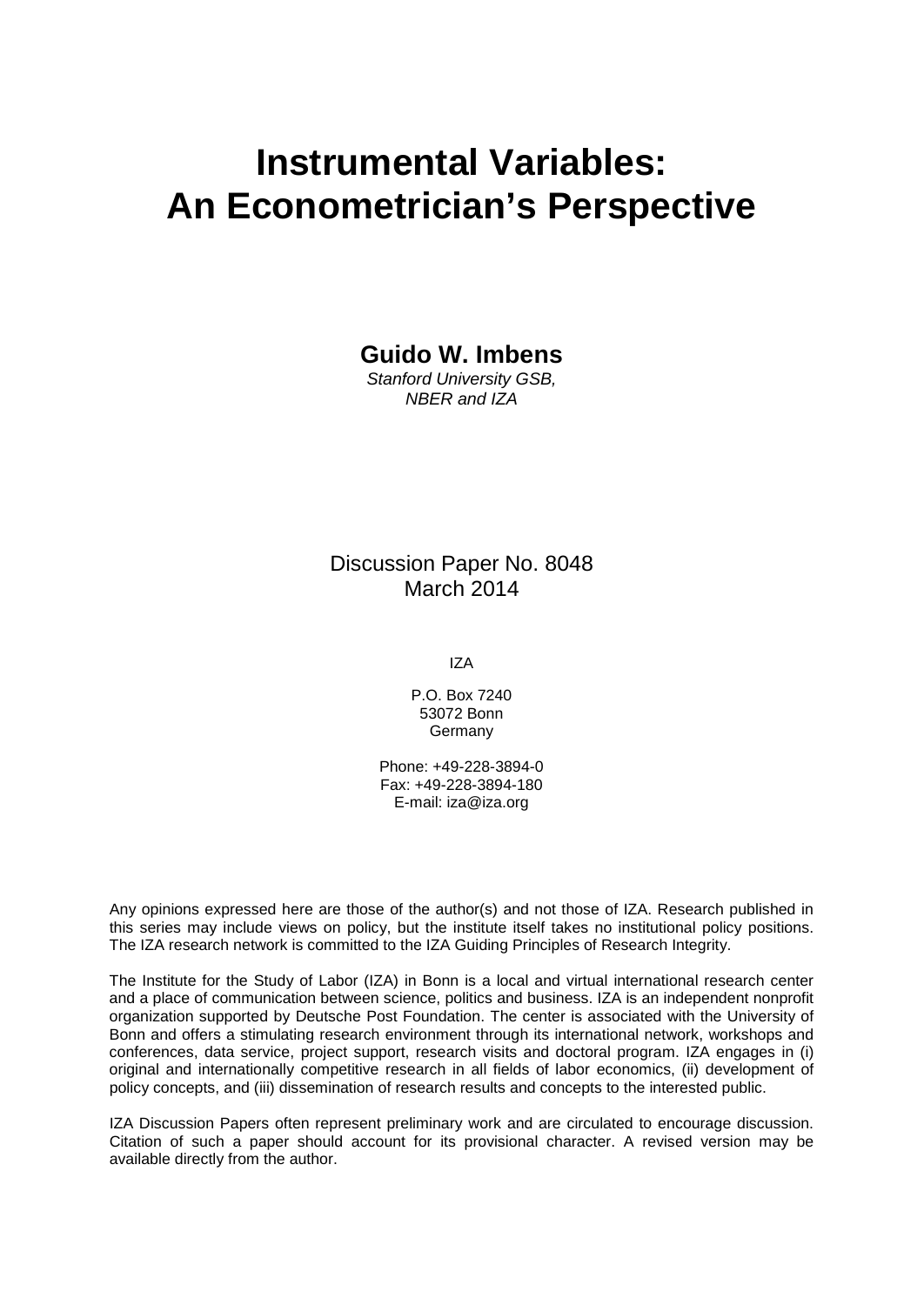IZA Discussion Paper No. 8048 March 2014

# **ABSTRACT**

# **Instrumental Variables: An Econometrician's Perspective[\\*](#page-1-0)**

I review recent work in the statistics literature on instrumental variables methods from an econometrics perspective. I discuss some of the older, economic, applications including supply and demand models and relate them to the recent applications in settings of randomized experiments with noncompliance. I discuss the assumptions underlying instrumental variables methods and in what settings these may be plausible. By providing context to the current applications a better understanding of the applicability of these methods may arise.

JEL Classification: C01

Keywords: simultaneous equations models, randomized experiments, potential outcomes, noncompliance, selection models, instrumental variables

Corresponding author:

Guido W. Imbens Stanford Graduate School of Business Knight Management Center Stanford University 655 Knight Way Stanford, CA 94305-7298 USA E-mail: [imbens@stanford.edu](mailto:imbens@stanford.edu)

Financial support for this research was generously provided through NSF grants 0820361 and 0961707. I am grateful to Joshua Angrist who got me interested in these topics many years ago, and, over the the years, has taught me much about the issues discussed in this manuscript, the editor of *Statistical Science* for suggesting this review, and three anonymous referees who wrote remarkably thoughtful reviews.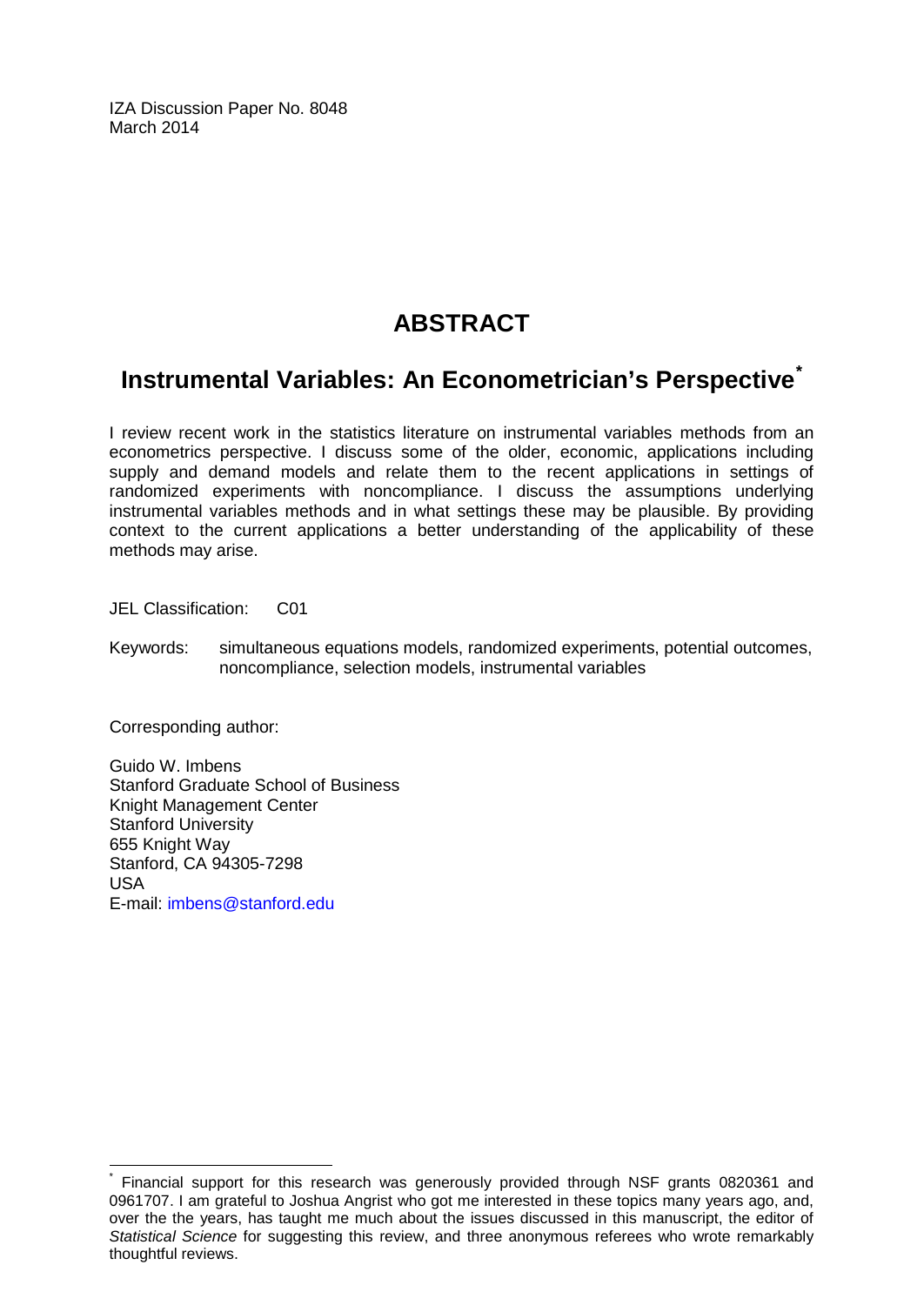# 1 Introduction

Instrumental Variables (IV) refers to a set of methods developed in econometrics starting in the 1920s to draw causal inferences in settings where the treatment of interest cannot be credibly viewed as randomly assigned, even after conditioning on additional covariates.<sup>1</sup> In the last two decades these methods have attracted considerable attention in the statistics literature. Although this recent statistics literature builds on the earlier econometric literature, there are nevertheless important differences. First, the recent statistics literature primarily focuses on the binary treatment case. Second, the recent literature explicitly allows for treatment effect heterogeneity. Third, the recent instrumental variables literature explicitly uses the potential outcome framework used by Neyman for randomized experiments and generalized to observational studies by Rubin (1974, 1978, 1990). Fourth, in the applications this literature has concentrated on, including randomized experiments with non-compliance, the intention-to-treat or reduced-form estimates are often of greater interest than they are in the traditional econometric simultaneous equations applications.

Partly the recent statistics literature has been motivated by the earlier econometric literature on instrumental variables, starting with Wright (1928) (see the discussion on the origins of instrumental variables in Stock and Trebbi, 2003). However, there are also other antecedents, outside of the traditional econometric instrumental variables literature, notably the work by Zelen on encouragement designs (Zelen, 1979, 1990). Early papers in the recent statistics literature include Angrist, Imbens and Rubin (1996), Robins (1989), and McClellan and Newhouse (1994). Recent reviews include Rosenbaum (2010), Vansteelandt, Bowden, Babanezhad, and Goetghebeur (2011) and Hernán and Robins (2006). Although these reviews include many references to the earlier economics literature, it might still be useful to discuss the econometric literature in more detail to provide some background and perspective on the applicability of instrumental variables methods in other fields. In this discussion I will do so.

Instrumental variables methods have been a central part of the econometrics canon

<sup>&</sup>lt;sup>1</sup>There is another literature in econometrics using instrumental variables methods to deal with classical measurement error (where explanatory variables are measured with error that is independent of the true values). My remarks in the current paper do not directly reflect on that literature. See Sargan (1958) for a classical paper, and Hillier (1992) and Arellano (2002) for more recent discussions.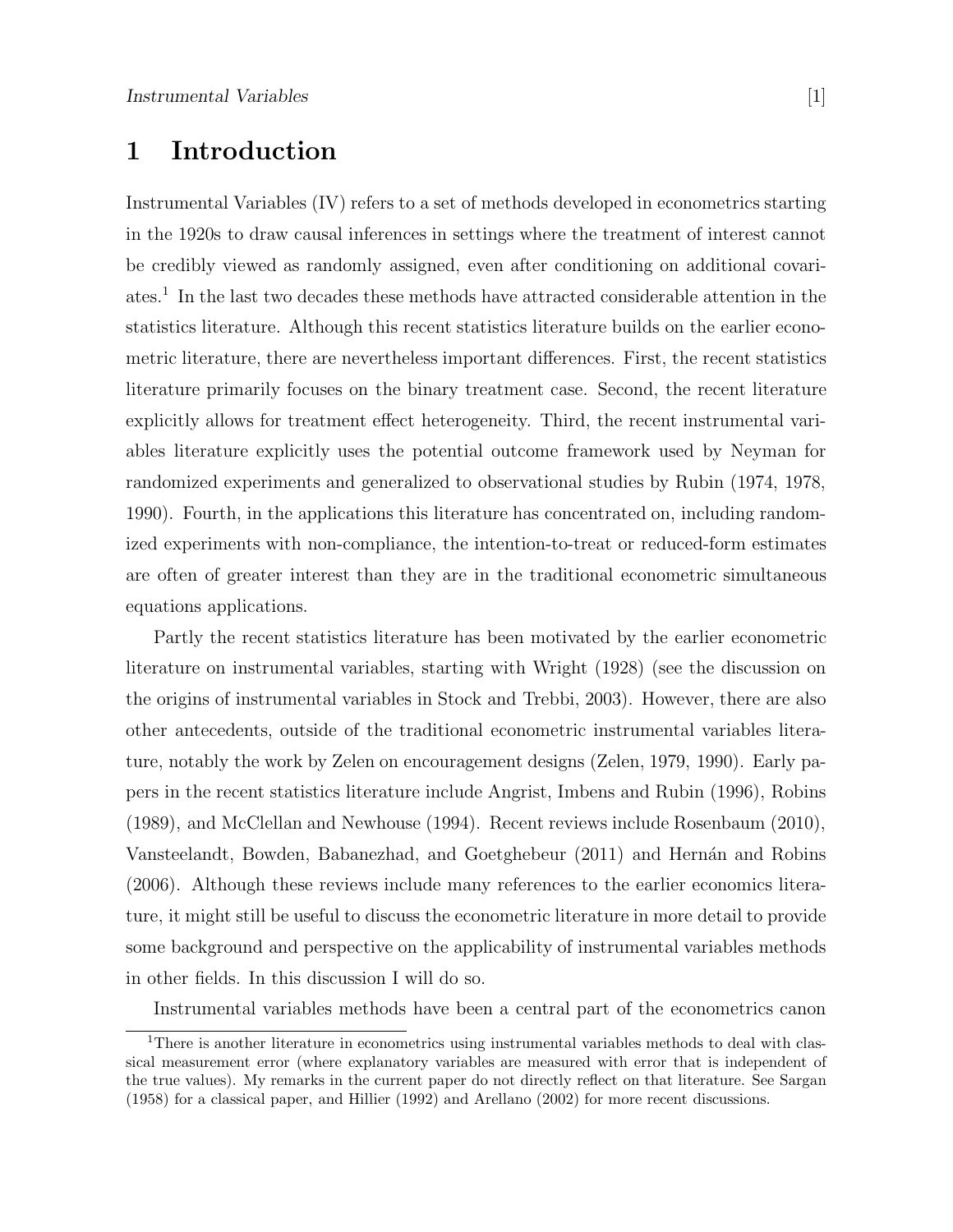since the first half of the twentieth century, and continue to be an integral part of most graduate and undergraduate textbooks (e.g., Angrist and Pischke, 2008; Bowden and Turkington, 1984; Greene, 2011; Hayashi, 2000; Manski, 1995; Stock and Watson, 2010; Wooldridge, 2002, 2008). Like the statisticians Fisher and Neyman (Fisher, 1925; Neyman, 1923), early econometricians such as Wright (1928), Working (1927), Tinbergen (1930) and Haavelmo (1943) were interested in drawing causal inferences, in their case about the effect of economic policies on economic behavior. However, in sharp contrast to the statistical literature on causal inference, the starting point for these econometricians was *not* the randomized experiment. From the outset there was a recognition that in the settings they studied, the causes, or treatments, were not *assigned* to passive units (economic agents in their setting, such as individuals, households, firms, or countries). Instead the economic agents actively influence, or even explicitly choose, the level of the treatment they receive. Choice, rather than chance, was the starting point for thinking about the assignment mechanism in the econometrics literature. In this perspective, units receiving the active treatment are different from those receiving the control treatment not just because of the receipt of the treatment: they (choose to) receive the active treatment because they are different to begin with. This makes the treatment potentially endogenous, and creates what is sometimes in the econometrics literature referred to as the selection problem (Heckman, 1979).

The early econometrics literature on instrumental variables did not have much of an impact on thinking in the statistics community. Although some of the technical work on large sample properties of various estimators did get published in statistics journals (e.g., the still influential Anderson and Rubin (1948) paper), applications by non-economists were rare. It is not clear exactly what the reasons for this are. One possibility is the fact that the early literature on instrumental variables was closely tied to substantive economic questions (e.g., interventions in markets), using theoretical economic concepts that may have appeared irrelevant or difficult to translate to other fields (e.g., supply and demand). This may have suggested to non-economists that the instrumental variables methods in general had limited applicability outside of economics. The use of economic concepts was not entirely unavoidable, as the critical assumptions underlying instrumental variables methods are substantive and require subtle subject matter knowledge. A second reason may be that although the early work by Tinbergen and Haavelmo used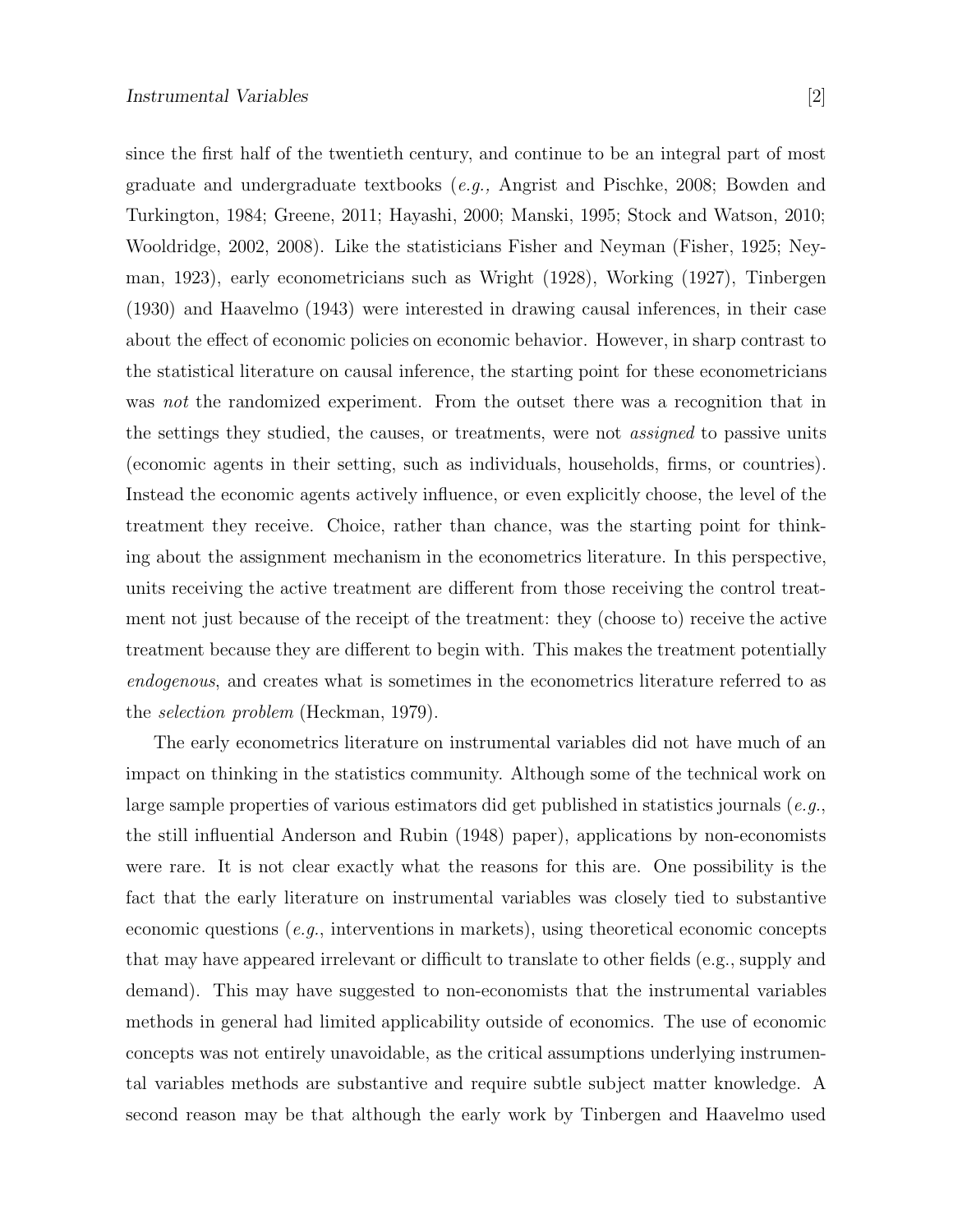a notation that is very similar to what Rubin (1974) later called the potential outcome notation, quickly the literature settled on a notation only involving realized or obseved outcomes. See for a historial perspective Hendry and Morgan (1992) and Imbens (1997). This realized-outcome notation that remains common in the econometric textbooks obscures the connections between the Fisher and Neyman work on randomized experiments and the instrumental variables literature. It is only in the 1990s that econometricians returned to the potential outcome notation for causal questions (e.g., Heckman, 1990, Manski, 1990; Imbens and Angrist, 1994), facilitating and initiating a dialogue with statisticians on instrumental variable methods.

The main theme of the current paper is that the early work in econometrics is helpful in understanding the modern instrumental variables literature, and furthermore, is potentially useful in improving applications of these methods and identifying potential instruments. These methods may in fact be useful in many settings statisticians study. Exposure to treatment is rarely solely a matter of chance or solely a matter of choice. Both aspects are important and help to understand when causal inferences are credible and when they are not. In order to make these points I will discuss some of the early work and put it in a modern framework and notation. In doing so I will address some of the concerns that have been raised about the applicability of instrumental variables methods in statistics. I will also discuss some areas where the recent statistics literature has extended and improved our understanding of instrumental variables methods. Finally I will review some of the econometric terminology and relate it to the statistical literature to remove some of the semantic barriers that continue to separate the literatures. I should emphasize that many of the topics discussed in this review continue to be active research areas, about which there is considerable controversy both inside and outside of econometrics.

The remainder of the paper is organized as follows. In Section 2 I will discuss the distinction between the statistics literature on causality with its primary focus on chance, arising from its origins in the experimental literature, and the econometrics or economics literature with its emphasis on choice. The next two sections discuss in detail two classes of examples. In Section 3 I discuss the canonical example of instrumental variables in economics, the estimation of supply and demand functions. In Section 4 I discuss a modern class of examples, randomized experiments with noncompliance. In Section 5 I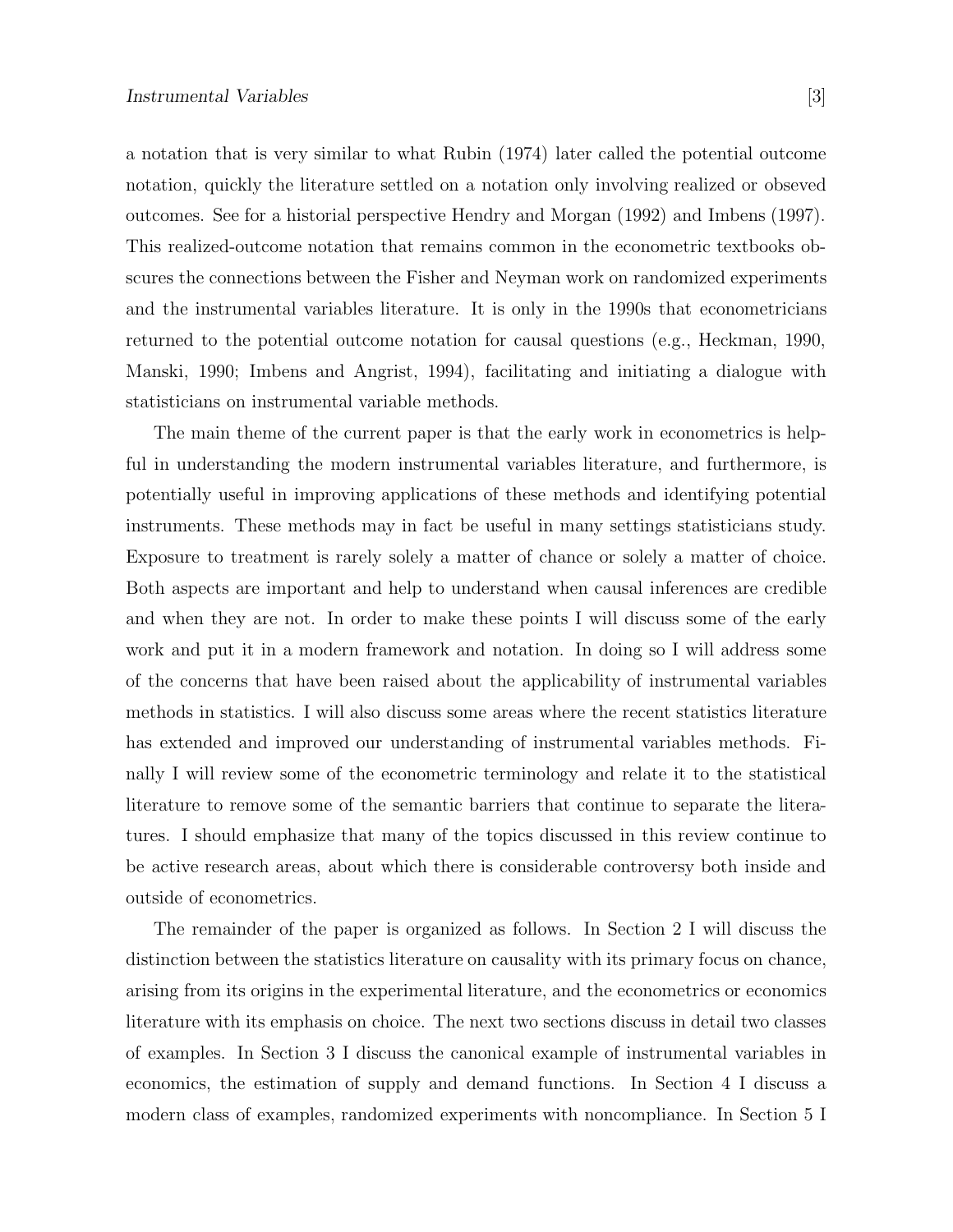discuss the substantive content of the critical assumptions, and in Section 6 I link the current literature to the older textbook discussions. In Section 7 I discuss some of the recent extensions of traditional instrumental variables methods. Section 8 concludes.

# 2 Choice versus Chance in Treatment Assignment

Although the objectives of causal analyses in statistics and econometrics are very similar, or even identical, namely the estimation of, and inference for, causal effects, traditionally statisticians and economists have approached these questions very differently. A key difference in the approaches taken in the statistical and econometric literatures is the focus on different assignment mechanisms, those with an emphasis on chance versus those with an emphasis on choice. Although in practice in many observational studies assignment mechanisms have elements of both chance and choice, the traditional starting points in the two literatures are very different, and it is only recently that these literatures have discovered how much they have in common.<sup>2</sup>

### 2.1 The Statistics Literature: The Focus on Chance

The starting point in the statistics literature, going back to Fisher (1925) and Neyman (1923), is the randomized experiment, with both Fisher and Neyman motivated by agricultural applications where the units of analysis are plots of land. To be specific, suppose we are interested in the average causal effect of a binary treatment or intervention, say fertilizer A or fertilizer B, on plot yields. In the modern notation and language originating with Rubin (1974), the unit (plot) level causal effect is a comparison between the two potential outcomes,  $Y_i(A)$  and  $Y_i(B)$  (e.g., the difference  $\tau_i = Y_i(B) - Y_i(A)$ ), where  $Y_i(A)$  is the potential outcome given fertilizer A and  $Y_i(B)$  is the potential outcome given fertilizer  $B$ , both for plot i. In a completely randomized experiment with N plots we select  $M$  (with  $M \in \{1, ..., N-1\}$ ) plots at random to receive fertilizer B, with the

<sup>&</sup>lt;sup>2</sup>In both literatures it is typically assumed that there is no interference between units. In the statistics literature this is often referred to as the *Stable Unit Treatment Value Assumption* (SUTVA, Rubin, 1978). In economics there are many cases where this is not a reasonable assumption because there are *general* equilibrium effects. In an interesting recent experiment Crépon, Duflo, Gurgand, Rathelot, and Zamoray (2012) varied the scale of experimental interventions (job training programs in their case) in different labor markets and found that the scale substantially affected the average effects of the interventions. There is also a growing literature on settings directly modelling interactions. In this discussion I will largely ignore the complications arising from interference between units.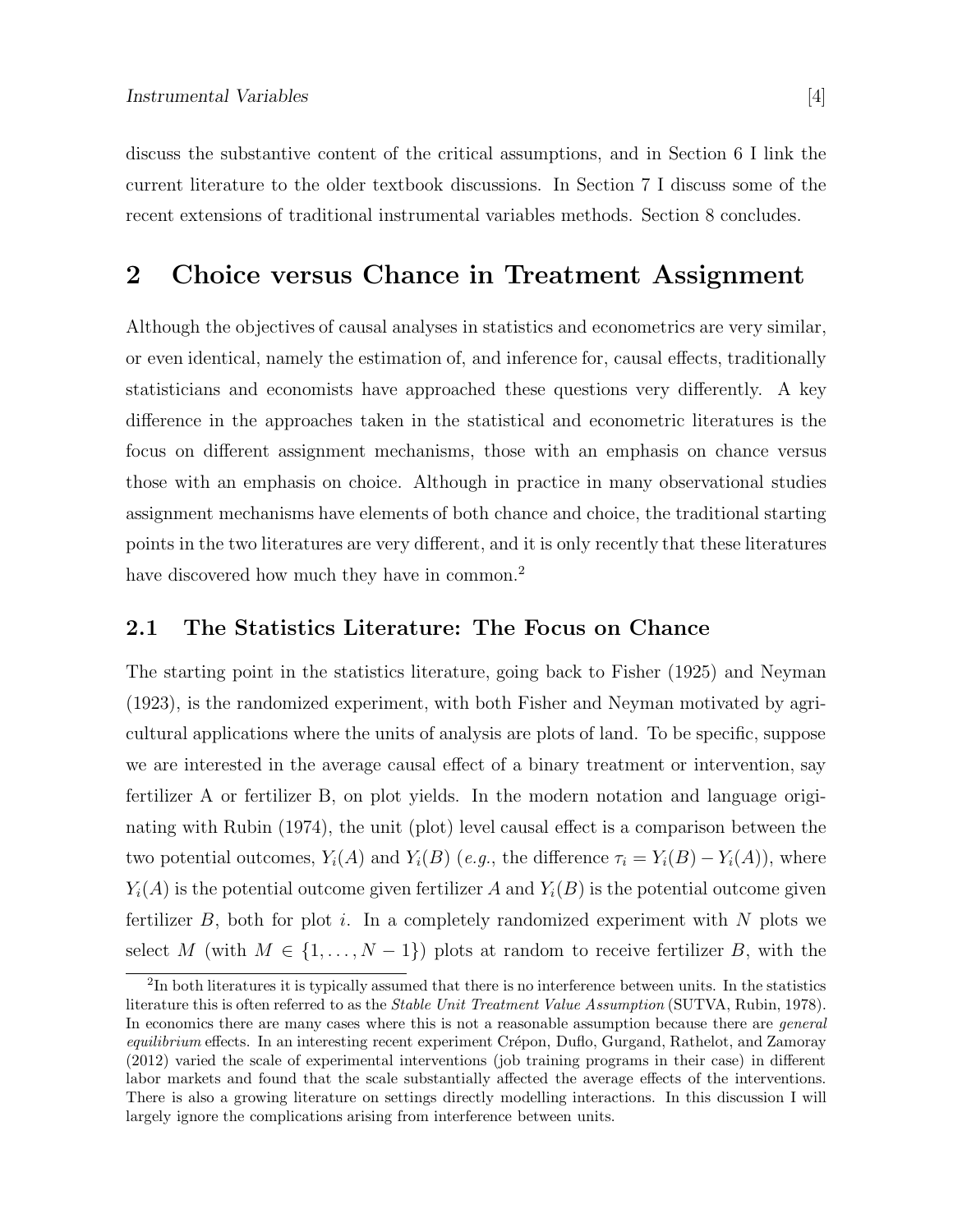remaining  $N-M$  plots assigned to fertilizer A. Thus, the treatment assignment, denoted by  $W_i \in \{A, B\}$  for plot i, is by design independent of the potential outcomes. In this specific setting the work by Fisher and Neyman shows how one can draw exact causal inferences. Fisher focused on calculating exact p-values for sharp null hypotheses, typically the null hypothesis of no effect whatsoever,  $Y_i(A) = Y_i(B)$  for all plots. Neyman focused on developing unbiased estimators for the average treatment effect  $\sum_i (Y_i(A) - Y_i(B))/N$ and the variance of those estimators.

The subsequent literature in statistics, much of it associated with the work by Rubin and coauthors (Cochran, 1968; Cochran and Rubin, 1973; Rubin, 1974, 1990, 2006; Rosenbaum and Rubin, 1983; 1984; Rubin and Thomas 1992; Rosenbaum, 2002, 2010; Holland, 1986) has focused on extending and generalizing the Fisher and Neyman results that were derived explicitly for randomized experiments to the more general setting of observational studies. A large part of this literature focuses on the case where the researcher has additional background information available about the units in the study. The additional information is in the form of pretreatment variables or covariates not affected by the treatment. Let  $X_i$  denote these covariates. A key assumption in this literature is that conditional on these pretreatment variables the assignment to treatment is independent of the treatment assignment. Formally,

 $W_i \perp Y_i(A), Y_i(B) \mid X_i$ . (unconfoundedness)

Following Rubin (1990), I refer to this assumption as *unconfoundedness given*  $X_i$ , also known as no unmeasured confounders. This assumption, in combination with the auxiliary assumption that for all values of the covariates the probability of being assigned to each level of the treatment is strictly positive is referred to as *strong ignorability* (Rosenbaum and Rubin, 1984). If we assume only that  $W_i \perp Y_i(A)|X_i$  and  $W_i \perp Y_i(B)|X_i$ rather than jointly, the assumption is referred to as *weak unconfoundedness* (Imbens, 2000), and the combination as *weak ignorability*. Substantively it is not clear that there are cases in the setting with binary treatments where the weak version of plausible but not the strong version, although the difference between the two assumptions has some content in the multivalued treatment case (Imbens, 2000). In the econometric literature closely related assumptions are referred to as selection-on-observables (Barnow, Cain and Goldberger (1980) or *exogeneity*.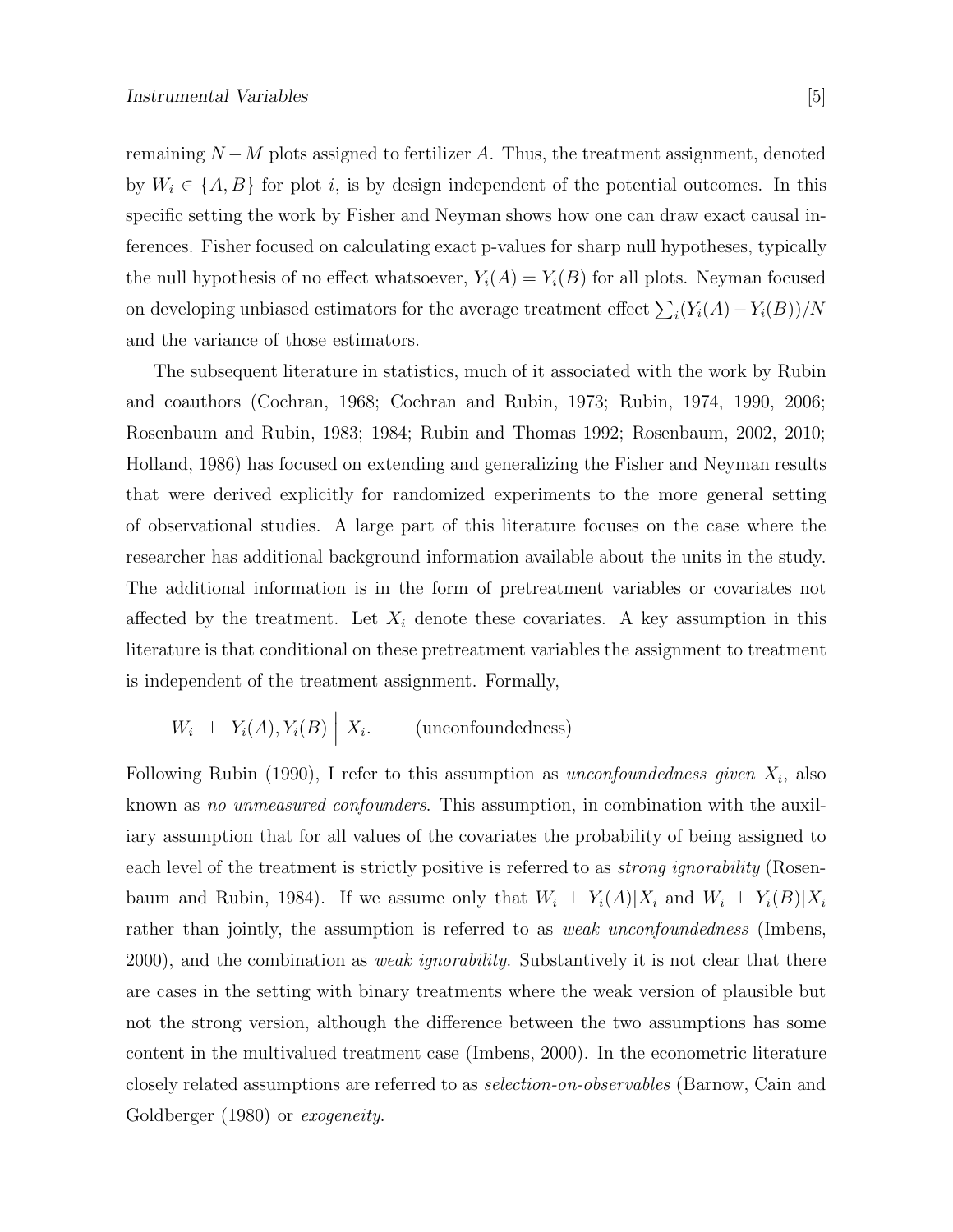Under weak ignorability (and thus also under strong ignorability) it is possible to estimate the average effect of the treatment in large samples, in other words, the average effect of the treatment is *identified*. Various specific methods have been proposed, including matching, subclassification, and regression. See Rosenbaum (2010), Rubin (2006), Imbens (2004, 2014), Gelman and Hill (2006), and Angrist and Pischke (2009) for general discussions and surveys. Robins and coauthors (Robins, 1986; Gill and Robins, 2001; Richardson, and Robins, 2013; Van der Laan and Robins, 2003), have extended this approach to settings with sequential treatments.

# 2.2 The Econometrics Literature: The Focus on Choice

In contrast to the statistics literature whose point of departure was the randomized experiment, the starting point in the economics and econometrics literatures for studying causal effects emphasizes the choices that led to the treatment received. Unlike the original applications in statistics where the units are passive, for example plots of land, with no influence over their treatment exposure, units in economic analyses are typically economic agents, for example, individuals, families, firms, or administrations. These are agents with objectives and the ability to pursue these objectives within constraints. The objectives are typically closely related to the outcomes under the various treatments. The constraints may be legal, financial, or information-based.

The starting point of economic science is to model these agents as behaving optimally. More specifically this implies that economists think of everyone of these agents as choosing the level of the treatment to most efficiently pursue their objectives given the constraints they face.<sup>3</sup> In practice, of course, there is considerable evidence that not all agents behave optimally. Nevertheless, the starting point is the presumption that optimal behavior is a reasonable approximation to actual behavior, and the models economists take to the data often reflect this.

# 2.3 Some Examples

Let us contrast the statistical and econometric approaches in a highly stylized example. Roy (1951) studies the problem of occupational choice and the implications for the ob-

<sup>&</sup>lt;sup>3</sup>In principle these objectives may include the effort it takes to find the optimal strategy, although it is rare that these costs are taken into account.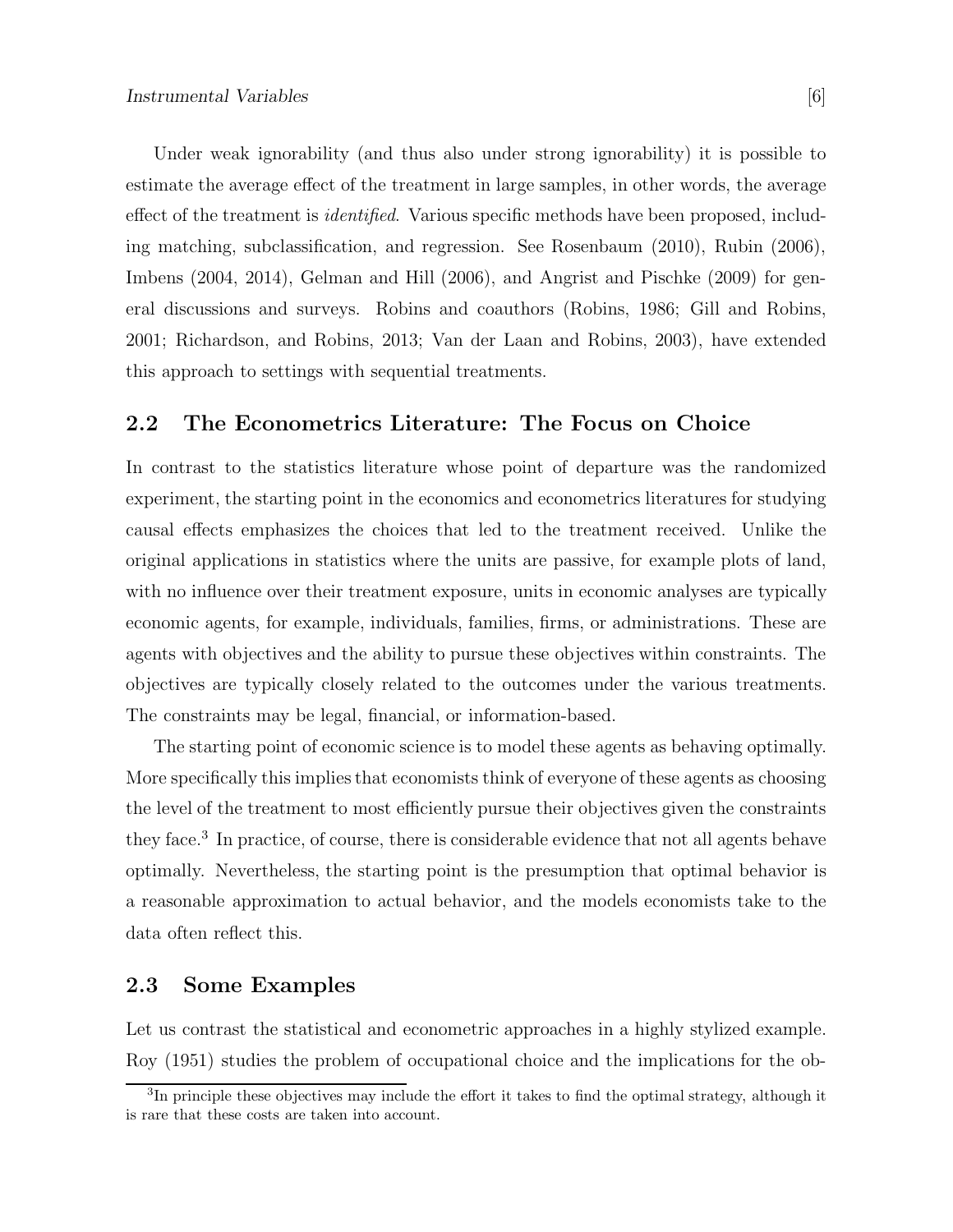served distribution of earnings. He focuses on an example where individuals can choose between two occupations, hunting and fishing. Each individual has a level of productivity associated with each occupation, say, the total value of the catch per day. For individual i, the two productivity levels are  $Y_i(h)$  and  $Y_i(f)$ , for the productivity level if hunting and fishing respectively.<sup>4</sup> Suppose the researcher is interested in the average difference in productivity in these two occupations,  $\tau = \mathbb{E}[Y_i(f) - Y_i(h)]$ , where the averaging is over the population of individuals.<sup>5</sup> The researcher observes for all units in the sample the occupation they choose  $(W_i,$  equal to h for hunters and f for fishermen) and the productivity in their choosen occupation,

$$
Y_i^{\text{obs}} = Y_i(W_i) = \begin{cases} Y_i(h) & \text{if } W_i = h, \\ Y_i(f) & \text{if } W_i = f. \end{cases}
$$

In the Fisher-Neyman-Rubin statistics tradition, one might start by estimating  $\tau$  by comparing productivity levels by occupation:

$$
\hat{\tau} = \overline{Y}_f^{\text{obs}} - \overline{Y}_h^{\text{obs}},
$$

where

$$
\overline{Y}_f^{\text{obs}} = \frac{1}{N_f} \sum_{i:W_i = f} Y_i^{\text{obs}}, \quad \overline{Y}_h^{\text{obs}} = \frac{1}{N_h} \sum_{i:W_i = h} Y_i^{\text{obs}},
$$
  

$$
N_f = \sum_{i=1}^N \mathbf{1}_{W_i = f}, \quad \text{and} \quad N_h = N - N_f.
$$

If there is concern that these unadjusted differences are not credible as estimates of the average causal effect, the next step in this approach would be to adjust for observed individual characteristics such as education levels, or family background. This would be justified if individuals can be thought of as choosing, at least within homogenous groups defined by covariates, randomly which occupation to engage in.

Roy, in the economics tradition, starts from a very different place. Instead of assuming that individuals choose their occupation (possibly after conditioning on covariates)

<sup>&</sup>lt;sup>4</sup>In this example the no-interference (SUTVA) assumption that there are no effects of other individual's choices, and therefore that the individual level potential outcomes are well-defined is tenuous—if one hunter is successful that will reduce the number of animals available to other hunters—but I will ignore these issues here.

<sup>5</sup>That is not actually the goal of Roy's original study, but that is beside the point here.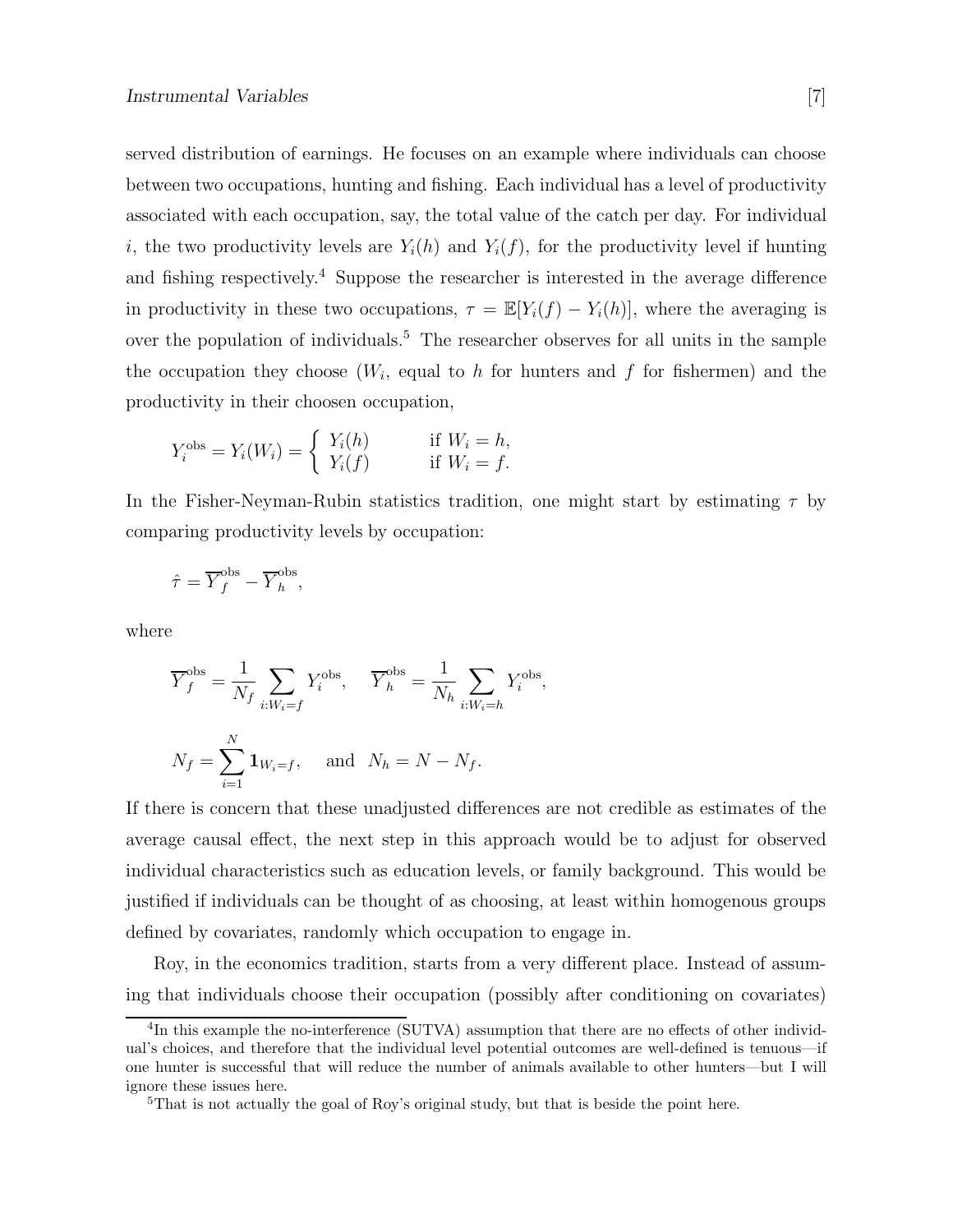randomly, he assumes that each individual chooses her occupation optimally, that is, the occupation that maximizes her productivity:

$$
W_i = \begin{cases} f & \text{if } Y_i(f) \ge Y_i(h), \\ h & \text{otherwise.} \end{cases}
$$

There need not be a solution in all cases, especially if there is interference and thus there are general equilibrium effects, but I will assume here that such a solution exists. If this assumption were true, it would be difficult to learn much about  $\tau$  from data on occupations and earnings. In the spirit of research by Manski (1990, 1992, 2003, 2008) and Robins (1989), one can derive bounds on  $\tau$ , exploiting the fact that if  $W_i = f$ , then the unobserved  $Y_i(h)$  must satisfy  $Y_i(h) \leq Y_i(f)$ , with  $Y_i(f)$  observed. For the Roy model the specific calculations have been reported in Manski (1995, Section 2.6). Without additional information or restrictions these bounds would be fairly wide, and one would not learn much about  $\tau$ . However, the original version of the Roy model, where individuals know ex ante the exact value of the potential outcomes and choose the level of the treatment corresponding to the maximum of those, is ultimately not plausible in practice. It is likely that that individuals face uncertainty regarding their future productivity and thus may not be able to choose the ex post optimal occupation. See for bounds under that scenario Manski and Nagin (1998). Alternatively, and this is emphasized in Athey and Stern (1998), individuals may have more complex objective functions taking into account heterogenous costs or non-monetary benefits associated with each occupation. This creates a wedge between the outcomes that the researcher focuses on and the outcomes that the agent optimizes over. What is key here in relation to the statistics literature is that under the Roy model and its generalizations the very fact that two individuals have different occupations is seen as indicative that they have different potential outcomes, thus fundamentally calling into question the unconfoundedness assumption that individuals with similar pretreatment variables but different treatment levels are comparable. This concern about differences between individuals with the same values for pretreatment variables but different treatment levels underlies many econometric analyses of causal effects, specifically in the literature on selection models. See Heckman and Robb (1985) for a general discussion.

Let me discuss two additional examples. There is a large literature in economics concerned with estimating the causal effect of educational achievement (measured as years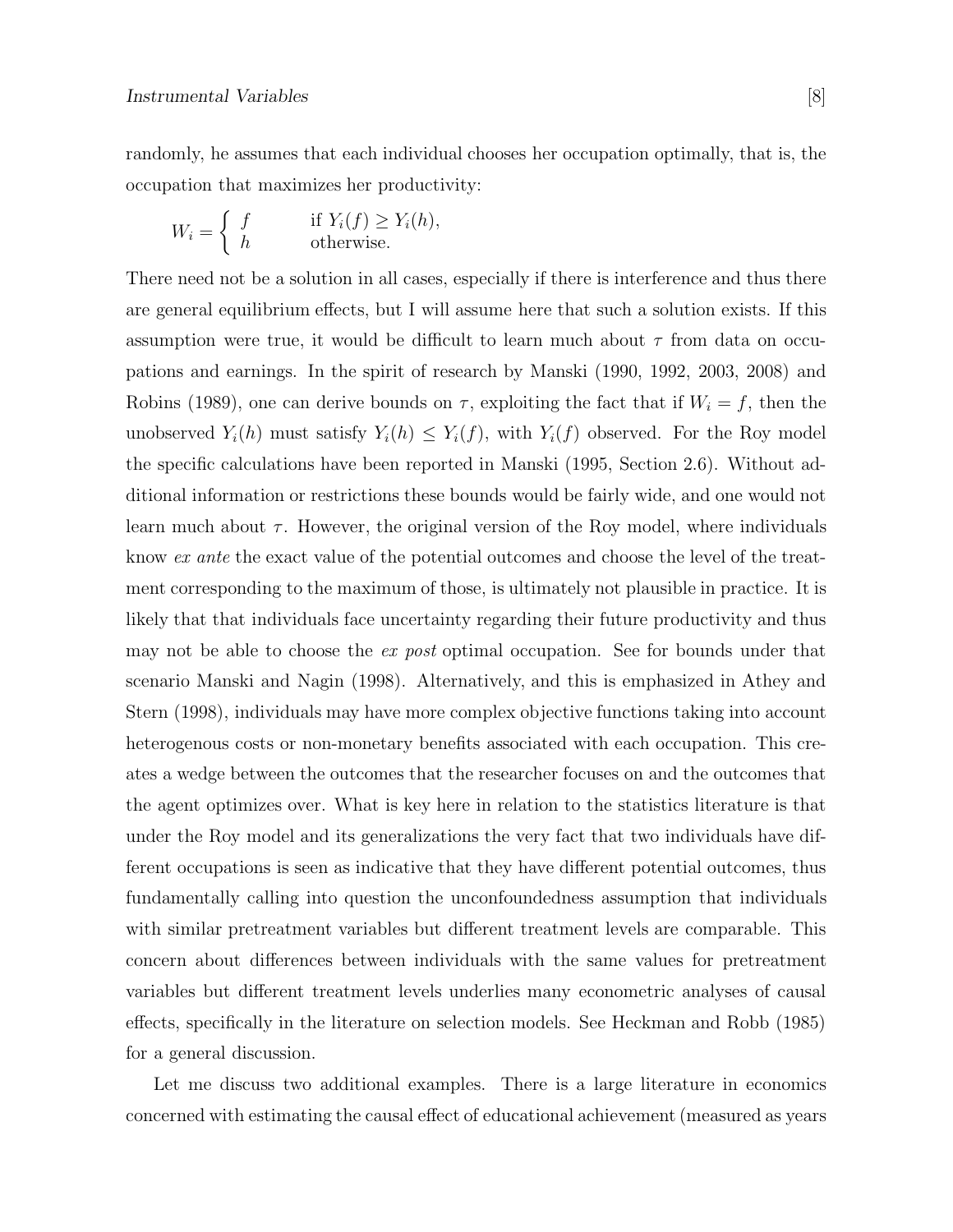of education) on earnings. See for general discussions Griliches (1977) and Card (2001). One starting point, and in fact the basis of a large empirical literature, is to compare earnings for individuals who look similar in terms of background characteristics, but who differ in terms of educational achievement. The concern in an equally large literature is that those individuals who choose to acquire higher levels of education did so precisely because they expected their returns to additional years of education to be higher then individuals who choose not to acquire higher levels of education expected their returns to be. In the terminology of the returns-to-education literature, the individuals choosing higher levels of education may have higher levels of ability, which lead to higher earnings for given levels of education.

Another canonical example is that of voluntary job training programs. One approach to estimate the causal effect of training programs on subsequent earnings would be to compare earnings for those participating in the program with earnings for those who did not. Again the concern would be that those who choose to participate did so because they expected bigger benefits (financial or otherwise) from doing so than individuals who choose not to participate.

These issues also arise in the missing data literature. The statistics literature (Rubin, 1976, 1987; Little and Rubin, 1987) has primarily focused on models that assume that units with item nonresponse are comparable to units with complete response, conditional on covariates that are always observed. The econometrics literature (Heckman, 1976, 1979) has focused more heavily on models that interpret the nonresponse as the result of systematic differences between units. Philipson (1997ab) takes this even further, viewing survey response as a market transaction, where individuals not responding do so because to the potential respondents the costs of responding outweights the benefits. The Heckman-style selection models often assume strong parametric alternatives to the Rubin and Little missing-at-random or ignorability condition. This has often in turn led to estimators that are sensitive to small changes in the data generating process.

These issues of non-random selection are of course not special to economics. Outside of randomized experiments the exposure to treatment is typically also chosen to achieve some objectives, rather than randomly within homogenous populations. For example, physicians presumably choose treatments for their patients optimally, given their knowledge and given other constraints  $(e,q, \text{financial})$ . Similarly, in economics and other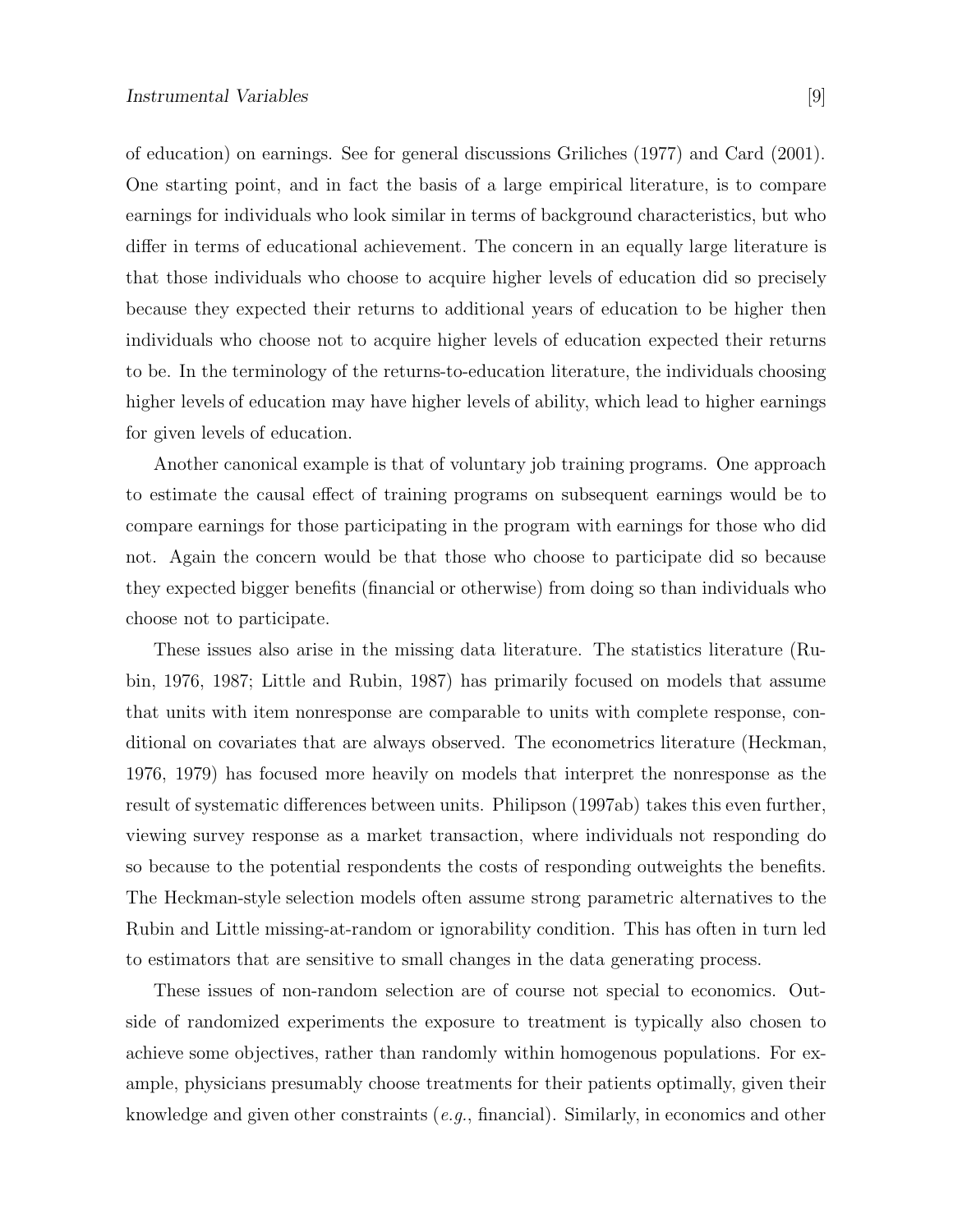social sciences one may view individuals as making optimal decisions, but these are typically made given incomplete information, leading to errors that may make the ultimate decisions appear as good as random within homogenous subpopulations. What is important is that the starting point is different in the two disciplines, and this has led to the development of substantially different methods for causal inference.

# 2.4 Instrumental Variables

How do instrumental variables methods address the type of selection issues the Roy model raises? At the core instrumental variables change the incentives for agents to choose a particular level of the treatment, without affecting the potential outcomes associated with these treatment levels. Consider a job training program example where the researcher is interested in the average effect of the training program on earnings. Each individual is characterized by two potential earnings outcomes, earnings given the training and earnings in the absence of the training. Each individual chooses to participate or not based on their perceived net benefits from doing so. As pointed out in Athey and Stern (1998), it is important that these net benefits differ from the earnings. Thye do so by the costs associated with participating in that regime. Suppose that there is variation in the costs individuals incur with participation in the training program. The costs are broadly defined, and may include travel time to the program facilities, or the effort required to become informed about the program. Furthermore suppose that these costs are independent of the potential outcomes. This is a strong assumption, often made more plausible by conditioning on covariates. Measures of the participation cost may then serve as instrument variables and aid in the identification of the causal effects of the program. Ultimately we compare earnings for individuals with low costs of participation in the program with those for individuals with high costs of participation and attribute the difference in average earnings to the increased rate of participation in the program among the two groups.

In almost all cases the assumption that there is no direct effect of the change in incentives on the potential outcomes is controversial, and it needs to be assessed at a case-by-case level. The second part of the assumption, that the costs are independent of the potential outcomes, possibly after conditioning on covariates, is qualitatively very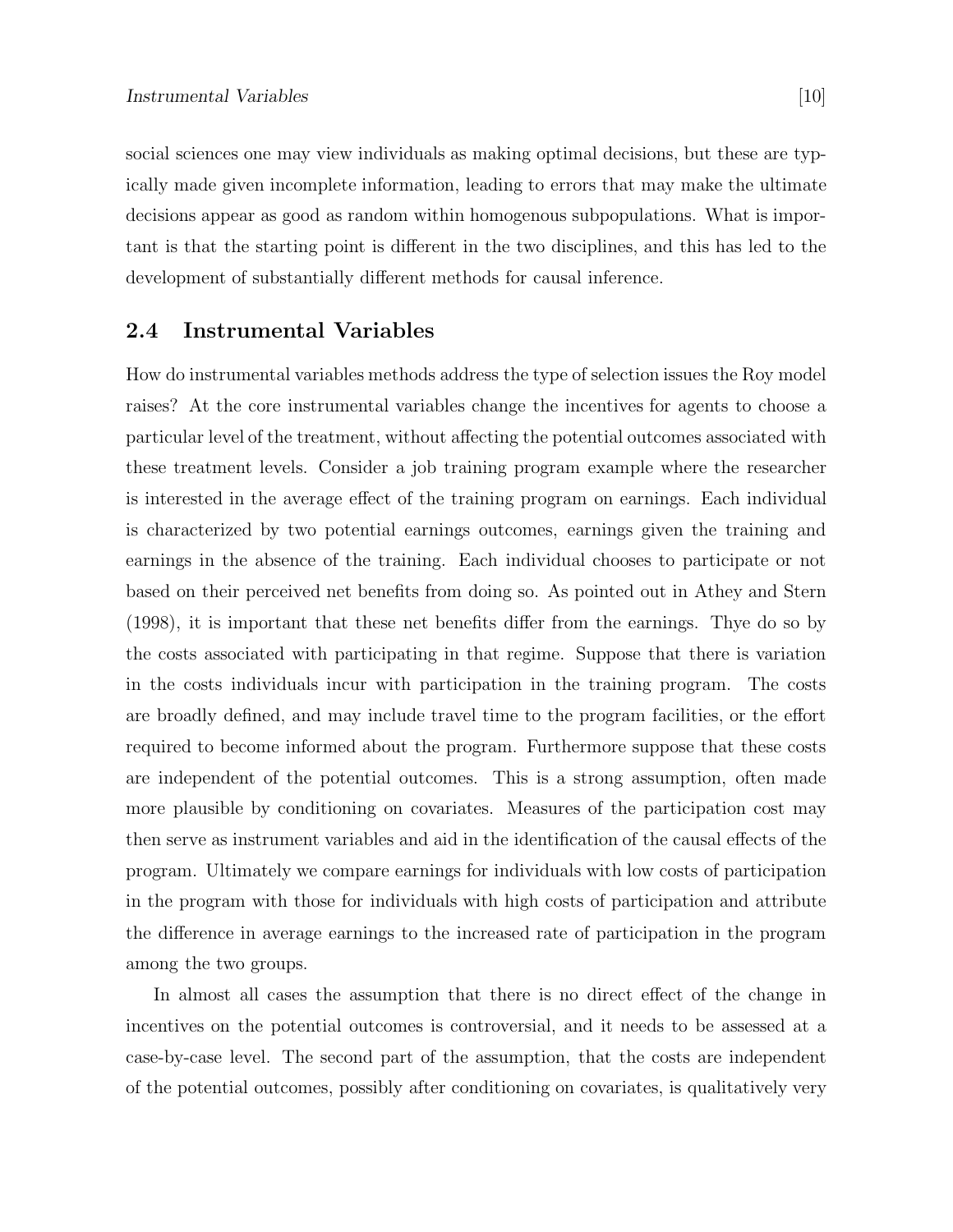different. In some cases it is satisfied by design, e.g., if the incentives are randomized. In observational studies it is a substantive, unconfoundedness-type, assumption, that may be more plausible or at least approximately hold after conditioning on covariates. For example, in a number of studies researchers have used physical distance to facilities as instruments for exposure to treatments available at such facilities. Such studies include McClellan and Newhouse (1994) and Baiocchi, Small, Lorch and Rosenbaum (2010) who use distance to hospitals with particular capabilities as an instrument for treatments associated with those capabilities, after conditioning on distance to the nearest medical facility, and Card (1995), who uses distance to colleges as an instrument for attending college.

# 3 The Classic Example: Supply and Demand

In this section I will discuss the classic example of instrumental variables methods in econometrics, that is, simultaneous equations. Simultaneous equations models are both at the core of the econometrics canon and at the core of the confusion concerning instrumental variables methods in the statistics literature. More precisely, in this section I will look at supply and demand models that motivated the original research into instrumental variables. Here the endogeneity, that is, the violation of unconfoundedness, arises from an equilibrium condition. I will discuss the model in a very specific example to make the issues clear, as I think that perhaps the level of abstraction used in the older econometric text books has hampered communication with researchers in other fields.

### 3.1 Discussions in the Statistics Literature

To show the level of frustration and confusion in the statistics literature with these models, let me present some quotes. In a comment on Pratt and Schlaifer (1984), Dawid (1984) writes "I despair of ever understanding the logic of simultaneous equations well enough to tackle them,"(1984, page 24). Cox (1992) writes in a discussion on causality "it seems reasonable that models should be specified in a way that would allow direct computer simulation of the data ..... This for example precludes the use of  $y_2$  as an explanatory variable for  $y_1$  if at the same time  $y_1$  is an explanatory variable for  $y_2$ "(page 294). This seems to directly contradict the first model Haavelmo considers, e.g., equations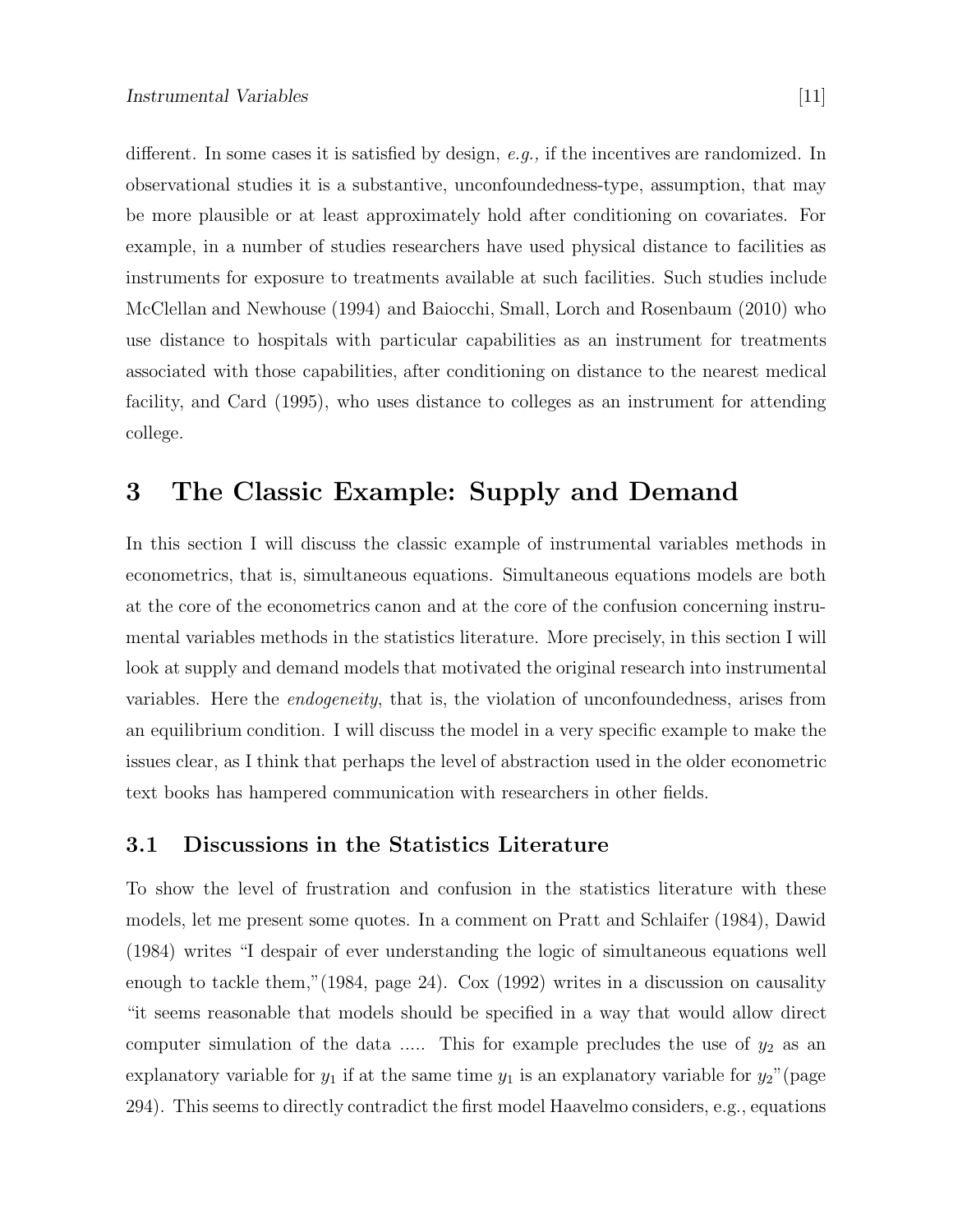(1.1) and (1.2) (Haavelmo, 1943, p. 2):

$$
Y = aX + \epsilon_1 \qquad X = bY + \epsilon_2.
$$

In fact, the comment by Cox appears to rule out simultaneous equations models of the type studied by economists. Holland (1988), in comment on structural equation methods in econometrics, writes "why should [this disturbance] be independent of [the instrument] ... when the very definition of [this disturbance] involves [the instrument],"(page 460). Freedman writes "Additionally, some variables are taken to be exogenous (independent of the disturbance terms) and some endogenous (dependent on the disturbance terms). The rationale is seldom clear, because–among other things–there is seldom any very clear description of what the disturbance terms mean, or where they come from," (Freedman, 2006, p. 699).

#### 3.2 The Market for Fish

The specific example I will use in this section is the market for whiting (a particular white fish, often used in fish sticks) traded at the Fulton fish market in New York City. Whiting was sold at the Fulton fish market at the time by a small number of dealers to a large number of buyers. Graddy collected data on quantities and prices of whiting sold by a particular trader at the Fulton fish market on 111 days between December 2nd 1991 and May 8th 1992 (Graddy, 1995, 1996; Angrist, Graddy and Imbens, 2000). I will take as the unit of analysis a day, and interchangeably refer to this as a market. Each day, or market, during the period covered in this data set, indexed by  $t = 1, \ldots, 111$ , a number of pounds of whiting are sold by this particular trader, denoted by  $Q_t^{\text{obs}}$ . Not every transaction on the same day involves the same price, but to focus on the essentials I will aggregate the total amount of whiting sold and the total amount of money it was sold for, and calculate a price per pound (in cents) for each of the 111 days, denoted by  $P_t^{\text{obs}}$ <sup>tobs</sup>. Figure 1 presents a scatterplot of the observed log price and log quantity data. The average quantity sold was 6,335 pounds, with a standard deviation of 4,040 pounds, for an average price of 88 cts per pound and a standard deviation of 34 cts. For example, on the first day of this period 8,058 pounds were sold for an average of 65 cents, and the next day 2,224 pounds were sold for an average of 100 cents. Table 1 presents averages of log prices and log quantities for the fish data.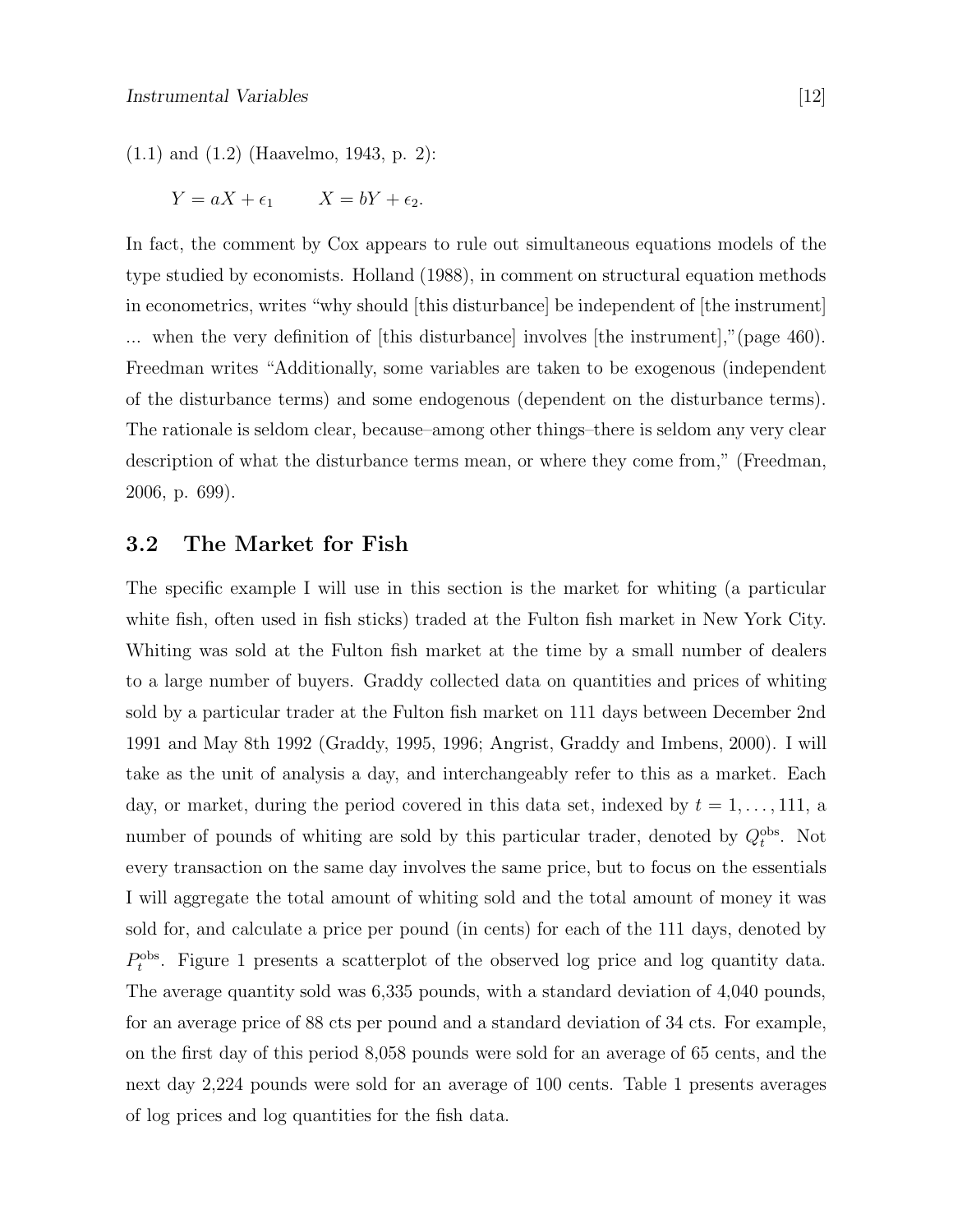Now suppose we are interested in predicting the effect of a tax in this market. To be specific, suppose the government is considering imposing a  $100 \times r$  % tax (*e.g.*, a  $10\%$ tax) on all whiting sold, but before doing so it wishes to predict the average percentage change in the quantity sold as a result of the tax. We may formalize that by looking at the average effect on the logarithm of the quantity,  $\tau = \mathbb{E}[\ln Q_t(r) - \ln Q_t(0)]$ , where  $Q_t(r)$  is the quantity traded in market/day t if the tax rate were set at r. The problem, substantially worse than in the standard causal inference setting where for some units we observe one of the two potential outcomes and for other units we observe the other potential outcome, is that in all 111 markets we observe the quantity traded at tax rate 0,  $Q_t^{\text{obs}} = Q_t(0)$ , and we never see the quantity traded at the tax rate contemplated by the government,  $Q_t(r)$ . Because only  $\mathbb{E}[\ln Q_t(0)]$  is directly estimable from data on the quantities we observe, the question is how to draw inferences about  $\mathbb{E}[\ln Q_t(r)]$ .

A naive approach would be to assume that a tax increase by 10% would simply raise prices by 10%. If one additionally is willing to make the unconfoundedness assumption that prices can be viewed as set independently of market conditions on a particular day, it follows that those markets after the introduction of the tax where the price net of taxes is \$1.00 would on average be like those markets prior to the introduction of the 10% tax where the price was \$1.10. Formally, this approach assumes that

$$
\mathbb{E}[\ln Q_t(r)|P_t^{\text{obs}} = p] = \mathbb{E}[\ln Q_t(0)|P_t^{\text{obs}} = (1+r) \times p],\tag{3.1}
$$

implying that

$$
\mathbb{E}[\ln Q_t(r) - \ln Q_t(0)|P_t^{\text{obs}} = p] = \mathbb{E}[\ln Q_t^{\text{obs}}|P_t^{\text{obs}} = (1+r) \times p] - \mathbb{E}[\ln Q_t^{\text{obs}}|P_t^{\text{obs}} = p].
$$
  

$$
\approx \mathbb{E}[\ln Q_t^{\text{obs}}| \ln P_t^{\text{obs}} = r + \ln p] - \mathbb{E}[\ln Q_t^{\text{obs}}| \ln P_t^{\text{obs}} = \ln p].
$$

The last quantity is often estimated using linear regression methods. Typically the regression function is assumed to be linear in logarithms with constant coefficients,

$$
\ln Q_t^{\text{obs}} = \alpha^{\text{ls}} + \beta^{\text{ls}} \times \ln P_t^{\text{obs}} + \varepsilon_t. \tag{3.2}
$$

.

Ordinary least squares estimation with the Fulton fish market data collected by Graddy leads to

$$
\widehat{\ln Q_t^{\text{obs}}} = 8.42 - 0.54 \times \ln P_t^{\text{obs}}
$$
  
(0.08) (0.18)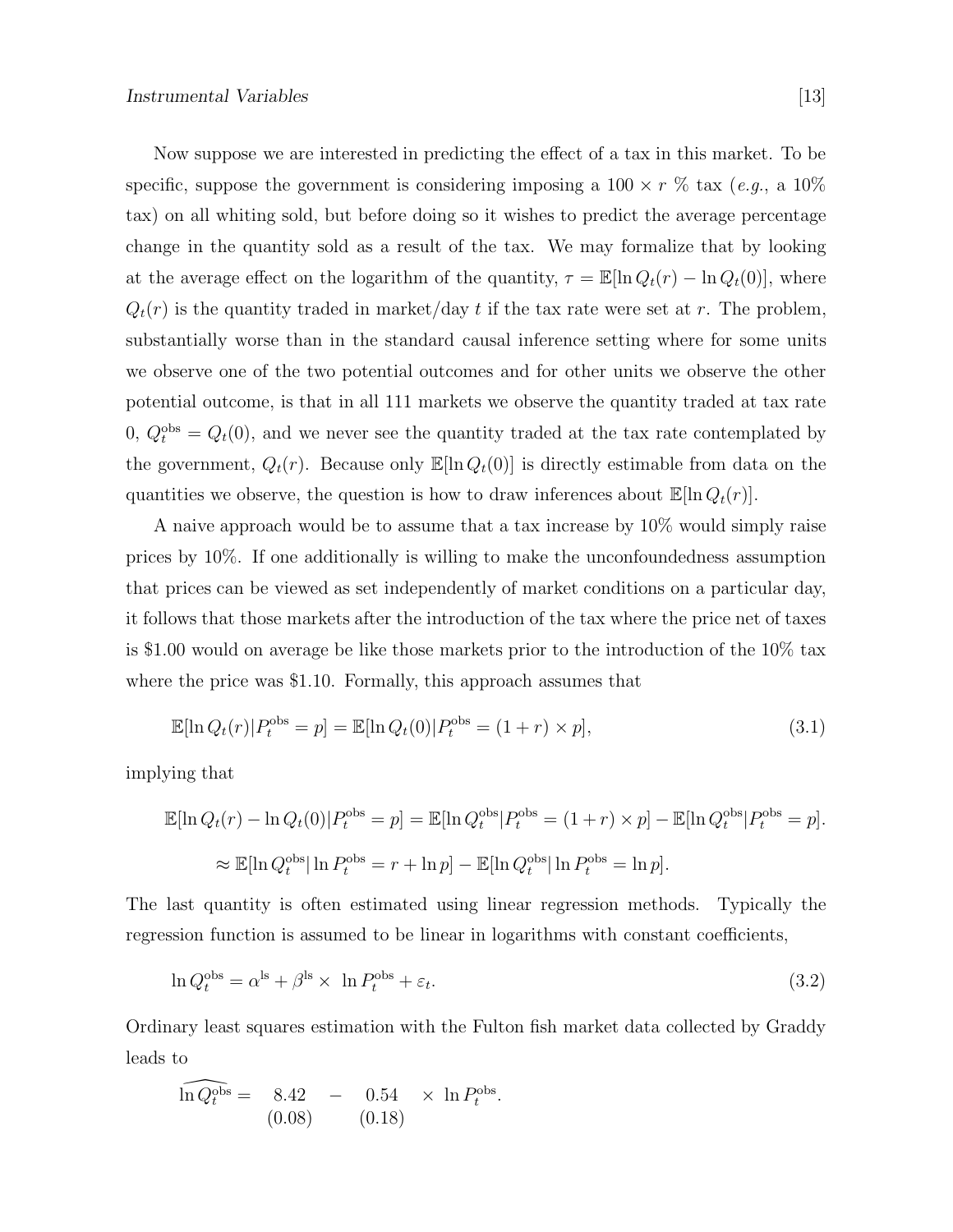The estimated regression line is also plotted in Figure 1. Interestingly this is what Working (1927) calls the "statistical 'demand curve',"as opposed to the concept of a demand curve in economic theory. This simple regression, in combination with the assumption embodied in (3.1), suggests that the quantity traded would go down, on average, by 5.4% in response to a 10% tax.

 $\hat{\tau} = -0.054$  (s.e. 0.018).

Why does this answer, or at least the method in which it was derived, not make any sense to an economist? The answer assumes that prices can be viewed as independent of the potential quantities traded, or, in other words, unconfounded. This assignment mechanism is unrealistic. In reality, it is likely the markets/days, prior to the introduction of the tax, when the price was \$1.10 were systematically different from those where the price was \$1.00. From an economists' perspective the fact that the price was \$1.10 rather than \$1.00 implies that market conditions must have been different, and it is likely that these differences are directly related to the quantities traded. For example, on days where the price was high there may have been more buyers, or buyers may have been interested in buying larger quantities, or there may have been less fish brought ashore. In order to predict the effect of the tax we need to think about the responses of both buyers and sellers to changes in prices, and about the determination of prices. This is where economic theory comes in.

### 3.3 The Supply of and Demand for Fish

So, how do economists go about analyzing questions such as this one if not by regressing quantities on prices? The starting point for economists is to think of an economic model for the determination of prices (the treatment assignment mechanism in Rubin's potential outcome terminology). The first part of the most simple model an economist would consider for this type of setting is a pair of functions, the demand and supply functions. Think of the buyers coming to the Fulton fishmarket on a given market/day (say, day  $t$ ) with a demand function  $Q_t^d(p)$ . This function tells us, for that particular morning, how much fish all buyers combined would be willing to buy if the price on that day were  $p$ , for any value of  $p$ . This function is conceptually exactly like the potential outcomes set up commonly used in causal inference in the modern literature. It is more complicated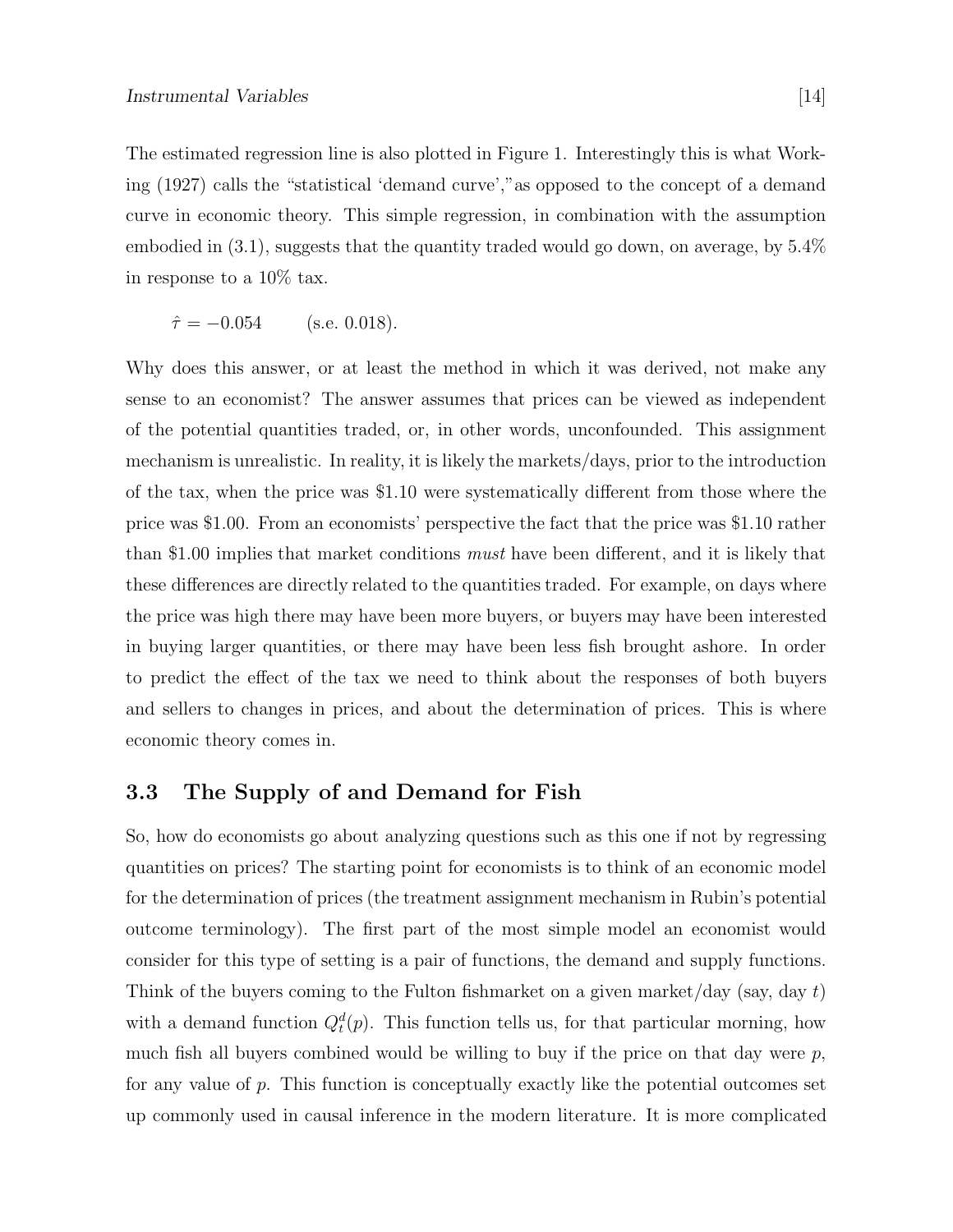than the binary treatment case with two potential outcomes, because there is a potential outcome for each value of the price, with more or less a continuum of possible price values, but it is in line with continuous treatment extensions such as those in Gill and Robins (2001). Common sense, and economic theory, suggests that this demand function is a downward sloping function: buyers would likely be willing to buy more pounds of whiting if it were cheaper. Traditionally the demand function is specified parametrically, for example linear in logarithms:

$$
\ln Q_t^d(p) = \alpha^d + \beta^d \times \ln p + \varepsilon_t^d,\tag{3.3}
$$

where  $\beta^d$  is the price elasticity of demand. This equation is not a regression function like (3.2). It is interpreted as a structural equation or behavioral equation, and, in the treatment effect literature terminology, it is a model for the potential outcomes. Part of the confusion between the model for the potential outcomes in (3.3) and the regression function in (3.2) may stem from the traditional notation in the econometrics literature where the same symbol  $(e.g., Q_t)$  would be used for the observed outcomes  $(Q_t^{\text{obs}})$  in our notation) and the potential outcome function  $(Q_t^d(p)$  in our notation), and the same symbol  $(e.g., P_t)$  would be used for the observed value of the treatment  $(P_t^{\text{obs}})$  $t_t^{\text{obs}}$  in our notation) and the argument in the potential outcome function  $(p \text{ in our notation})$ . Interestingly the pioneers in this literature, Tinbergen (1928) and Haavelmo (1943), did distinguish between these concepts in their notation, but the subsequent literature on simultaneous equations dropped that distinction and adopted a notation that did not distinguish between observed and potential outcomes. My view is that dropping this distinction was merely incidental, and that implicitly the interpretation of the simultaneous equations models remained that in terms of potential outcomes.<sup>6</sup>

Implicit (by the lack of a subscript on the coefficients) in the specification of the demand function in (3.3) is the strong assumption that the effect of a unit change in the logarithm of the price (equal to  $\beta^d$ ) is the same for all values of the price, and that the effect is the same in all markets. This is clearly a very strong assumption, and the

 $6$ As a reviewer pointed out, once one views simultaneous equations in terms of potential outcomes, there is a natural normalization of the equations. This suggests that perhaps the discussions of issues concerning normalizations of equations in simultaneous equations models  $((e.g.,$  Basmann (1963ab, 1965, Hillier, 1990) implicitly rely on a different interpretation, for example thinking of the endogeneity arising from measurement error. Throughout this discussion I will interpret simultaneous equations in terms of potential outcomes, viewing the realized outcome notation simply as obscuring that.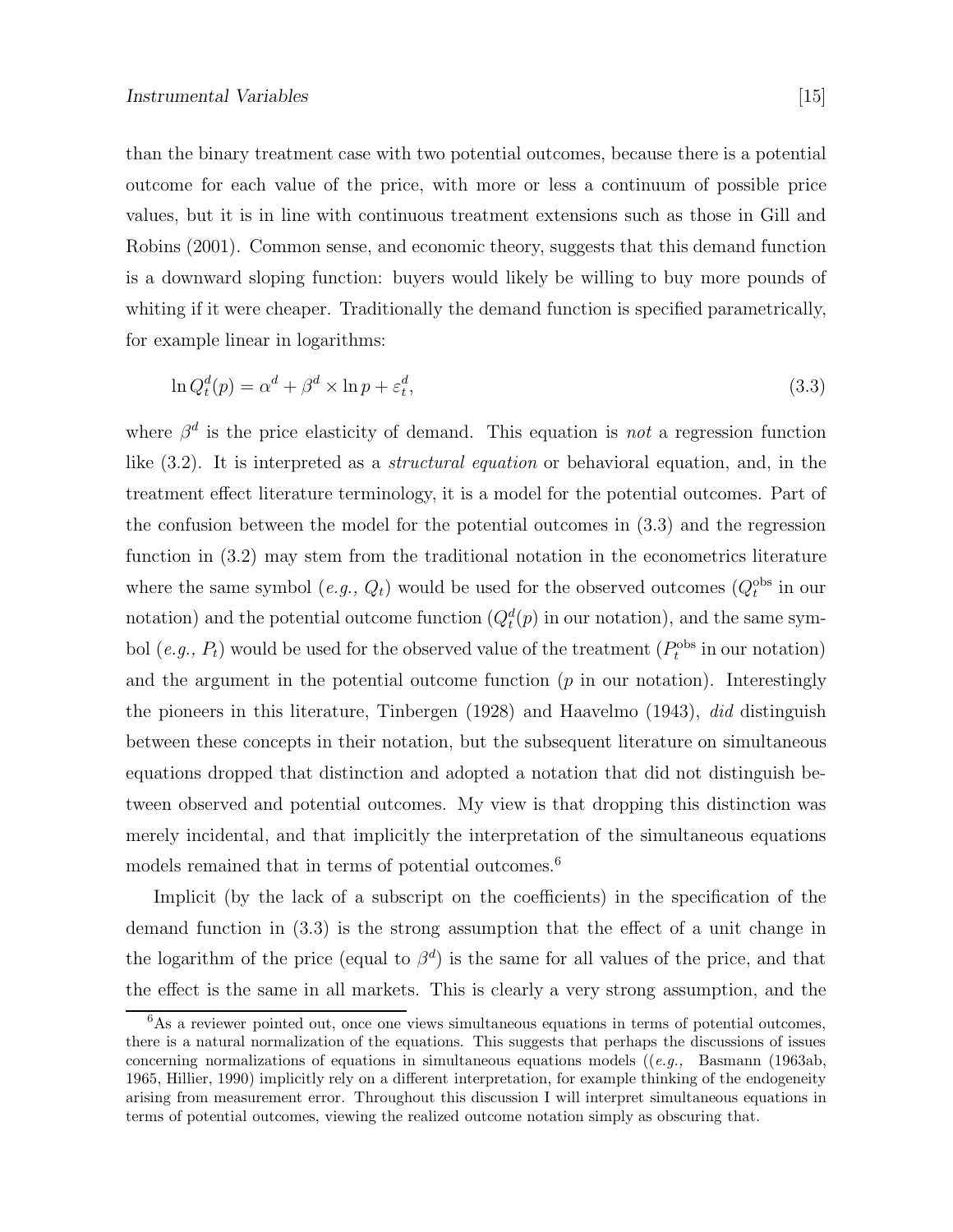modern literature on simultaneous equations (see Matzkin (2007) for an overview) has developed less restrictive specifications allowing for nonlinear and nonadditive effects while maintaining identification. The unobserved component in the demand function, denoted by  $\varepsilon_t^d$ , represents unobserved determinants of the demand on any given day/market: a particular buyer may be sick on a particular day and not go to the market, or may be expecting a client wanting to purchase a large quantity of whiting. We can normalize this unobserved component to have expectation zero, where the expectation is taken over all markets or days:

$$
\mathbb{E}\left[\ln Q_t^d(p)\right] = \alpha^d + \beta^d \times \ln p.
$$

The interpretation of this expectation is subtle, and again it is part of the confusion that sometimes arises. Consider the expected demand at  $p = 1$ ,  $\mathbb{E}\left[\ln Q_t^d(1)\right]$ , under the linear specification in (3.3) equal to  $\alpha^d + \beta^d \cdot \ln(1) = \alpha^d$ . This  $\alpha^d$  is the average of all demand functions, evaluated at price equal to \$1.00, irrespective of what the actual price in the market is, where the expectation is taken over all markets. It is not, and this is key, the conditional expectation of the observed quantity in markets where the price is equal to \$1.00 (or which is the same the demand function at 1 in those markets), which is  $\mathbb{E}[\ln Q_t^{\text{obs}} | P_t^{\text{obs}} = 1] = \mathbb{E}[\ln Q_t^d(1) | P_t^{\text{obs}} = 1]$ , for example, under a linear specification as in (3.2), equal to  $\alpha^{ls} + \beta^{ls} \cdot \ln(1) = \alpha^{ls}$ . Here the original Tinbergen and Haavelmo notation and the modern potential outcome version is much clearer than the sixties econometrics textbook notation.<sup>7</sup>

Similar to the demand function, the supply function  $Q_t^s(p)$  represents the quantity of whiting the sellers collectively are willing to sell at any given price  $p$ , on day  $t$ . Here common sense would suggest that this function is sloping upward: the higher the price, the more the sellers are willing to sell. As with the demand function the supply function is typically specified parametrically with constant coefficients:

$$
\ln Q_t^s(p) = \alpha^s + \beta^s \times \ln p + \varepsilon_t^s,\tag{3.4}
$$

<sup>7</sup>Other notations have been recently been proposed to stress the difference between the conditional expectation of the observed outcome and the expectation of the potential outcome. Pearl (2000) writes the expected demand when the price is set to \$1.00 as  $\mathbb{E} \left[ \ln Q_t^d \middle| \text{do}(P_t = 1) \right]$ , rather than conditional on the price being observed to be  $$1.00$ . Hernán and Robins (2006) write this average potential outcome as  $\mathbb{E} \left[ \ln Q_t^d(P_t = 1) \right]$ , whereas Lauritzen and Richardson (2002) write it as  $\mathbb{E} [\ln Q_t^{\text{obs}} | P_t^{\text{obs}} = 1]$  where the double || implies conditioning by intervention.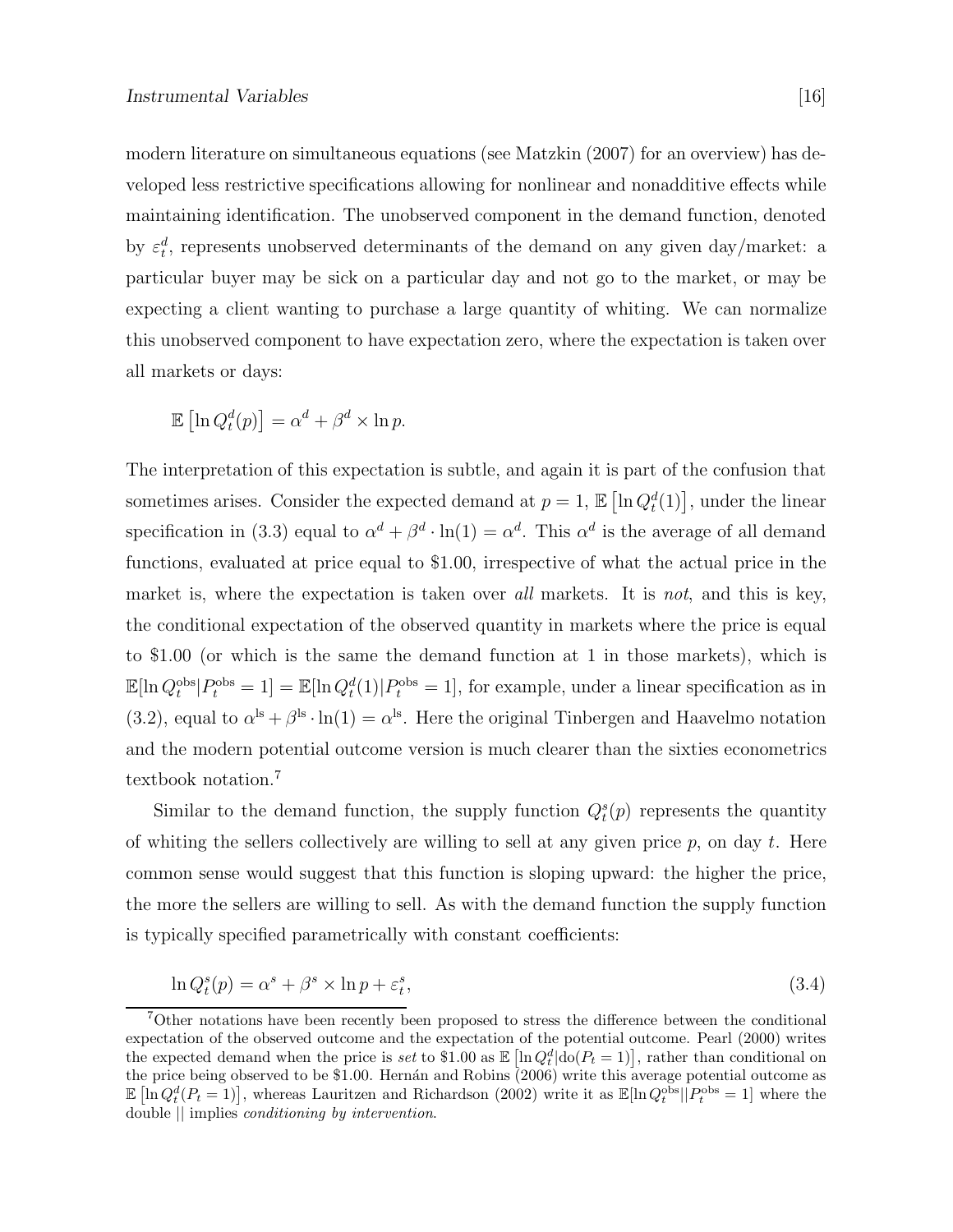where  $\beta^s$  is the price elasticity of supply. Again we can normalize the expectation of  $\varepsilon_t^s$ to zero (where the expectation is taken over markets), and write

$$
\mathbb{E}\left[\ln Q_t^s(p)\right] = \alpha^s + \beta^s \times \ln p.
$$

Note that the  $\varepsilon_t^d$  and  $\varepsilon_t^s$  are not assumed to be independent in general, although in some applications that may be a reasonable assumption.

# 3.4 Market Equilibrium

Now comes the second part of the simple economic model, the determination of the price, or, in the terminology of the treatment effect literature, the assignment mechanism. The conventional assumption in this type of market is that the price that is observed, that is the price at which the fish is traded in market/day  $t$ , is the (unique) market clearing price at which demand and supply are equal. In other words, this is the price at which the market is in *equilibrium*, denoted by  $P_t^{\text{obs}}$  $t_t^{\text{obs}}$ . This equilibrium price solves:

$$
Q_t^d(P_t^{\text{obs}}) = Q_t^s(P_t^{\text{obs}}). \tag{3.5}
$$

The observed quantity on that day, that is the quantity actually traded, denoted by  $Q_t^{\text{obs}}$ , is then equal to the demand function at the equilibrium price (or, equivalently, because of the equilibrium assumption, the supply function at that price):

$$
Q_t^{\text{obs}} = Q_t^d(P_t^{\text{obs}}) = Q_t^s(P_t^{\text{obs}}). \tag{3.6}
$$

Assuming that the demand function does slope downward and the supply function does slope upward, and both are linear in logarithms, the equilibrium price exists and is unique, and we can solve for the observed price and quantities in terms of the parameters of the model and the unobserved components:

$$
\ln P_t^{\text{obs}} = \frac{\alpha^d - \alpha^s}{\beta^s - \beta^d} + \frac{\varepsilon_t^d - \varepsilon_t^s}{\beta^s - \beta^d}, \quad \text{and} \quad \ln Q_t^{\text{obs}} = \frac{\beta^s \cdot \alpha^d - \beta^d \cdot \alpha^s}{\beta^s - \beta^d} + \frac{\beta^s \cdot \varepsilon_t^d - \beta^d \cdot \varepsilon_t^s}{\beta^s - \beta^d}.
$$

For economists this is a more plausible model for the determination of realized prices and quantities than the model that assumes prices are independent of market conditions. It is not without its problems though. Chief among these from our perspective is the complication that, just as in the Roy model, we cannot necessarily infer the values of the unknown parameters in this model even if we have data on many markets.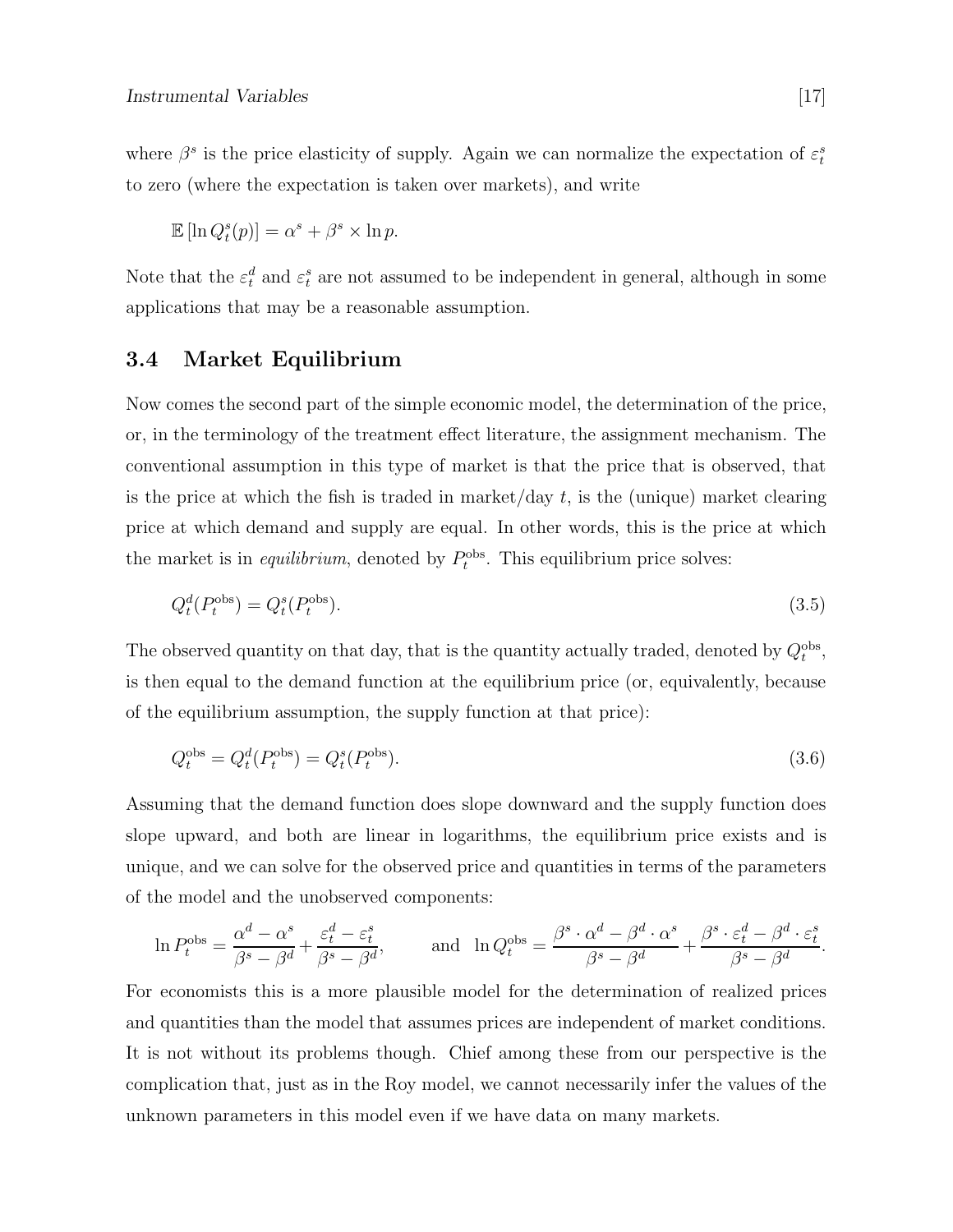Another issue is how buyers and sellers arrive at the equilibrium price. There is a theoretical economic literature addressing this question. Often the idea is that there is a sequential process of buyers making bids, and suppliers responding with offers of quantities at those prices, with this process repeating itself until it arrives at a price at which supply and demand are equal. In practice economists often refrain from specifying the details of this process and simply assume that the market is in equilibrium. If the process is fast enough, it may be reasonable to ignore the fact the specifics of the process and analyze the data as if equilibrium was instantaneous.<sup>8</sup> A related issue is whether this model with an equilibrium prices that equates supply and demand is a reasonable approximation to the actual process that determines prices and quantities. In fact, Graddy's data contains information showing that the seller would trade at different prices on the same day, so strictly speaking this model does not hold. There is a long tradition in economics, however, of using such models as approximations to price determination and we will do so here.

Finally, let me connect this to the textbook discussion of supply and demand models. In many textbooks the demand and supply equations would be written directly in terms of the observed (equilibrium) quantities and prices as

$$
Q_t^{\text{obs}} = \alpha^s + \beta^s \times \ln P_t^{\text{obs}} + \varepsilon_t^s,\tag{3.7}
$$

$$
Q_t^{\text{obs}} = \alpha^d + \beta^d \times \ln P_t^{\text{obs}} + \varepsilon_t^d. \tag{3.8}
$$

This representation leaves out much of the structure that gives the demand and supply function their meaning, that is, the demand equation (3.3), the supply equation (3.4), and the equilibrium condition (3.5). As Strotz and Wold (1960) write "Those who write such systems  $(3.8)$  and  $(3.8)$  do not, however, really mean what they write, but introduce an ellipsis which is familiar to economists" (p. 425), with the ellipsis referring to the market equilibrium condition that is left out.

### 3.5 The Statistical Demand Curve

Given this set up, let me discuss two issues. First, let us explore, under this model, the interpretation of what Working (1927) called the "statistical demand curve." The covari-

<sup>8</sup>See Shapley and Shubik (1977) and Giraud (2003), and for some experimental evidence, Plott and Smith, (1978) and Smith (1982).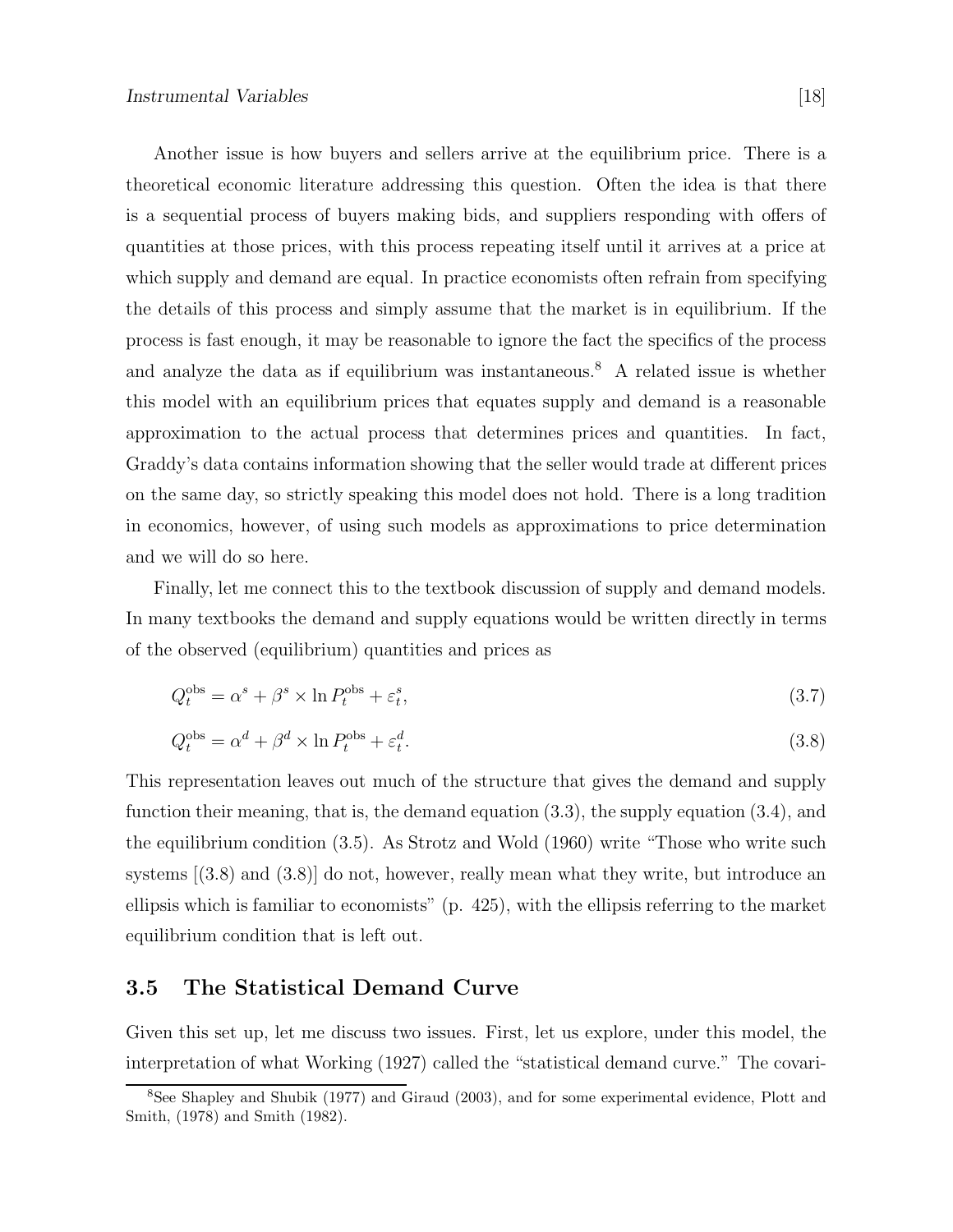ance between observed (equilibrium) log quantities and log prices is Cov  $(\ln Q_t^{\text{obs}}, \ln P_t^{\text{obs}})$  $t^{\text{obs}}$ ) =  $(\beta^s \cdot \sigma_d^2 + \beta^d \cdot \sigma_s^2 - \rho \cdot \sigma_d \cdot \sigma_s \cdot (\beta^d + \beta^s))/((\beta^s - \beta^d)^2)$ , where  $\sigma_d$  and  $\sigma_s$  are the standard deviations of  $\varepsilon_t^d$  and  $\varepsilon_t^s$  respectively, and  $\rho$  is their correlation. Because the variance of  $\ln P_t^{\text{obs}}$ <sup>obs</sup> is  $(\sigma_s^2 + \sigma_d^2 - 2 \cdot \rho \cdot \sigma_d \cdot \sigma_s)/(\beta^s - \beta^d)^2$ , it follows that the regression coefficient in the regression of log quantities on log prices is

$$
\frac{\text{cov}\left(\ln Q_t^{\text{obs}}, \ln P_t^{\text{obs}}\right)}{\text{var}\left(\ln P_t^{\text{obs}}\right)} = \frac{\beta^s \cdot \sigma_d^2 + \beta^d \cdot \sigma_s^2 - \rho \cdot \sigma_d \cdot \sigma_s \cdot (\beta^d + \beta^s)}{\sigma_s^2 + \sigma_d^2 - 2 \cdot \rho \cdot \sigma_d \cdot \sigma_s}.
$$

Working focuses on the interpretation of this relation between equilibrium quantities and prices. Suppose that the correlation between  $\varepsilon_t^d$  and  $\varepsilon_t^s$ , denoted by  $\rho$ , is zero. Then the regression coefficient is a weighted average of the two slope coefficients of the supply and demand function, weighted by the variances of the residuals:

$$
\frac{\mathrm{cov}\left(\ln Q_t^{\mathrm{obs}}, \ln P_t^{\mathrm{obs}}\right)}{\mathrm{var}\left(\ln P_t^{\mathrm{obs}}\right)} = \beta^s \cdot \frac{\sigma_d^2}{\sigma_s^2 + \sigma_d^2} + \beta^d \cdot \frac{\sigma_s^2}{\sigma_s^2 + \sigma_d^2}.
$$

If  $\sigma_d^2$  $\frac{2}{d}$  is small relative to  $\sigma_s^2$  $s<sub>s</sub>$ , then we estimate something close to the slope of the demand function, and if  $\sigma_s^2$  $s^2$  is small relative to  $\sigma_d^2$  $\frac{2}{d}$ , then we estimate something close to the slope of the supply function. In general, however, as Working stresses, the "statistical demand curve" is not informative about the demand function (or about the supply function). See also Leamer (1981).

### 3.6 The Effect of a Tax Increase

The second question is how this model with supply and demand functions and a market clearing price helps us answer the substantive question of interest. The specific question considered is the effect of the tax increase on the average quantity traded. In a given market, let p be the price sellers receive per pound of whiting, and let  $\tilde{p} = p \times (1+r)$  the price buyers pay after the tax has been imposed. The key assumption is that the only way buyers and sellers respond to the tax is through the effect of the tax on prices: they do not change how much they would be willing to buy or sell at any given price, and the process that determines the equilibrium price does not change. The technical econometric term for this is that the demand and supply functions are structural or invariant in the sense that they are not affected by changes in the treatment, taxes in this case. This may not be a perfect assumption, but certainly in many cases it is reasonable: if I have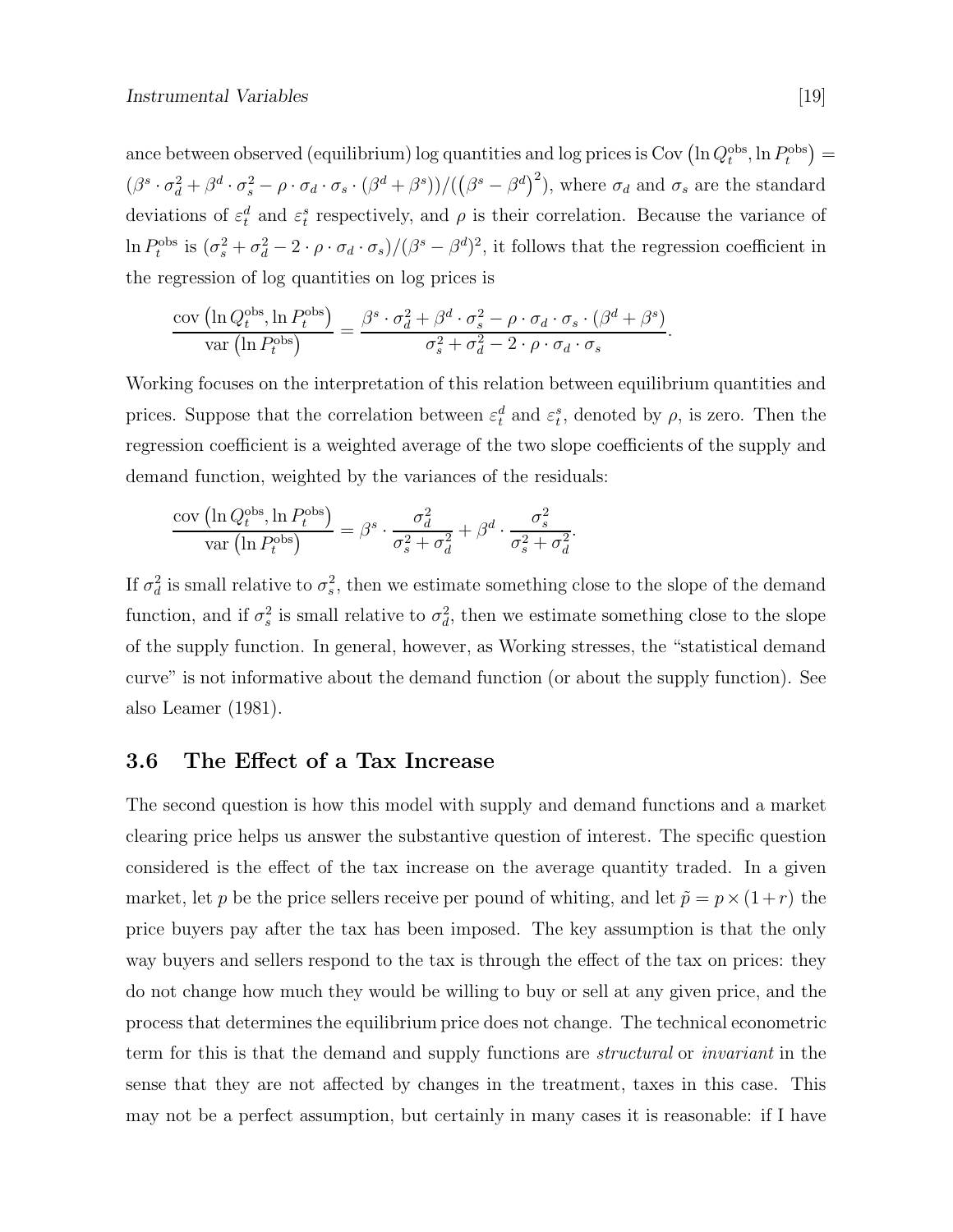to pay \$1.10 per pound of whiting, I probably do not care whether 10cts of that goes to the government and \$1 to the seller, or all of it goes to the seller. If we are willing to make that assumption, we can solve for the new equilibrium price and quantity. Let  $P_t(r)$  be the new equilibrium price (net of taxes, that is, the price sellers receive), given a tax rate r, with in our example  $r = 0.1$ . This price solves

$$
Q_t^d(P_t(r) \times (1+r)) = Q_t^s(P_t(r)).
$$

Given the linear specification for the demand and supply functions, this leads to

$$
\ln Q_t(r) = \frac{\alpha^d - \alpha^s}{\beta^s - (1+r) \times \beta^d} + \frac{\varepsilon_t^d - \varepsilon_t^s}{\beta^s - (1+r) \times \beta^d}.
$$

The result of the tax is that the average price that sellers receive with a positive tax rate r is less than what they would have received in the absence of the tax rate:

$$
\mathbb{E}\left[\ln P_t(r)\right] = \frac{\alpha^d - \alpha^s}{\beta^s - (1+r) \times \beta^d} \le \frac{\alpha^d - \alpha^s}{\beta^s - \beta^d} = \mathbb{E}\left[\ln P_t(0)\right].
$$

(Note that  $\beta^d < 0$ .) On the other hand, the buyers will pay more on average:

$$
\mathbb{E}\left[\ln P_t(r)\right] = \frac{\alpha^d - \alpha^s}{\beta^s - \beta^d} \le (1+r) \times \frac{\alpha^d - \alpha^s}{\beta^s - (1+r) \times \beta^d} = (1+r) \times \mathbb{E}\left[\ln P_t(0)\right].
$$

The quantity traded after the tax increase is

$$
\ln Q_t(r) = \frac{\beta^s \cdot \alpha^d - (1+r) \cdot \beta^d \cdot \alpha^s}{\beta^s - (1+r) \cdot \beta^d} + \frac{\beta^s \cdot \varepsilon_t^d - (1+r) \cdot \beta^d \cdot \varepsilon_t^s}{\beta^s - (1+r) \cdot \beta^d},
$$

which is less than the quantity that would be traded in the absence of the tax increase. The market-level causal effect is

$$
\ln Q_t(r) - \ln Q_t(0) = \frac{\beta^s \cdot \alpha^d - (1+r) \cdot \beta^d \cdot \alpha^s}{\beta^s - (1+r) \cdot \beta^d} + \frac{\beta^s \cdot \varepsilon_t^d - 1 \cdot 1 \cdot \beta^d \cdot \varepsilon_t^s}{\beta^s - (1+r) \cdot \beta^d}
$$

$$
- \frac{\beta^s \cdot \alpha^d - \beta^d \cdot \alpha^s}{\beta^s - \beta^d} - \frac{\beta^s \cdot \varepsilon_t^d - \beta^d \cdot \varepsilon_t^s}{\beta^s - \beta^d},
$$

with the average causal effect of the  $100 \times r\%$  tax increase equal to

$$
\tau = \mathbb{E}[\ln Q_t(r) - \ln Q_t(0)] = \frac{r \cdot \beta^d \cdot \beta^s \cdot (\alpha^d - \alpha^s)}{(\beta^s - \beta^d) \times (\beta^s - (1+r) \cdot \beta^d)} < 0.
$$

What should we take away from this discussion? There are three points. First, the regression coefficient in the regression of log quantity on log prices does not tell us much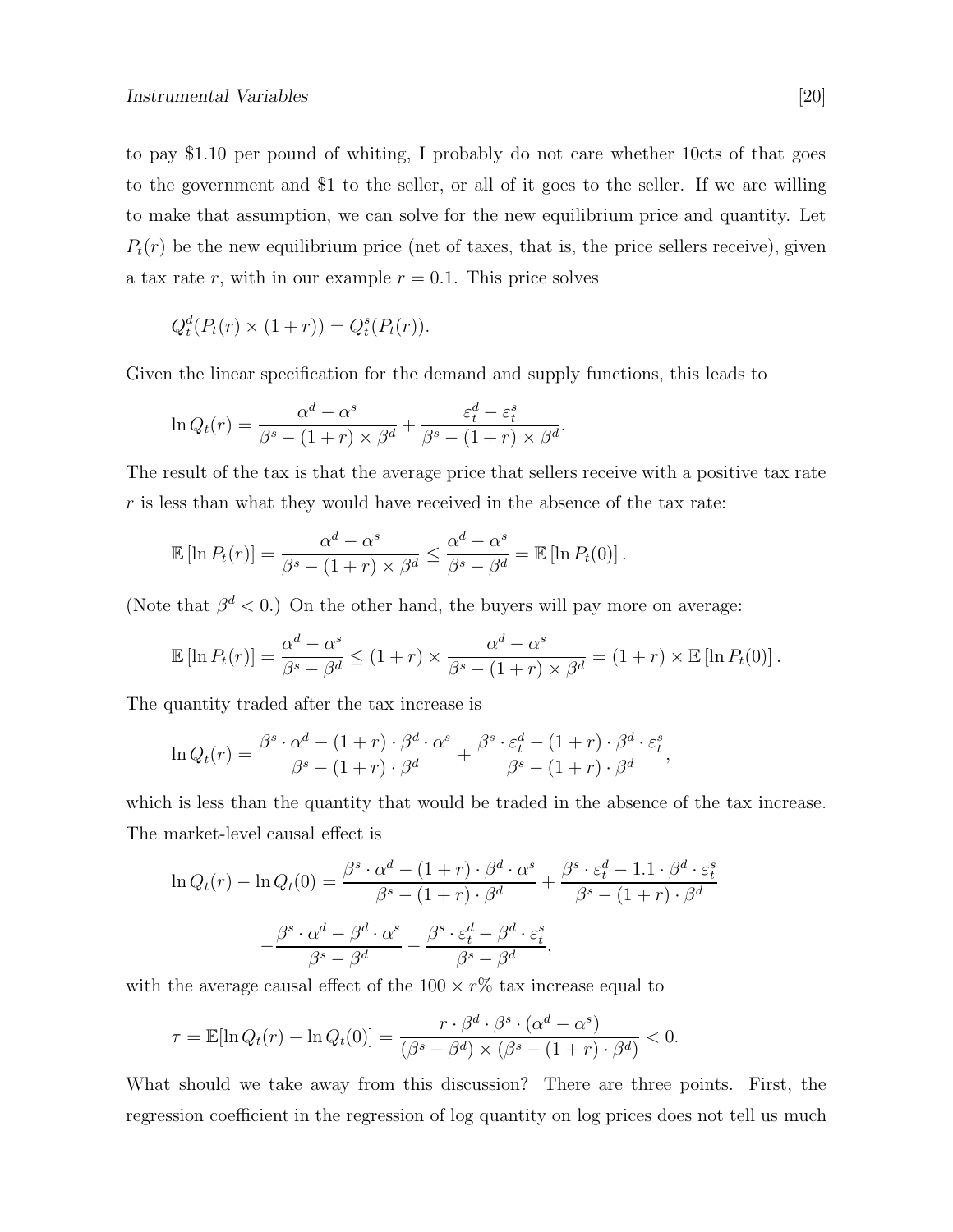about the effect of new tax. The sign of this regression coefficient is ambiguous, depending on the variances and covariance of the unobserved determinants of supply and demand. Second, in order to predict the magnitude of the effect of a new tax we need to learn about the demand and supply functions separately, or in the econometrics terminology, identify the supply and demand function. Third, observations on equilibrium prices and quantities by themselves do not identify these functions.

### 3.7 Identification with Instrumental Variables

Given this identification problem, how do we identify the demand and supply functions? This is where instrumental variables enter the discussion. To identify the demand function we look for determinants of the supply of whiting that do not affect the demand for whiting, and, similarly, to identify the supply function we look for determinants of the demand for whiting that do not affect the supply. In this specific case Graddy (1995, 1996) assumes that weather conditions at sea on the days prior to market  $t$ , denoted by  $Z_t$ , affect supply but do not affect demand. Certainly it appears reasonable to think that weather is a direct determinant of supply: having high waves and strong winds makes it harder to catch fish. On the other hand, there does not seem to be any reason why demand on day  $t$ , at a given price  $p$ , would be correlated with wave height or wind speed on previous days. This assumption may be made more plausible by conditioning on covariates. For example, if one is concerned that weather conditions on land affect demand, one may wish to condition on those, and only look at variation in weather conditions at sea given similar weather conditions on land as an instrument. Formally, the key assumptions are that

 $Q_t^d(p) \perp Z_t$ , and  $Q_t^s(p) \not\perp Z_t$ ,

possibly conditional on covariates. If both these conditions hold we can use weather conditions as an instrument.

How do we exploit these assumptions? The traditional approach is to generalize the functional form of the supply function to explicitly incorporate the effect of the instrument on the supply of whiting. In our notation,

$$
\ln Q_t^s(p,z)=\alpha^s+\beta^s\times\ln p+\gamma^s\times z+\varepsilon_t^s.
$$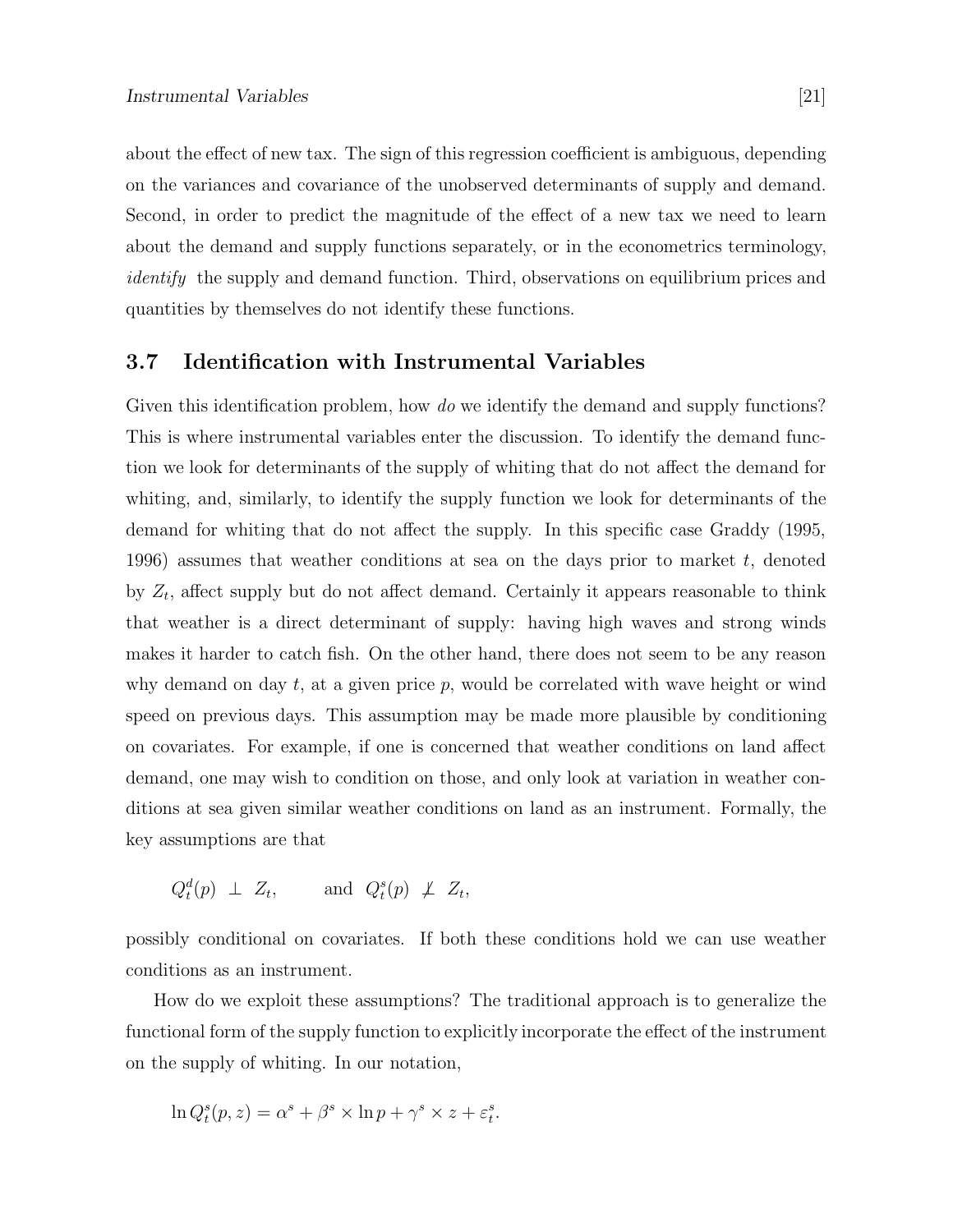The demand function remains unchanged, capturing the fact that demand is not affected by the instrument:

$$
\ln Q_t^d(p, z) = \alpha^d + \beta^d \times \ln p + \varepsilon_t^d.
$$

We assume that the unobserved components of supply and demand are independent of (or at least uncorrelated with) the weather conditions:

$$
\left(\varepsilon_t^d, \varepsilon_t^s\right) \perp Z_t.
$$

The equilibrium price  $P_t^{\text{obs}}$  $t_t^{\text{obs}}$  is the solution for p in the equation

$$
Q^d(p, Z_t) = Q_t^s(p, Z_t),
$$

leading to:

$$
\ln P_t^{\text{obs}} = \frac{\alpha^d - \alpha^s}{\beta^s - \beta^d} + \frac{\varepsilon_t^d - \varepsilon_t^s}{\beta^s - \beta^d} - \frac{\gamma^s \cdot Z_t}{\beta^s - \beta^d},
$$

and

$$
\ln Q_t^{\text{obs}} = \frac{\beta^s \cdot \alpha^d - \beta^d \cdot \alpha^s}{\beta^s - \beta^d} + \frac{\beta^s \cdot \varepsilon_t^d - \beta^d \cdot \varepsilon_t^s}{\beta^s - \beta^d} - \frac{\gamma^s \cdot \beta^d \cdot Z_t}{\beta^s - \beta^d}.
$$

Now consider the expected value of the equilibrium price and quantity given the weather conditions:

$$
\mathbb{E}\left[\ln Q_t^{\text{obs}}\right|Z_t=z\right] = \frac{\beta^s \cdot \alpha^d - \beta^d \cdot \alpha^s}{\beta^s - \beta^d} - \frac{\gamma^s \cdot \beta^d}{\beta^s - \beta^d} \cdot z,\tag{3.9}
$$

and

$$
\mathbb{E}\left[\ln P_t^{\text{obs}}\right|Z_t=z\right] = \frac{\alpha^d - \alpha^s}{\beta^s - \beta^d} - \frac{\gamma^s}{\beta^s - \beta^d} \cdot z.
$$
\n(3.10)

Equations  $(3.9)$  and  $(3.10)$  are what is called in econometrics the *reduced form* of the simultaneous equations model. It expresses the endogenous variables (those whose values are determined inside the model, price and quantity in this example) in terms of the exogenous variables (those whose values are not determined within the model, weather conditions in this example). The slope coefficients on the instrument in these reduced form equations are what in randomized experiments with noncompliance would be called the intention-to-treat effects. One can estimate the coefficients in the reduced form by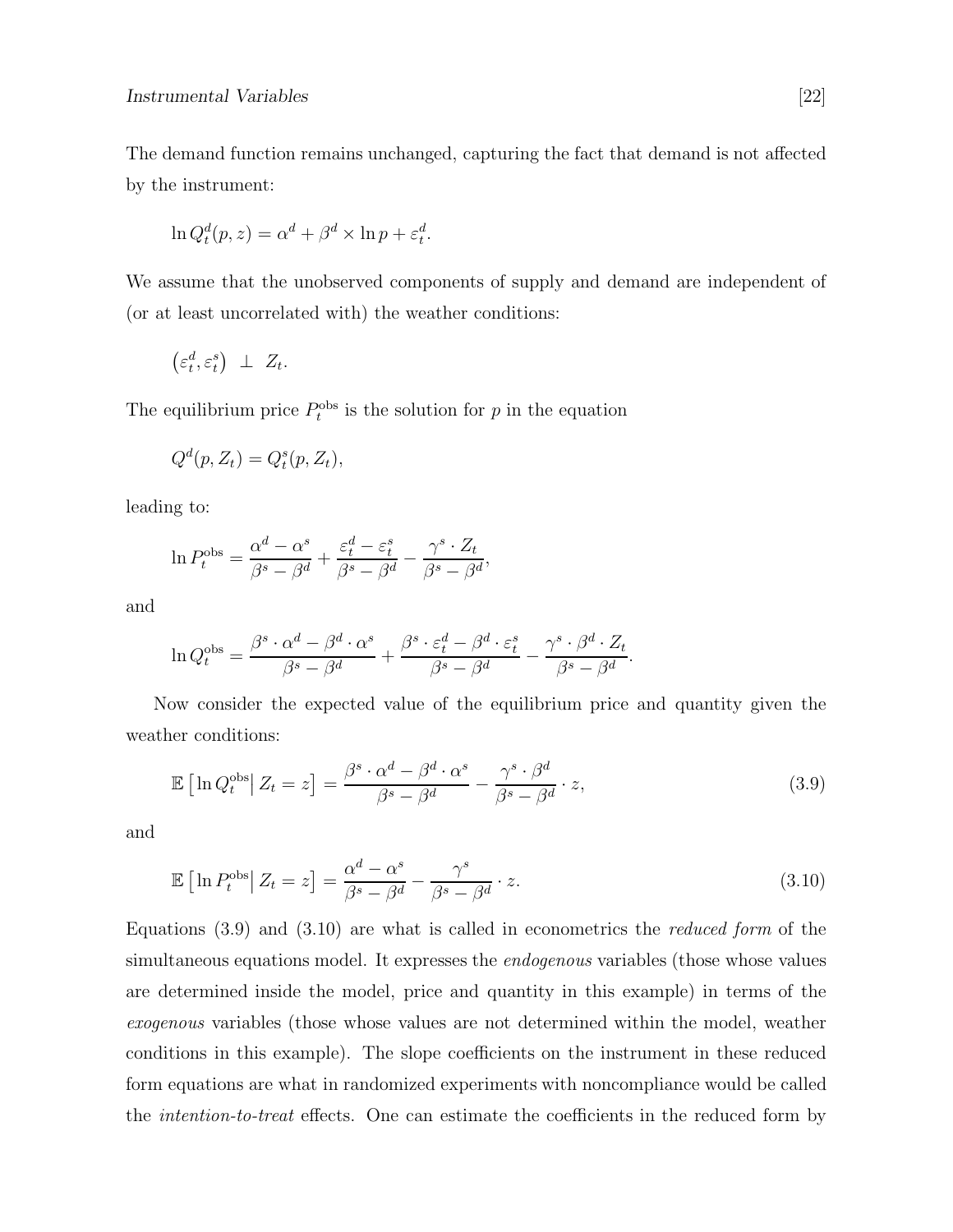least squares methods. The key insight is that the ratio of the coefficients on the weather conditions in the two regression functions,  $\gamma^s \cdot \beta^d/(\beta^s - \beta^d)$  in the quantity regression and  $\gamma^{s}/(\beta^{s}-\beta^{d})$  in the price regression, is equal to the slope coefficient in the demand function.

For some purposes the reduced-form or intention-to-treat effects may be of substantive interest. In the Fulton fish market example people attempting to predict prices and quantities under the current regime may find these estimates of interest. They are of less interest to policy makers contemplating the introduction of a new tax. In simultaneous equations settings the demand and supply functions are viewed as structural in the sense that they are not affected by interventions in the market such as new taxes. As such they, and not the reduced-form regression functions, are the key components of predictions of market outcomes under new regimes. This is somewhat different in many of the recent applications of instrumental variables methods in the statistics literature in the context of randomized experiments with noncompliance where the intention-to-treat effects are traditionally of primary interest.

Let me illustrate this with the Fulton Fish Market data collected by Graddy. For ease of illustration let me simplify the instrument to a binary one: the weather conditions are good for catching fish  $(Z_t = 0$ , fair weather, corresponding to low wind speed and low wave height) or stormy  $(Z_t = 1$ , corresponding to relatively strong winds and high waves).<sup>9</sup> The price is the average daily price in cents for one dealer, and the quantity is the daily quantity in pounds. The two estimated reduced forms are

$$
\widehat{\ln Q}_t^{\text{obs}} = 8.63 - 0.36 \times Z_t.
$$
  
(0.08) (0.15)

and

$$
\widehat{\ln P}_t^{\text{obs}} = -0.29 + 0.34 \times Z_t.
$$
\n
$$
(0.04) \quad (0.07)
$$

Hence the instrumental variables estimate of the slope of the demand function is

$$
\hat{\beta}^d = \frac{-0.36}{0.34} = -1.08
$$
 (s.e. 0.46).

<sup>&</sup>lt;sup>9</sup>The formal definition I use, following Angrist, Graddy and Imbens (2000) is that stormy is defined as wind speed greater than 18knots and wave height more than 4.5ft, and fair weather is anything else.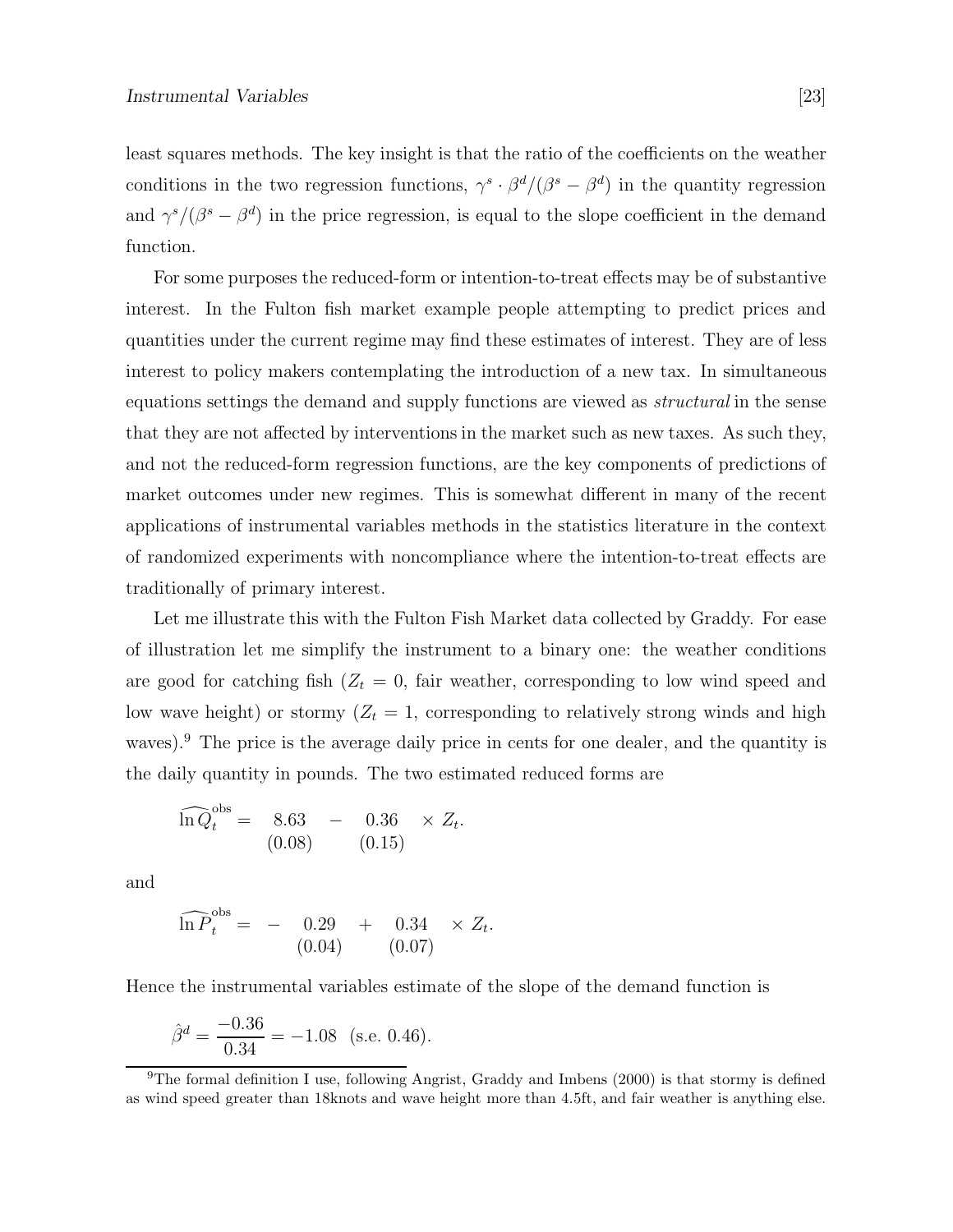Another, perhaps more intuitive way of looking at these estimates is to consider the location of the average log quantity and average log price separately by weather conditions. Figure 2 presents the scatter plot of log quantity and log prices, with the stars indicating stormy days and the plus signs indicating calm days. On fair weather days the average log price is -0.29, and the average log quantity is 8.6. On stormy days the average log price is 0.04, and the average log quantity is 8.3. These two loci are marked by by circles in Figure 2. On stormy days the price is higher and the quantity traded is lower than on fair weather days. This is used to estimate the slope of the demand function. The figure also includes the estimated demand function based on using the indicator for stormy days as an instrument for the price.

With the data collected by Graddy it is more difficult to point identify the supply curve. The traditional route towards identifying the supply curve would rely on finding an instrument that shifts demand without directly affecting supply. Without such an instrument we cannot point identify the effect of the introduction of the tax on quantity and prices. It is possible under weaker assumptions to find bounds on these estimands  $(e.g., Leamer, 1981; Manski 2003)$ , but we do not pursue this here.

#### 3.8 Recent Research on Simultaneous Equations Models

The traditional econometric literature on simultaneous equations models is surveyed in Hausman (1983). Compared to the discussion in the preceeding sections, this literature focuses on a more general case, allowing for multiple endogenous variables and multiple instruments. The modern econometric literature, starting in the 1980s, has relaxed the linearity and additivity assumptions in specification (3.3) substantially. Key references to this literature are Brown (1983), Roehrig (1988), Newey and Powell (2001), Benkard and Berry (2006), Matzkin (2003, 2007), Altonji and Matzkin (2005), Imbens and Newey (2009), Hoderlein and Mammen (2007), Horowitz (2011), and Horowitz and Lee (2007). Matzkin (2007) provides a recent survey of this technically demanding literature. This literature has continued to use the observed outcome notation, making it more difficult to connect to the statistical literature. Here I briefly review some of this literature. The starting point is a structural equation, in the potential outcome notation,

 $Y_i(x) = \alpha + \beta \cdot x + \varepsilon_i,$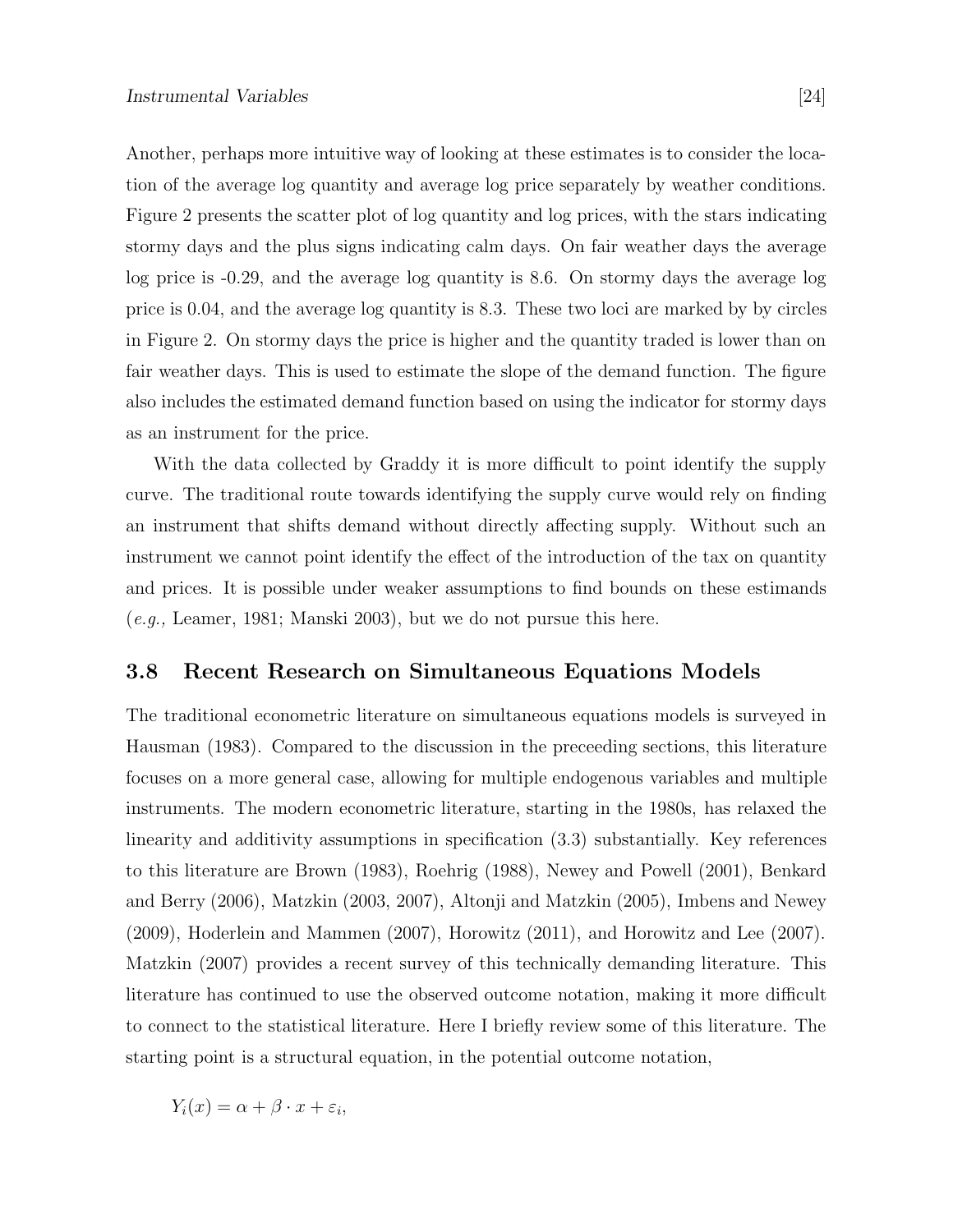and an instrument  $Z_i$  that satisfies

$$
Z_i \perp \varepsilon_i, \qquad \text{and} \ \ Z_i \nsubseteq X_i.
$$

The traditional econometric literature would formulate this in the observed outcome notation as

$$
Y_i = \alpha + \beta \cdot X_i + \varepsilon_i
$$
,  $Z_i \perp \varepsilon_i$ , and  $Z_i \not\perp X_i$ .

There are a number of generalizations considered in the modern literature. First, instead of assuming independence of the unobserved component and the instrument, part of the current literature assumes only that the conditional mean of the unobserved component given the instrument is free of dependence on the instrument, allowing the variance and other distributional aspects to depend on the value of the instrument. See Horowitz (2011). Another generalization of the linear model allows for general nonlinear function forms of the type

$$
Y_i = g(X_i) + \varepsilon_i
$$
,  $Z_i \perp \varepsilon_i$ , and  $Z_i \nperp X_i$ ,

where the focus is on nonparametric identification and estimation of  $g(x)$ . See Brown (1983), Roehrig (1988), Benkard and Berry (2006). Allowing for even more generality researchers have studied non-additive versions of these models with

$$
Y_i = g(X_i, \varepsilon_i), \qquad Z_i \perp \varepsilon_i, \qquad \text{and} \ \ Z_i \nsubseteq X_i,
$$

with  $g(x, \varepsilon)$  strictly monotone in a scalar unobserved component  $\varepsilon$ . In these settings point identification often requires strong assumptions on the support of the instrument and its relation to the endogenous regressor, and therefore researchers have also explored bounds. See Matzkin (2003, 2007, 2008).

# 4 A Modern Example: Randomized Experiments with Noncompliance and Heterogenous Treatment Effects

In this section I will discuss part of the modern literature on instrumental variables methods that has evolved simultaneously in the statistics and econometrics literature. I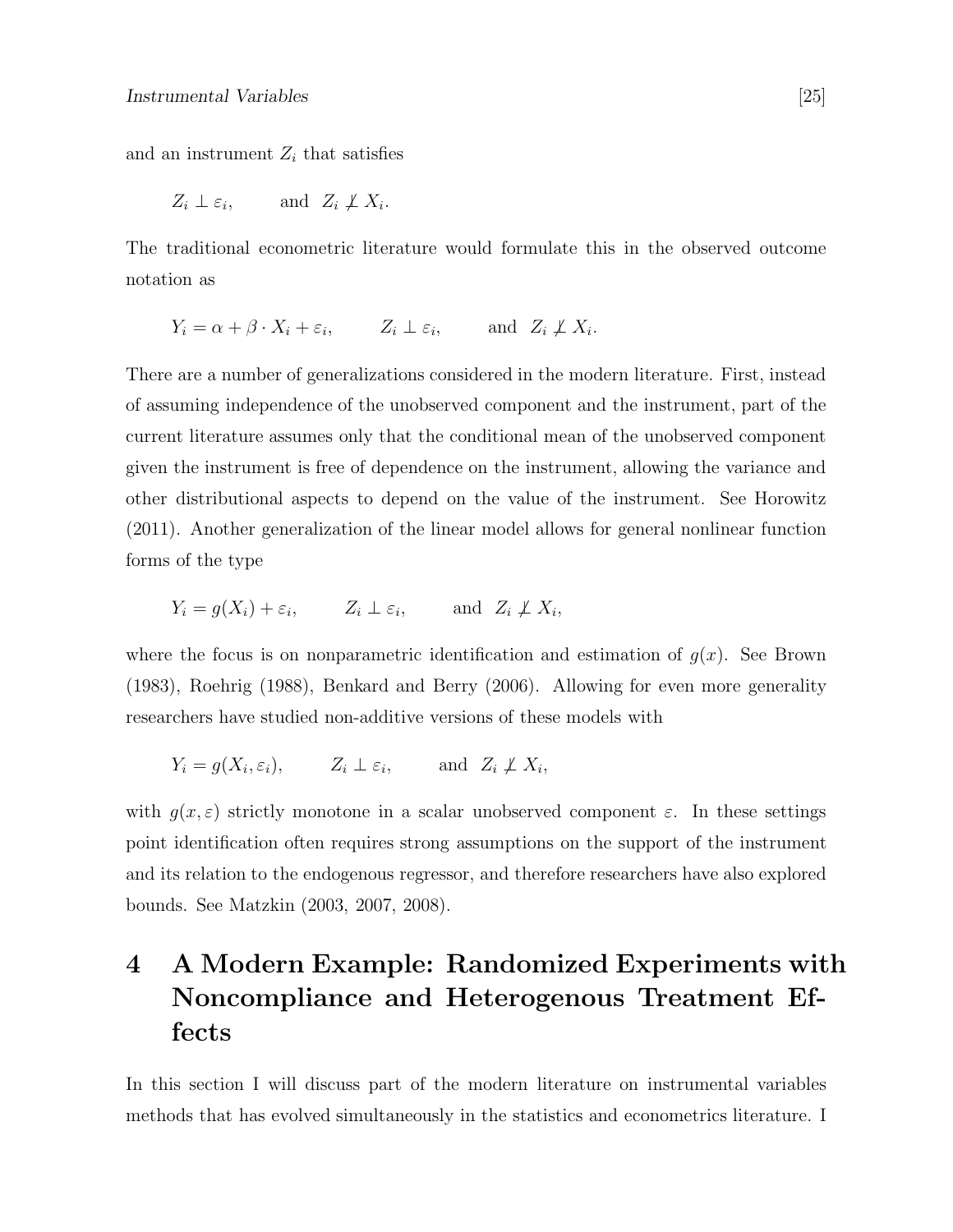will do so in the context of a second example. On the one hand concern arose in the econometric literature about the restrictiveness of the functional form assumptions in the traditional instrumental variables methods and in particular with the constant treatment effect assumption that were commonly used in the so-called selection models (Heckman, 1979; Heckman and Robb, 1985). The initial results in this literature demonstrated the difficulties in establishing point identification (Heckman, 1990; Manski, 1990), leading to the bounds approach developed by Manski (1995; 2003). At the same time statisticians analyzed the complications arising from noncompliance in randomized experiments (Robins, 1989) and the merits of encouragement designs (Zelen, 1979; 1990). By adopting a common framework and notation, these literatures have become closely connected and influenced each other substantially.

# 4.1 The McDonald and Tierney (1992) Data

The canonical example in this literature is that of a randomized experiment with noncompliance. I will use here the application in Hirano, Imbens, Rubin and Zhou (2000) to illustrate the issues. Hirano, Imbens, Rubin and Zhou re-analyze data previously analyzed by McDonald and Tierney (1992). McDonald and Tierney (1992) carried out a randomized experiment to evaluate the effect of an influenza vaccination on flu-related hospital visits. Instead of randomly assigning individuals to receive the vaccination, the researchers randomly assigned physicians to receive letters reminding them of the upcoming flu season and encouraging them to vaccinate their patients. This is what Zelen  $(1979, 1990)$  refers to as an *encouragement design*. I discuss this using the potential outcome notation used for this particular set up in Angrist, Imbens and Rubin (1996), and in general sometimes referred to as the Rubin Causal Model (Holland, 1986), although there are important antecedents in Neyman (1923, 1990). I consider two distinct treatments: the first the receipt of the letter, and second the receipt of the influenza vaccination. Let  $Z_i \in \{0,1\}$  be the indicator for the receipt of the letter, and let  $X_i \in \{0,1\}$  be the indicator for the receipt of the vaccination. We start by postulating the existence of four potential outcomes. Let  $Y_i(z, x)$  be the potential outcome corresponding to the receipt of letter equal to  $Z_i = z$ , and the receipt of vaccination equal to  $X_i = x$ , for  $z = 0, 1$  and  $x = 0, 1$ . In addition we postulate the existence of two potential outcomes corresponding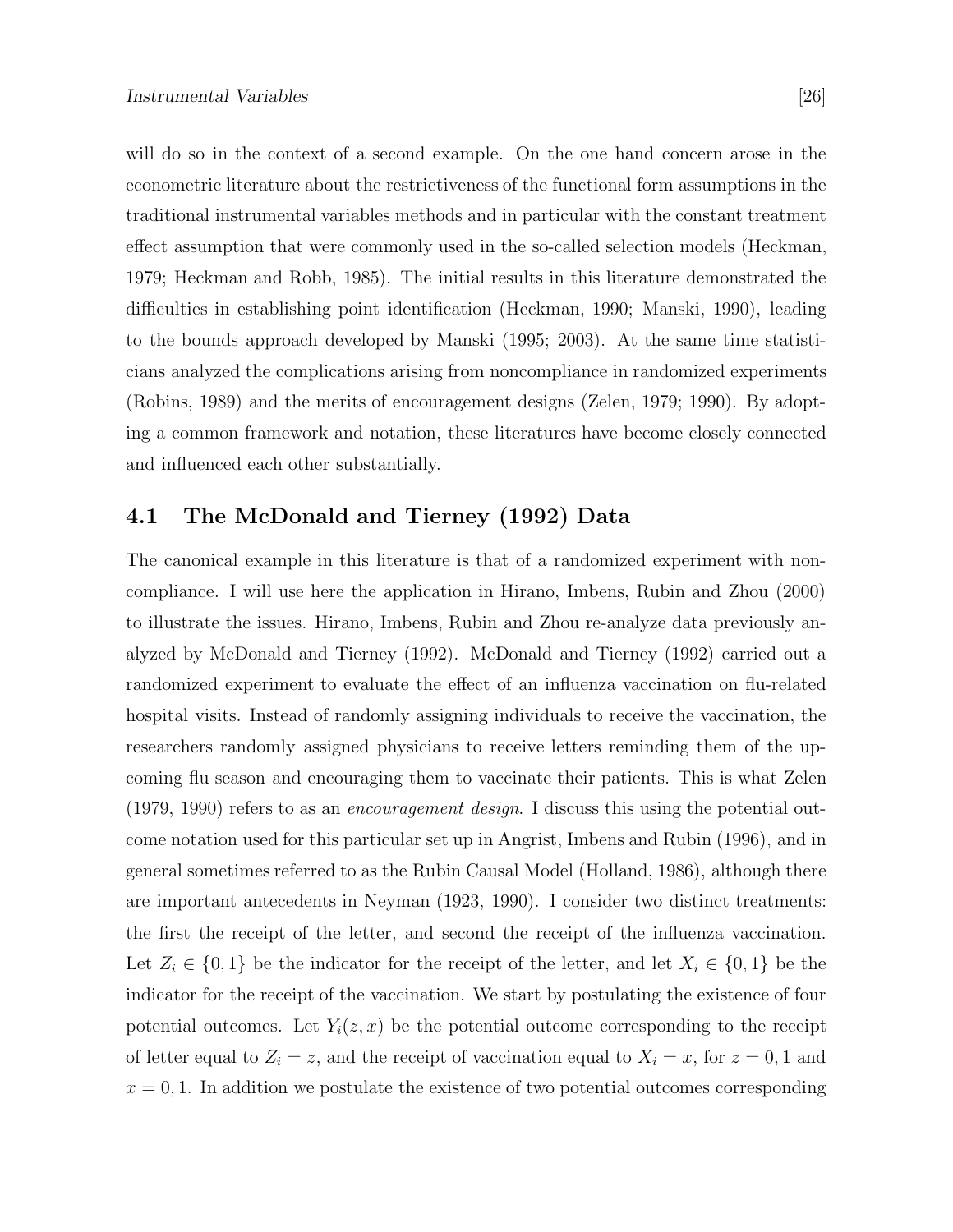to the receipt of the vaccination as a function of the receipt of the letter,  $X_i(z)$ , for  $z = 0, 1$ . We observe for each unit in a population of size  $N = 2861$  the value of the assignment,  $Z_i$ , the treatment actually received,  $X_i^{\text{obs}} = X_i(Z_i)$  and the potential outcome corresponding to the assignment and treatment received,  $Y_i^{\text{obs}} = Y_i(Z_i, X_i(Z_i))$ . Table 2 presents the number of individuals for each of the eight values of the triple  $(Z_i, X_i^{\text{obs}}, Y_i^{\text{obs}})$ in the McDonald and Tierney data set. It should be noted that the randomization in this experiment is at the physician level. I do not have physician indicators, and therefore ignore the clustering. This will tend to lead to under-estimation of the standard errors.

#### 4.2 Instrumental Variables Assumptions

There are four key of assumptions underlying instrumental variables methods beyond the no-interference assumption or SUTVA, with different versions for some of them. I will introduce these assumptions in this section, and in Section 5 discuss their substantive content in the context of some examples. The first assumption concerns the assignment to the instrument  $Z_i$ , in the flu example the receipt of the letter by the physician. The assumption requires that the instrument is as good as randomly assigned:

$$
Z_i \perp \left(Y_i(0,0), Y_i(0,1), Y_i(1,0), Y_i(1,1), X_i(0), X_i(1)\right) \qquad \text{(random assignment). (4.1)}
$$

This assumption is often satisfied by design: if the assignment is physically randomized, as the letter in the flu example and as in many of the applications in the statistics literature (e.g., see the discussion in Robins, 1989), it is automatically satisfied. In other applications with observational data, common in the econometrics literature, this assumption is more controversial. It can in those cases be relaxed by requiring it to hold only within subpopulations defined by covariates, assuming the assignment of the instrument is unconfounded:

$$
Z_i \perp \left(Y_i(0,0), Y_i(0,1), Y_i(1,0), Y_i(1,1), X_i(0), X_i(1)\right) \mid X_i \qquad \text{(unconfounded assignment given } X_i).
$$

This is identical to the generalization from random assignment to unconfounded assignment in observational studies. Either version of this assumption justifies the causal interpretation of Intention-To-Treat (ITT) effects, the comparison of outcomes by assignment to the treatment. In many cases these ITT effects are only of limited interest, however, and this motivates the consideration of additional assumptions that do allow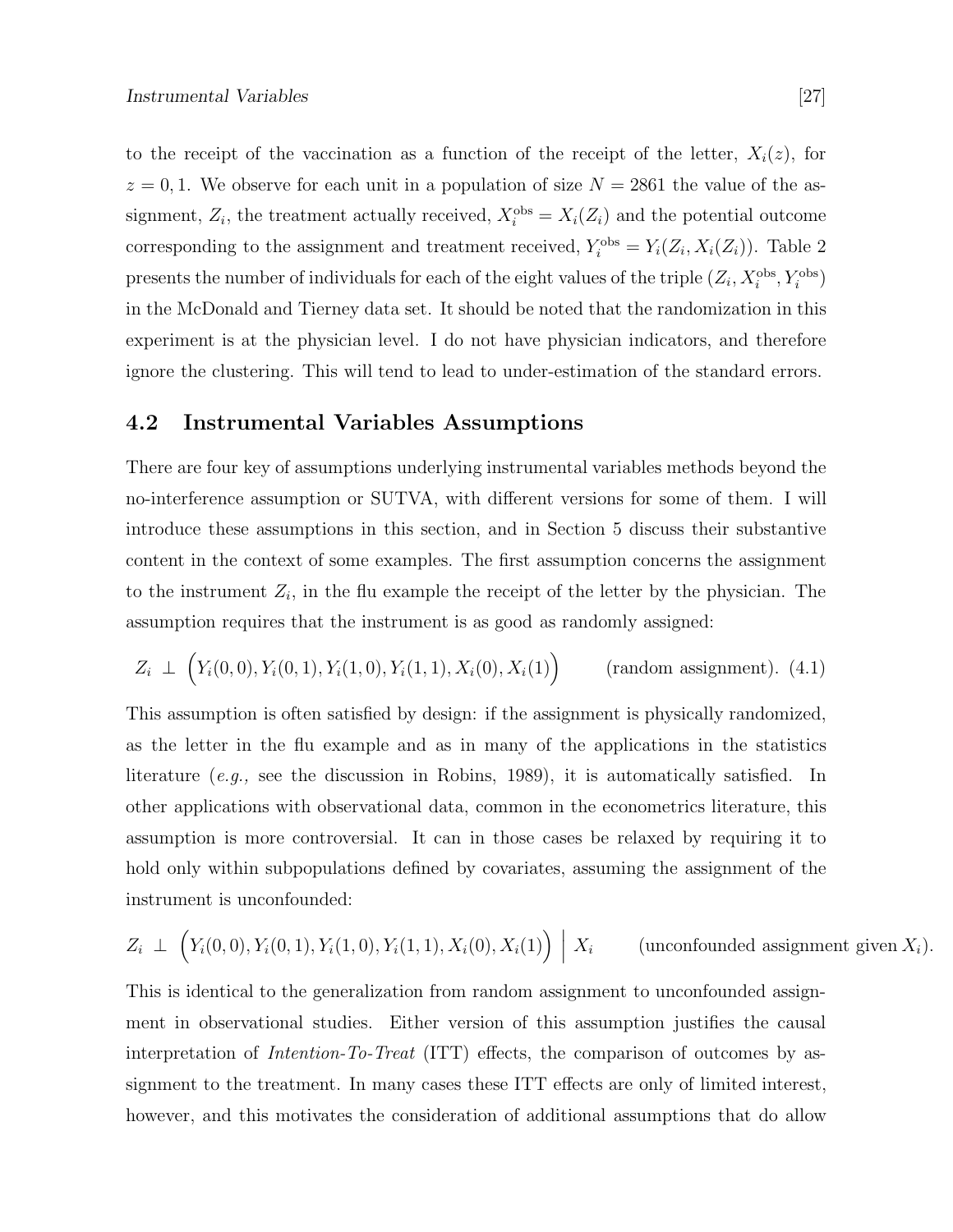the researcher to make statements about the causal effects of the treatment of interest. It should be stressed however, that in order to draw inferences beyond ITT effects, additional assumptions will be used. Whether the resulting inferences are credible will depend on the credibility of these assumptions.

The second class of assumptions limits or rules out completely direct effects of the assignment (the receipt of the letter in the flu example) on the outcome, other than through the effect of the assignment on the receipt of the treatment of interest (the receipt of the vaccine). This is the most critical, and typically most controversial assumption underlying instrumental variables methods, sometimes viewed as the defining characteristic of instruments. One way of formulating this assumption is as

$$
Y_i(0, x) = Y_i(1, x)
$$
 for  $x = 0, 1$ , for all *i*. (exclusion restriction)

Robins (1989) formulates this assumption as the requirement that the instrument is "not an independent causal risk factor," (Robins, 1989, p. 119). Under this assumption we can drop the z argument of the potential outcomes and write the potential outcomes without ambiguity as  $Y_i(x)$ . This assumption is typically a substantive one. In the flu example, one might be concerned that the physician, in response to the receipt of the letter, takes actions that affect the likelihood of the patient getting infected with the flu other than simply administering the flu vaccine. In randomized experiments with noncompliance the exclusion restriction is sometimes made implicitly by indexing the potential outcomes only by the treatment x and not the instrument  $z$  (e.g., Zelen, 1990).

There are other, weaker versions of this assumption. Hirano, Imbens, Rubin and Zhou (2000) use a stochastic version of the exclusion restriction that only requires that the distribution of  $Y_i(0, x)$  is the same as the distribution of  $Y_i(1, x)$ . Manski (1990) uses a weaker restriction that he calls a *level set restriction*, which requires that the average value of  $Y_i(0, x)$  is equal to the average value of  $Y_i(1, x)$ . In another approach Manski and Pepper (2004) consider monotonicity assumptions that restrict the sign of  $Y_i(1, x) - Y_i(0, x)$  across individuals without requiring that the effects are completely absent.

Imbens and Angrist (1994) combine the random assignment assumption and the exclusion restriction by postulating the existence of a pair of potential outcomes  $Y_i(x)$ , for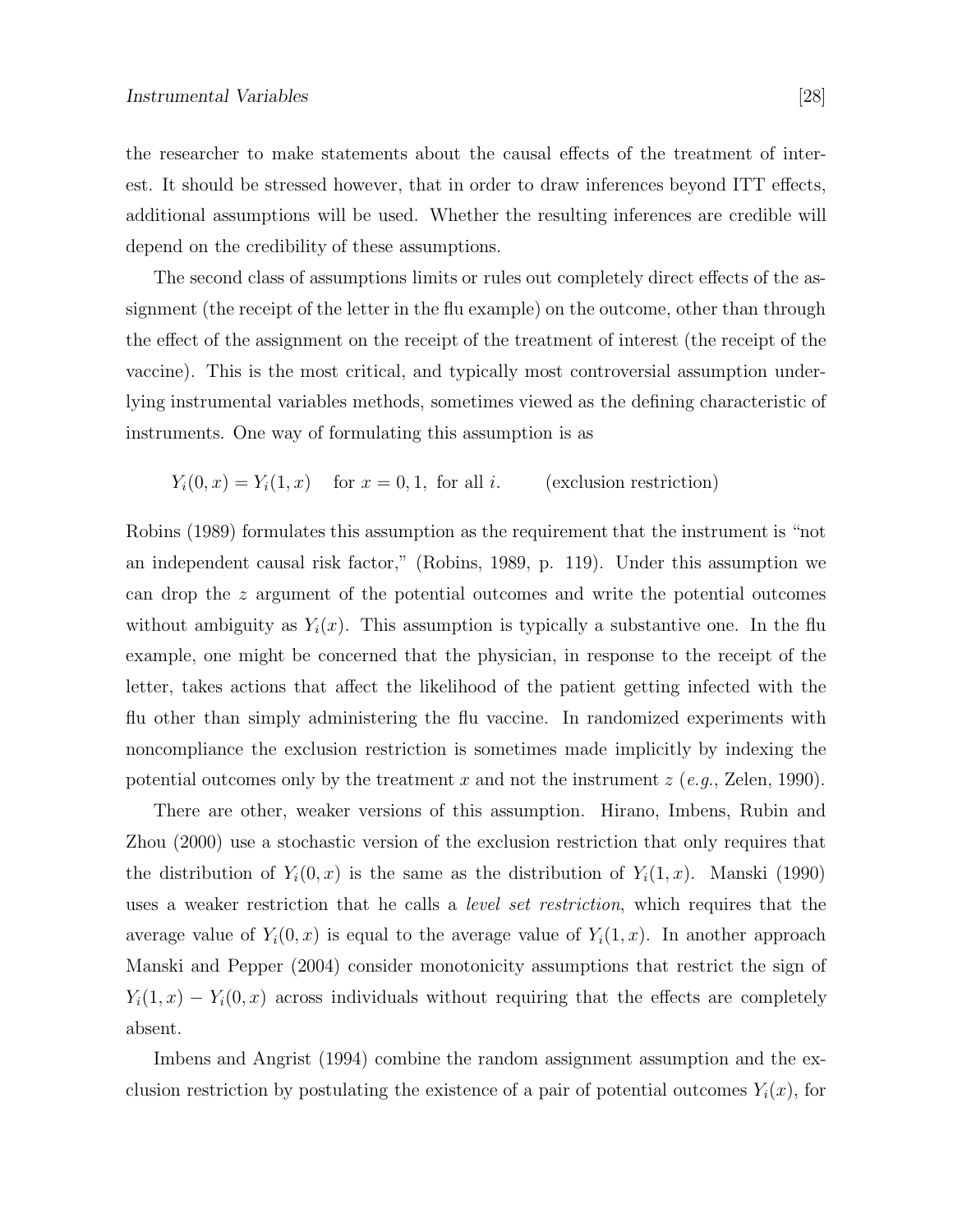$x = 0, 1$ , and directly assuming that

$$
Z_i \perp \left(Y_i(0), Y_i(1)\right).
$$

A disadvantage of this formulation is that it becomes less clear exactly what role randomization of the instrument plays. Another version of this combination of the exclusion restriction and random assignment assumption does not require full independence, but assumes that the conditional mean of  $Y_i(0)$  and  $Y_i(1)$  given the instrument is free of dependence on the instrument. A concern with such assumptions is that they are functional form dependent: if they hold in levels, they do not hold in logarithms unless full independence holds.

A third assumption that is often used, labelled monotonicity by Imbens and Angrist (1994), requires that

$$
X_i(1) \ge X_i(0), \quad \text{ for all } i,
$$
 (monotonicity),

for all units. This assumption rules out the presence of units who always do the opposite of their assignment (units with  $X_i(0) = 1$  and  $X_i(1) = 0$ ), and is therefore also referred to as the no-defiance assumption (Balke and Pearl, 1995). It is implicit in the latent index models often used in econometric evaluation models (e.g., Heckman and Robb, 1984). In the randomized experiments such as the flu example this assumption is often plausible. There it requires that in response to the receipt of the letter by their physician, no patient is less likely to get the vaccine. Robins (1989) makes this assumption in the context of a randomized trial for the effect of AZT on Aids, and describes the assumption as "often, but not always, reasonable," (Robins, 1989, p. 122).

Finally, we need the instrument to be correlated with the treatment, or the instrument to be relevant in the terminology of Staiger and Stock (1997):

$$
X_i \not\perp Z_i.
$$

In practice we need the correlation to be substantial in order to draw precise inferences. A recent literature on weak instruments is concerned with credible inference in settings where this correlation between the instrument and the treatment is weak. See Staiger and Stock (1997).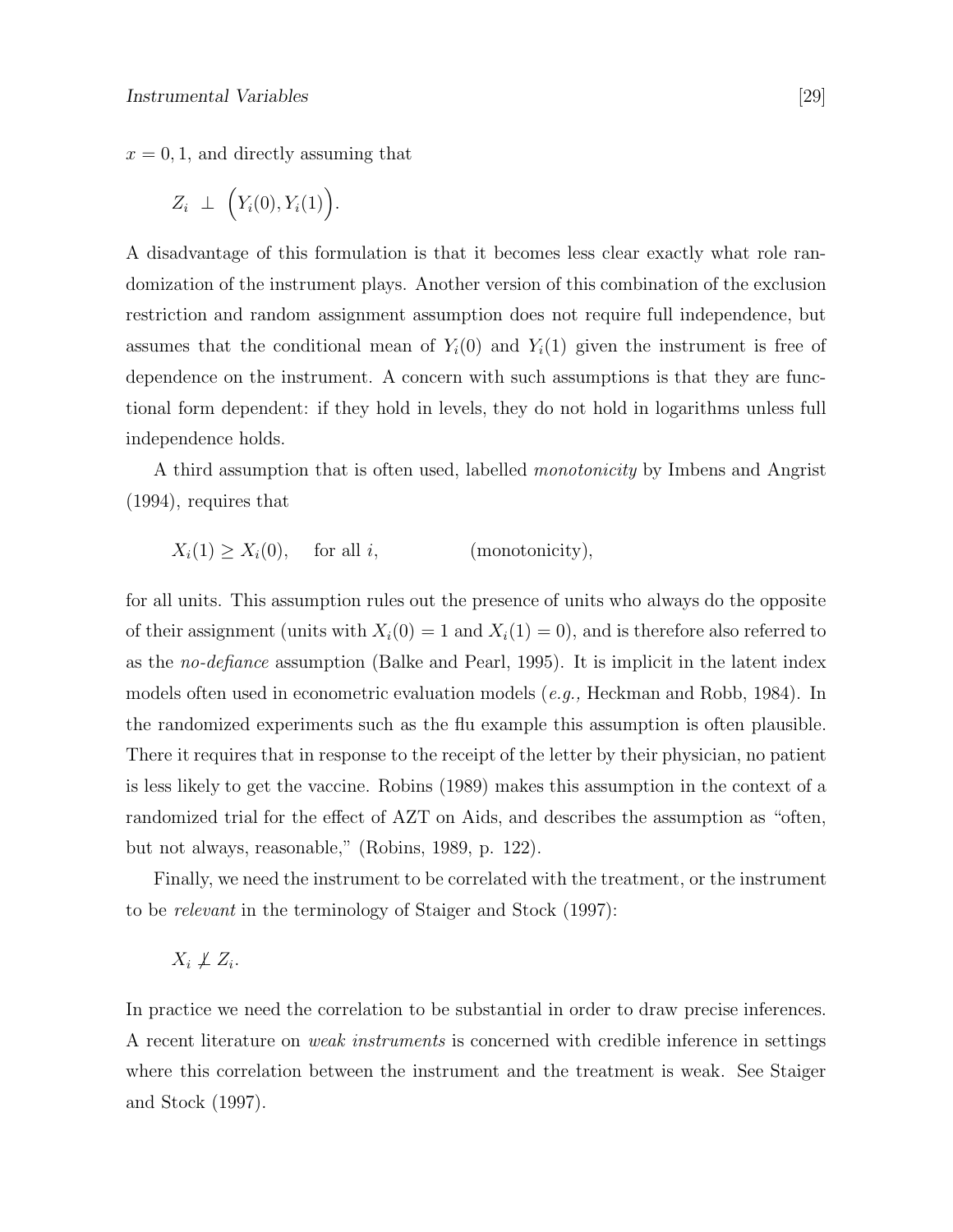The random assignment assumption and the exclusion restriction are conveniently captured by the graphical model below, although the monotonicity assumption does not fit in as easily. The unobserved component  $U$  has a direct effect on both the treatment X and the outcome Y (captured by arrows from U to X and to Y). The instrument Z is not related to the unobserved component  $U$  (captured by the absence of a link between U and  $Z$ ), and is only related to the outcome Y through the treatment  $X$  (as captured by the arrow from  $Z$  to  $X$  and an arrow from  $X$  to  $Y$ , and the absence of an arrow between  $Z$  and  $Y$ ).



I will primarily focus on the case with all four assumptions maintained, random assignment, the exclusion restriction, monotonicity, and instrument relevance, without additional covariates, because this case has been the focus of, or a special case of the focus of, many studies, allowing me to compare different approaches. Methodological studies considering essentially this set of assumptions, sometimes without explicitly stating instrument relevance, and sometimes adding additional assumptions, include Robins (1989), Heckman (1990), Manski (1990), Imbens and Angrist (1994), Angrist, Imbens and Rubin (1996), Robins and Greenland (1996), Balke and Pearl (1995, 1997), Greenland (2000), Hernán and Robins (2006), Robins (1994), Robins and Rotnitzky (2004), Vansteelandt and Goetghebeur (2003), Vansteelandt, Bowden, Babanezhad, and Ghoetghebeur (2011), Hirano, Imbens, Rubin and Zhou (2000), Tan (2006, 2010) and others. Many more studies make the same assumptions in combination with a constant treatment effect assumption.

The modern literature analyzed this setting from a number of different approaches. Initially the literature focused on the inability, under these four assumptions, to identify the average effect of the treatment. Some researchers, including prominently Manski (1990), Balke and Pearl (1995), and Robins (1989), showed that although one could not point-identify the average effect under these assumptions, there was information about the average effect in the data under these assumptions and they derived bounds for it. Another strand of the literature, starting with Imbens and Angrist (1994) and Angrist,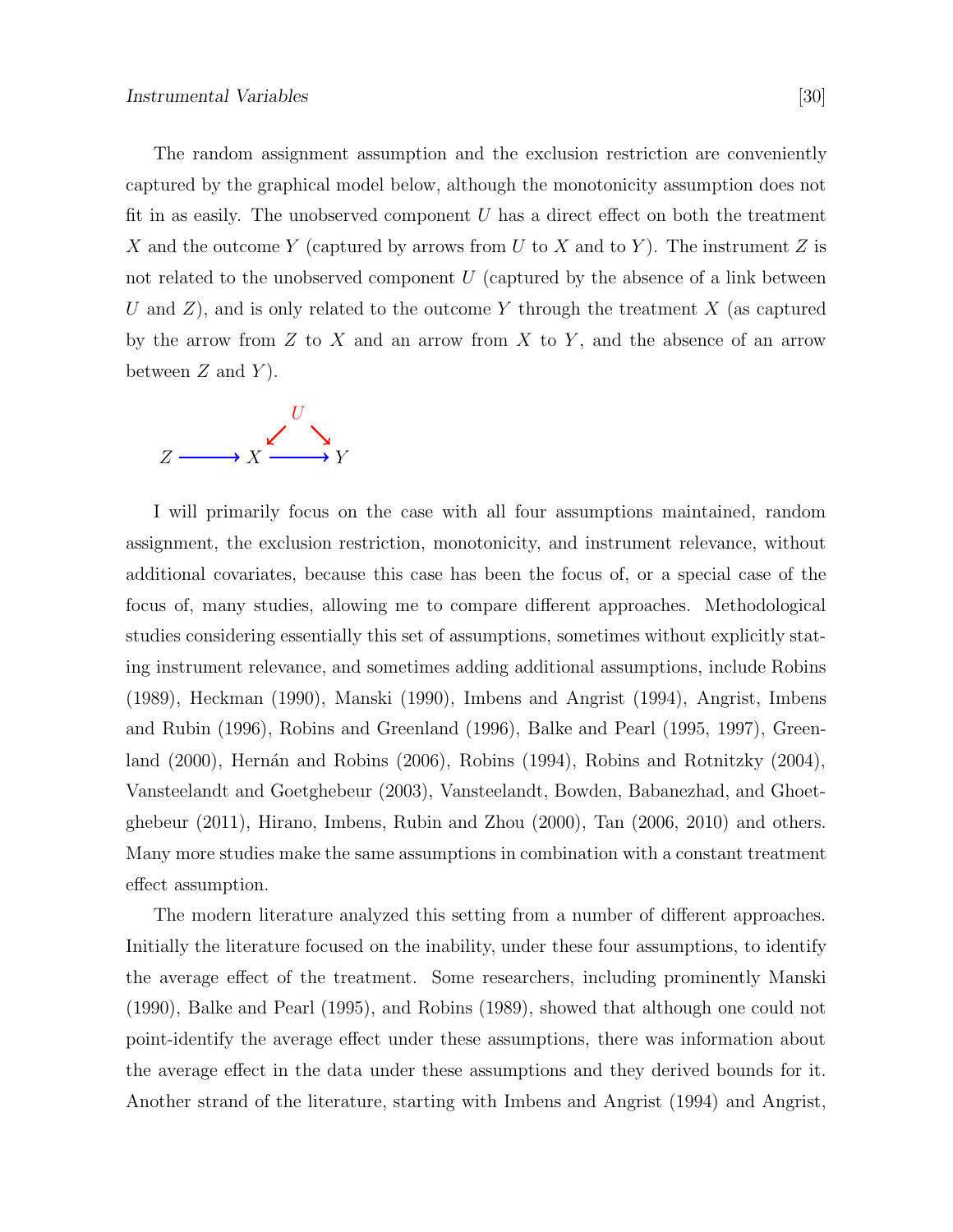Imbens and Rubin (1996) abandoned the effort to do inference for the overall average effect, and focused on subpopulations for which the average effect could be identified, the so-called compliers. We discuss the bounds approach in the next section (Section 4.3) and the local average treatment effect approach in Sections 4.4-4.6.

### 4.3 Point Identification versus Bounds

In a number of studies the primary estimand is the average effect of the treatment, or the average effect for the treated:

$$
\tau = \mathbb{E}[Y_i(1) - Y_i(0)], \quad \text{and} \quad \tau_t = \mathbb{E}[Y_i(1) - Y_i(0)|X_i = 1] \tag{4.2}
$$

With only the four assumptions, random assignment, the exclusion restriction, monotonicity, and instrument relevance Robins (1989), Manski (1990) and Balke and Pearl (1995) established that the average treatment effect can often not be consistently estimated even in large samples, in other words, that it is often *not point-identified*.

Following this result a number of different approaches have been taken. Heckman (1990) showed that if the instrument takes on values such that the probability of treatment given the instrument can be arbitrarily close to zero and one, then the average effect is identified. This is sometimes referred to as identification at infinity. Robins (1989) also formulates assumptions that allow for point identification, focusing on the average effect for the treated,  $\tau_t$ . These assumptions restrict the average value of the potential outcomes when not observed in terms of average outcomes that are observed. For example, Robins formulates the condition that

$$
\mathbb{E}[Y_i(1) - Y_i(0)|Z_i = 1, X_i = 1] = \mathbb{E}[Y_i(1) - Y_i(0)|Z_i = 0, X_i = 1],
$$

which, in combination with the random assigment and the exclusion restriction, this allows for point identification of the average effect for the treated. Robins also formulates two other assumptions, including one where the effects are proportional to survival rates  $\mathbb{E}[Y_i(1)|Z_i = 1, X_i = 1]$  and  $\mathbb{E}[Y_i(1)|Z_i = 0, X_i = 1]$  respectively, that also point-identifies the average effect for the treated. However, Robsin questions the applicability of these results by commenting that "it would be hard to imagine that there is sufficient understanding of the biological mechanism ... to have strong beliefs that any of the three conditions ... is more likely to hold than either of the other two" (Robins, 1989, p. 122).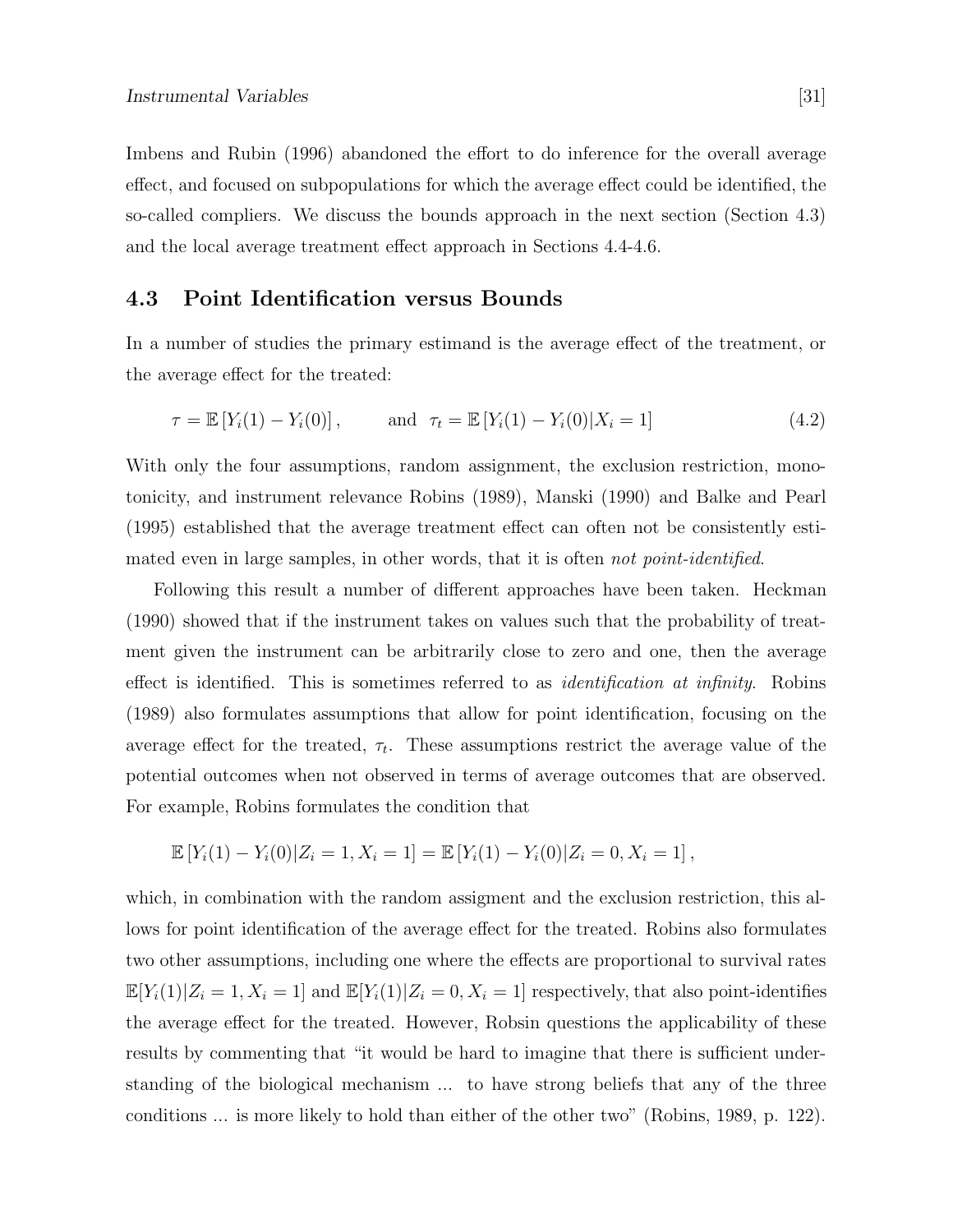As an alternative to adding assumptions, Robins (1989), Manski (1990), and Balke and Pearl (1995), focused on the question what can be learned about  $\tau$  or  $\tau_t$  given these four assumptions that do not allow for point identification. Here I focus on the case where the three assumptions, random assignment, the exclusion restriction, and monotonicity, are maintained (without necessarily instrument relevance holding), although Robins (1989) and Manski (1990) also consider other combinations of assumptions. For ease of exposition I focus on the bounds for the average treatment effect  $\tau$  under these assumptions, in the case where  $Y_i(0)$  and  $Y_i(1)$  are binary. Then:

$$
\mathbb{E}[Y_i(1) - Y_i(0)] \in
$$
\n
$$
\begin{aligned}\n & \left[ -(1 - \mathbb{E}[X_i | Z_i = 1]) \cdot \mathbb{E}[Y_i | Z_i = 1, X_i = 0] + \mathbb{E}[Y_i | Z_i = 1] - \mathbb{E}[Y_i | Z_i = 0] \right. \\
& \left. + \mathbb{E}[X_i | Z_i = 0] \cdot (\mathbb{E}[Y_i | Z_i = 0, X_i = 1] - 1), \right. \\
& \left. (1 - \mathbb{E}[X_i | Z_i = 1]) \cdot (1 - \mathbb{E}[Y_i | Z_i = 1, X_i = 0]) + \mathbb{E}[Y_i | Z_i = 1] - \mathbb{E}[Y_i | Z_i = 0] \right. \\
& \left. + \mathbb{E}[X_i | Z_i = 0] \cdot \mathbb{E}[Y_i | Z_i = 0, X_i = 1] \right],\n \end{aligned}
$$

which are known at the *natural bounds*. In this simple setting this is a straightforward calculation. Work by Manski (1995, 2003, 2005, 2008), Robins (1989) and Hernán and Robins (2006) extends the partial identification approach to substantially more complex settings.

For the MacDonald-Tierney flu data the estimated identified set for the population average treatment effect is

$$
\mathbb{E}[Y_i(1) - Y_i(0)] \in [-0.24, 0.64, ].
$$

There is obviously also uncertainty associated with these bounds. There is a growing literature developing methods for establishing confidence intervals for parameters in settings with partial identification. See Imbens and Manski (2004) and Chernozhukov, Hong and Tamer (2007).

# 4.4 Compliance Types

Imbens and Angrist (1994) and Angrist, Imbens and Rubin (1996) take a different approach. Rather than focusing on the average effect for the population that is not identified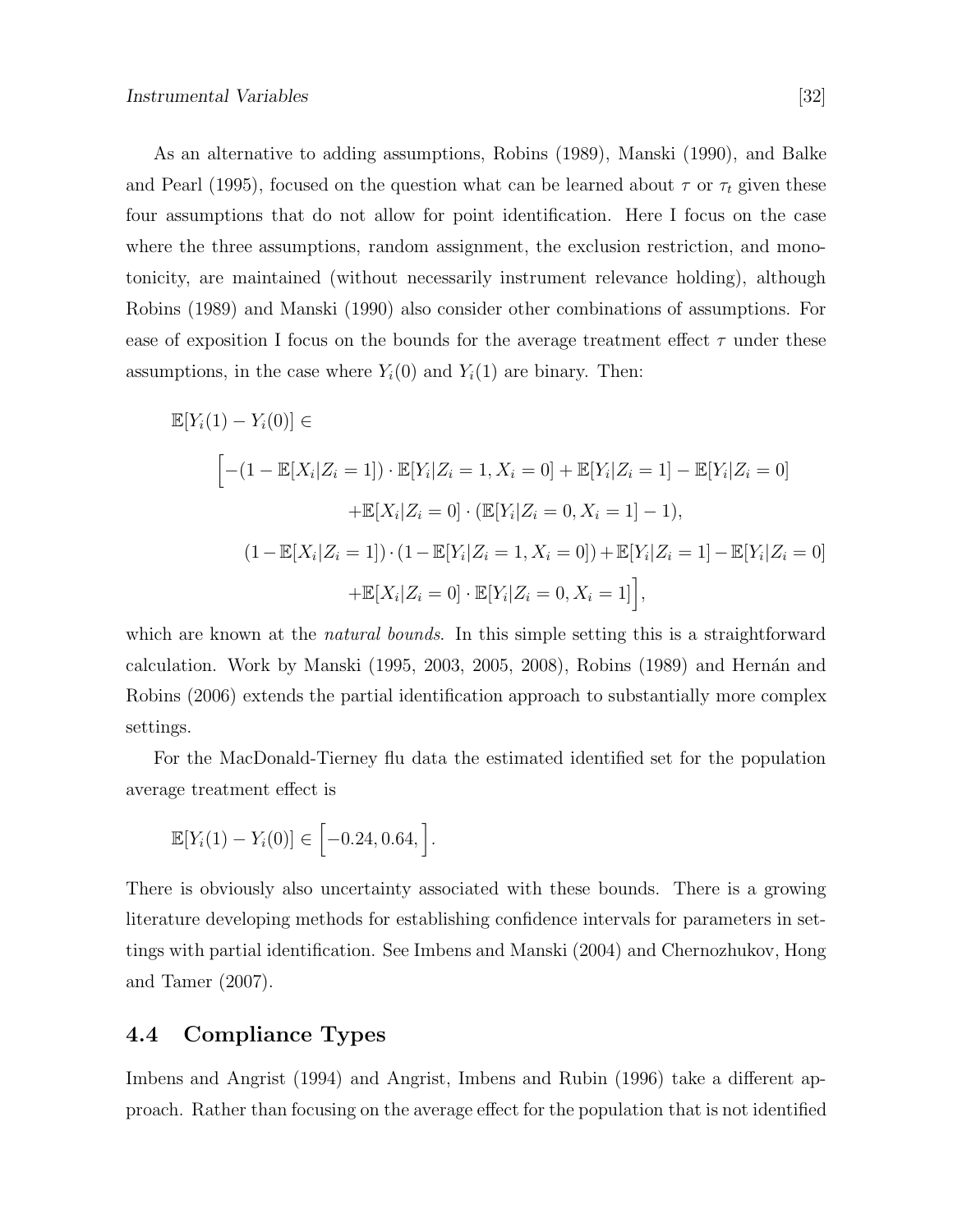under the three assumptions given in Section 4.2, they focus on different average causal effects. A first key step in the Angrist-Imbens-Rubin set up is that we can think of four different compliance types defined by the pair of values of  $(X_i(0), X_i(1))$ , that is, defined by how individuals would respond to different assignments in terms of receipt of the treatment:<sup>10</sup>

$$
T_i = \begin{cases} n \text{ (never - taken)} & \text{if } X_i(0) = X_i(1) = 0 \\ c \text{ (complier)} & \text{if } X_i(0) = 0, X_i(1) = 1, \\ d \text{ (define)} & \text{if } X_i(0) = 1, X_i(1) = 0 \\ a \text{ (always - taken)} & \text{if } X_i(0) = X_i(1) = 1 \end{cases}
$$

Given the existence of deterministic potential outcomes this partitioning of the population into four subpopulations is simply a definition.<sup>11</sup> It clarifies immediately that it will be difficult to identify the average effect of the primary treatment (the receipt of the vaccine) for the entire population: never-takers and always-takers can only be observed exposed to a single level of the treatment of interest, and thus for these groups any point estimates of the causal effect of the treatment must be based on extrapolation.

We cannot infer without additional assumptions the compliance type of any unit: for each unit we observe  $X_i(Z_i)$ , but the data contain no information about the value of  $X_i(1 - Z_i)$ . For each unit there are therefore two compliance types consistent with the observed behavior. We can also not identify the proportion of individuals of each compliance type without additional restrictions. The monotonicity assumption implies that there are no defiers. This, in combination with random assignment, implies that we can identify the population shares of the remaining three compliance types. The proportion of always-takers and never-takers are

$$
\pi_a = \text{pr}(T_i = a) = \text{pr}(X_i = 1 | Z_i = 0),
$$
 and  $\pi_n = \text{pr}(T_i = n) = \text{pr}(X_i = 0 | Z_i = 1),$ 

respectively, and the proportion of compliers is the remainder:

$$
\pi_c = \text{pr}(T_i = c) = 1 - \pi_a - \pi_n.
$$

For the McDonald-Tierney data these shares are estimated to be

$$
\hat{\pi}_a = 0.189,
$$
  $\hat{\pi}_n = 0.692,$   $\hat{\pi}_c = 0.119,$ 

<sup>&</sup>lt;sup>10</sup>Frangakis and Rubin (2002) generalize this notion of subpopulations whose membership is not completely observed into their principal stratification approach. See also Section 7.2.

<sup>&</sup>lt;sup>11</sup>Outside of this framework the existence of these four subpopulations would be an assumption.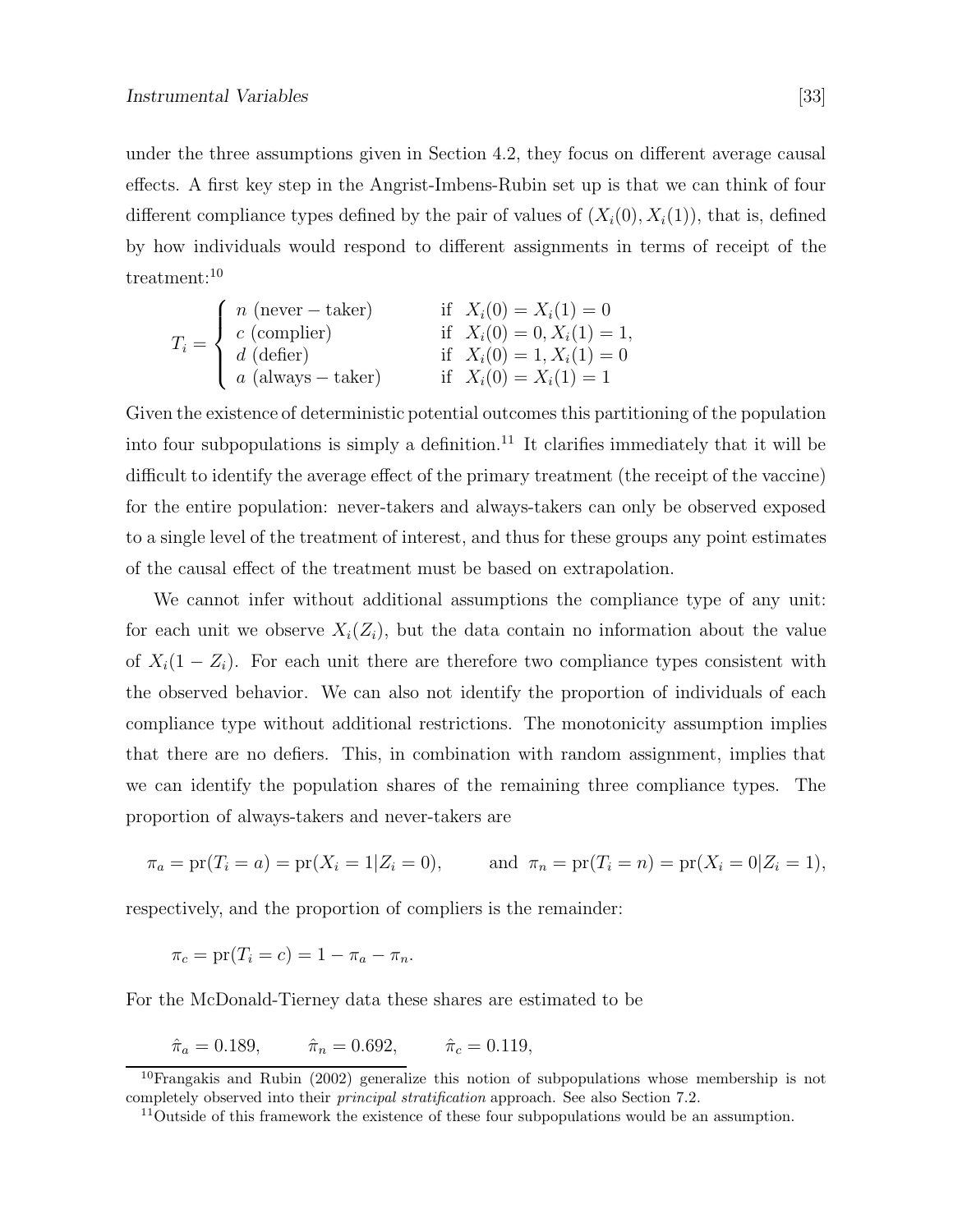although, as I discuss in section 5.2, these shares may not be consistent with the exclusion restriction.

#### 4.5 Local Average Treatment Effects

If we also assume that the exclusion restriction holds, Imbens and Angrist (1994) and Angrist, Imbens and Rubin (1996) show that the *local average treatment effect* or *complier* average causal effect is identified:

$$
\tau_{\text{late}} = \mathbb{E}\left[Y_i(1) - Y_i(0) | T_i = \text{complier}\right] = \frac{\mathbb{E}\left[Y_i | Z_i = 1\right] - \mathbb{E}\left[Y_i | Z_i = 0\right]}{\mathbb{E}\left[X_i | Z_i = 1\right] - \mathbb{E}\left[X_i | Z_i = 0\right]}.
$$
\n(4.3)

The components of the righthand side of this expression can be estimated consistently from a random sample  $(Z_i, X_i, Y_i)_{i=1}^N$ . For the McDonald-Tierney data this leads to

 $\hat{\tau}_{\text{late}} = -0.125$  (s.e 0.090)

Note that just as in the supply and demand example, the causal estimand is the ratio of the intention-to-treat effects of the letter on hospitalization and of the letter on the receipt of the vaccine. These intention-to-treat effects are

$$
\widehat{\text{ITT}}_Y = -0.015 \quad (s.e. \ 0.011) \qquad \qquad \widehat{\text{ITT}}_X = \hat{\pi}_c = 0.119 \quad (s.e. \ 0.016),
$$

with the latter equal to the estimated proportion of compliers in the population.

Without the monotonicity assumption, but maintaining the random assignment assumption and the exclusion restriction, the ratio of ITT effects still has a clear interpretation. In that case it is equal to a linear combination average of the effect of the treatment for compliers and defiers:

$$
\mathbb{E}\left[Y_i|Z_i=1\right]-\mathbb{E}\left[Y_i|Z_i=0\right]
$$
\n
$$
\mathbb{E}\left[X_i|Z_i=1\right]-\mathbb{E}\left[X_i|Z_i=0\right]
$$
\n
$$
=\frac{\Pr(T_i=\text{complier})}{\Pr(T_i=\text{complier})-\Pr(T_i=\text{defier})}\mathbb{E}\left[Y_i(1)-Y_i(0)\right|T_i=\text{complier}\right]
$$
\n
$$
-\frac{\Pr(T_i=\text{defier})}{\Pr(T_i=\text{complier})-\Pr(T_i=\text{defier})}\mathbb{E}\left[Y_i(1)-Y_i(0)\right|T_i=\text{defier}\right].
$$
\n(4.4)

This estimand has a clear interpretation if the treatment effect is constant across all units, but if there is heterogeneity in the treatment effects it is a weighted average with some weights negative. This representation shows that if the monotonicity assumption is violated, but the proportion of defiers is small relative to that of compliers, the interpretation of the instrumental variables estimand is not severely impacted.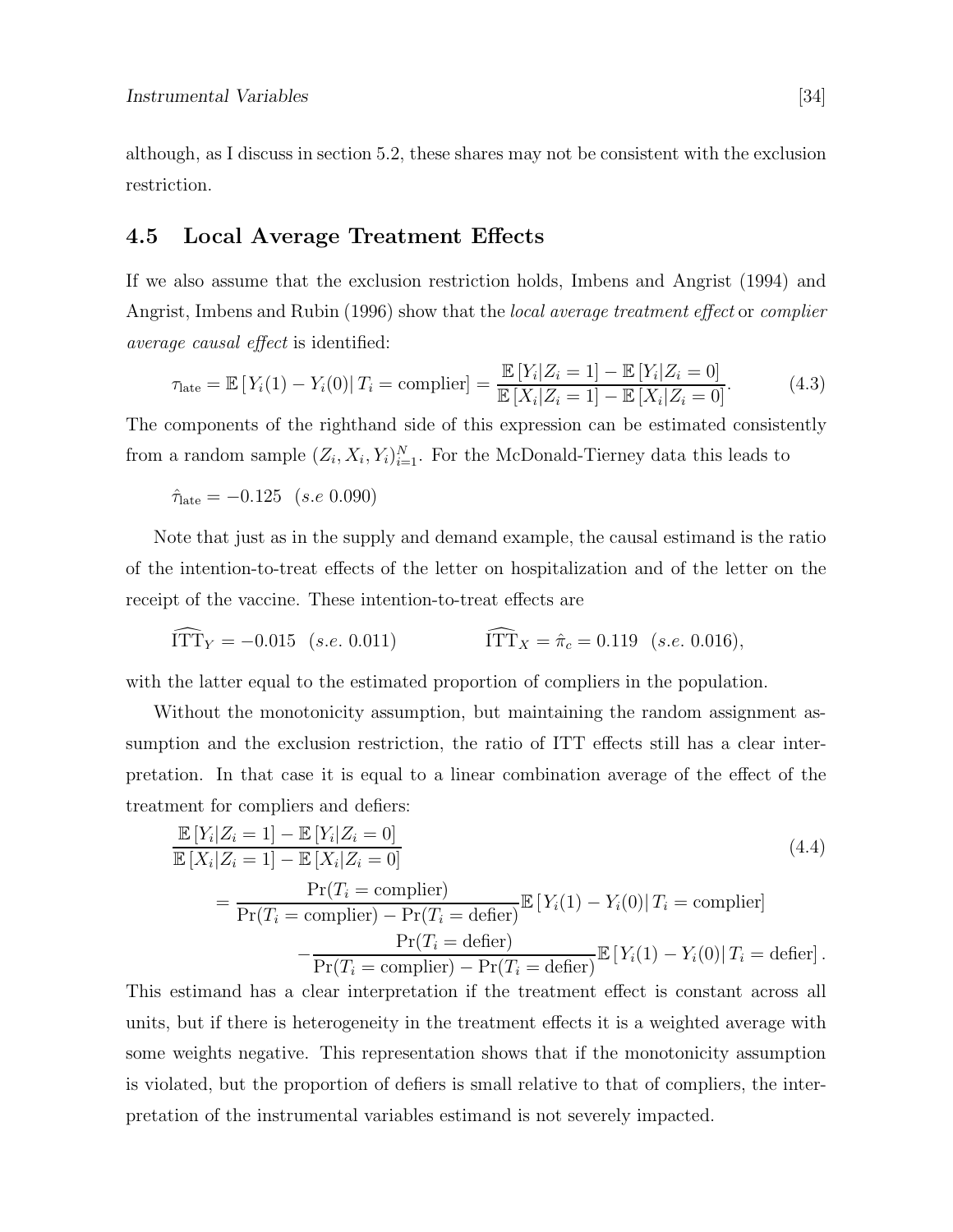#### 4.6 Do We Care About the Local Average Treatment Effect?

The local average treatment effect is an unusual estimand. It is an average effect of the treatment for a subpopulation that cannot be identified in the sense that there are no units whom we know to belong to this subpopulation, although there are some units whom we know do not belong to it. A more typical approach is to start an analysis by clearly articulating the object of interest, say the average effect of a treatment for a well-defined population. There may be challenges in obtaining credible estimates of this object of interest, and along the way one may make more or less credible assumptions, but typically the focus remains squarely on the originally specified object of interest.

Here the approach appears to be quite different. We started off by defining unit-level treatment effects for all units. We did not articulate explicitly what the target estimand was. In the MacDonald-Tierney influenza-vaccine application a natural estimand might be the population average effect of the vaccine. Then, apparently more or less by accident, the definition of the compliance types led us to focus on the average effects for compliers. In this example the compliers were defined by the response in terms of the receipt of the vaccine to the receipt of the letter. It appears difficult to argue that this is a substantially interesting group, and in fact no attempt was made to do so.

This type of example has led distinguised researchers both in economics and in statistics to wonder whether and why one should care about the local average treatment effect. Deaton writes "I find it hard to make any sense of the LATE [local average treatment effect]," (Deaton, 2010, p 430). Pearl similarly wonders "Realizing that the population averaged treatment effect (ATE) is not identifiable in experiments marred by noncompliance, they have shifted attention to a specific response type (i.e., compliers) for which the causal effect was identifiable, and presented the latter [the local average treatment effect] as an approximation for ATE. ... However, most authors in this category do not state explicitly whether their focus on a specific stratum is motivated by mathematical convenience, mathematical necessity (to achieve identification) or a genuine interest in the stratum under analysis," (Pearl, 2011, p 3). Freedman writes "In many circumstances, the instrumental-variables estimator turns out to be estimating some data-dependent average of structural parameters, whose meaning would have to be elucidated," (Freedman, 2006, p 700-701). Let me attempt to clear up this confusion. An instrumental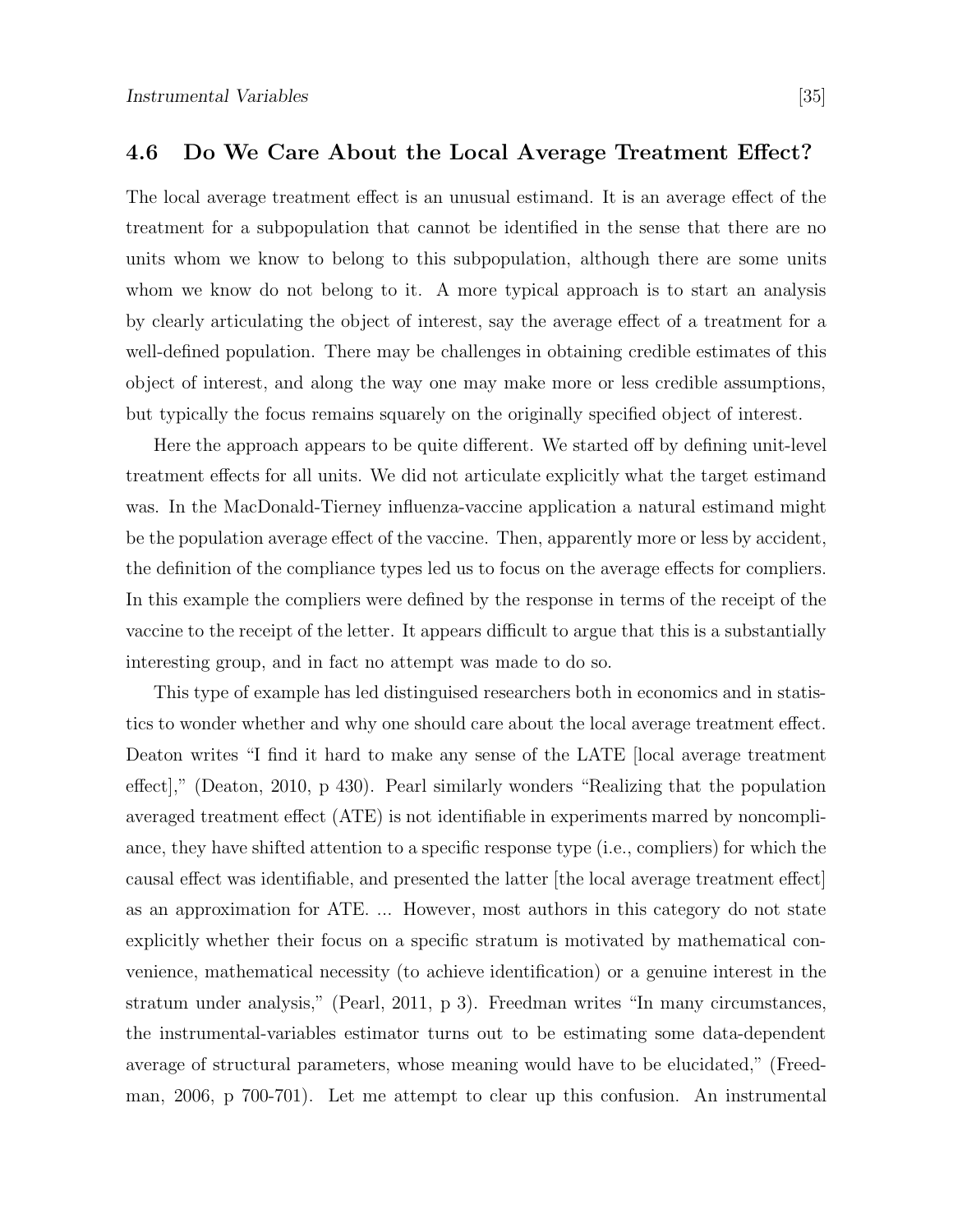variables analysis is an analysis in a second-best setting. It would have been preferable if one had been able to carry out a well-designed randomized experiment. However, such an experiment was not carried out, and we have noncompliance. As a result we cannot answer all the questions we might have wanted to ask. Specifically, if the noncompliance is substantial, we are limited in the questions we can answer credibly and precisely. More precisely, there is only one subpopulation we can credibly (point-)identify the average effect of the treatment for, namely the compliers.

It may be useful to draw an analogy. Suppose a researcher is interested in evaluating a medical treatment and suppose a randomized experiment had been carried out to estimate the average effect of this new treatment. However, the population of the randomized experiment included only men, and the researcher is interested in the average effect for the entire population, including both men and women. What should the researcher do? I would argue that the researcher should report the results for the men, and acknowledge the limitation of the results for the original question of interest. Similarly in the instrumental variables I see the limitation of the results to the compliers as one that was unintended, but driven by the lack of identification for other subpopulations given the design of the study. This limitation should be acknowledged, but one should not drop the analysis simply because the original estimand cannot be identified. Note that our case with instrumental variables is slightly worse than in the gender example, because we cannot actually identify all individuals with certainty as compliers.

There are alternatives to this view. One approach is to focus solely or primarily on intention-to-treat effects. The strongest argument for that is in the context of randomized experiments with noncompliance. The causal interpretation of intention-to-treat effects is justified by the randomization. As Freedman writes, "Experimental data should therefore be analyzed first by comparing rates or averages, following the intention-to-treat principle. Such comparisons are justified because the treatment and control groups are balanced, within the limits of chance variation, by randomization," (Freedman, 2006, p.701). Even in that case one may wish to also report estimates of the local average treatment effects because they may correspond more closely to the object of ultimate interest. The argument for focusing on intention-to-treat or reduced-form estimates is weaker in other settings. For example, in the Fulton Fish Market demand and supply application the intention-to-treat effects are the effects of weather conditions on prices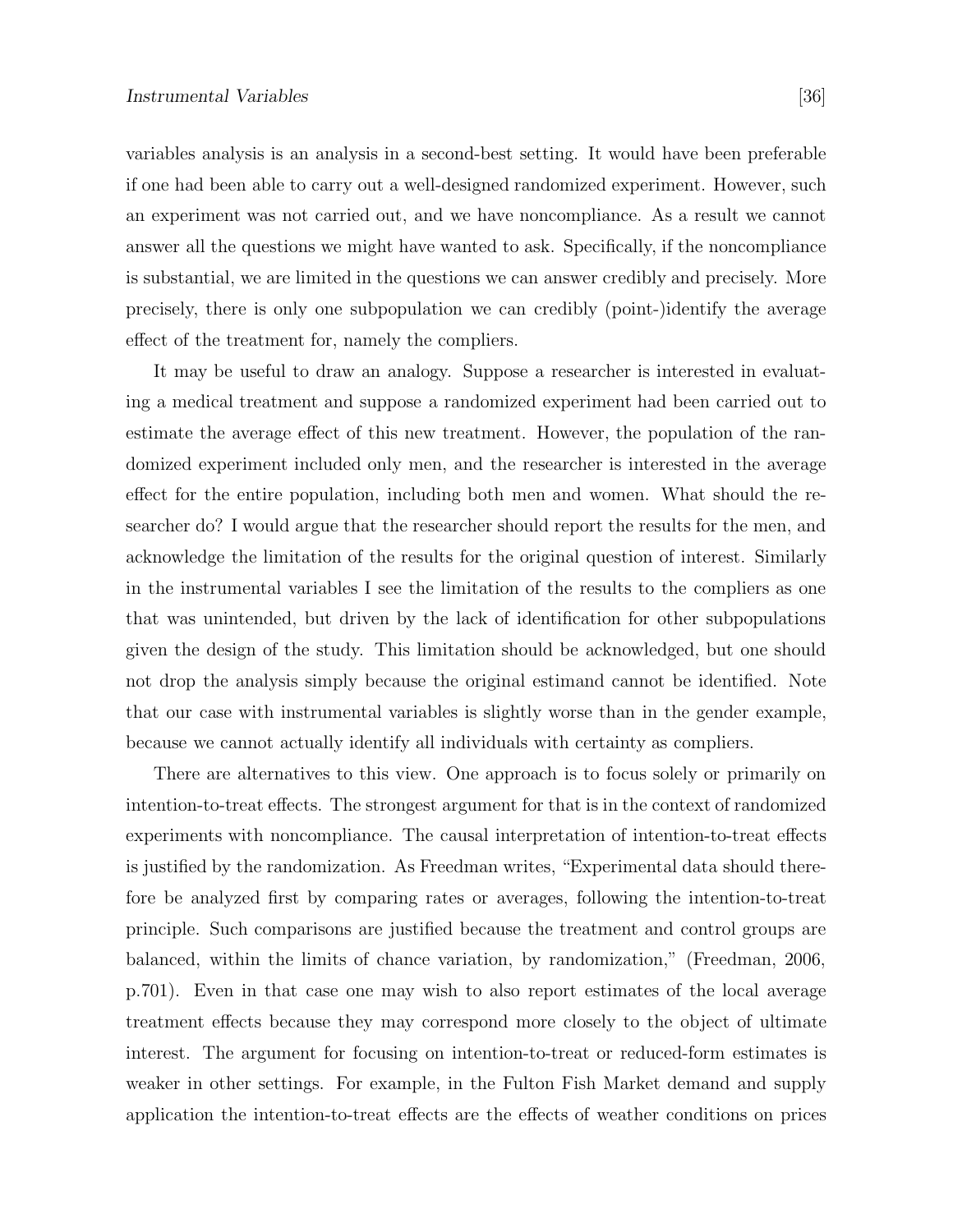and quantities. These effects may be of little substantive interest to policy makers interested in tax policy. The substantive interest for these policy makers is almost exclusively in the structural effects of price changes on demand and supply, and reduced form effects are only of interest in sofar as they are informative about those structural effects. Of course one should bear in mind that the reduced form or intention-to-treat effects rely on fewer assumptions.

A second alternative is associated with the partial identification approach by Manski (1990, 1992, 2003, 2008). See also Robins (1989) and Leamer (1981) for antecedents. In this setting that suggests maintaining the focus on the original estimand, say the overall average effect. We cannot estimate that accurately because we cannot estimate the average value of  $Y_i(0)$  for always-takers or the average value of  $Y_i(1)$  for nevertakers, but we can bound the average effect of interest because we know a priori that the average value of  $Y_i(0)$  for always-takers and the average value of  $Y_i(0)$  for nevertakers is restricted to lie in the unit interval. Manski's is a principled and coherent approach. One concern with the approach is that it has often focused on reporting solely these bounds, leading researchers to miss relevant information that is available given the maintained assumptions. Two different data sets may lead to the same bounds even though in one case we may know that the average effect for one subpopulation (the compliers) is positive and statistically significantly different from zero whereas in the other case there need not be any evidence of a non-zero effect for any subpopulation. It would appear to be useful to distinguish between such cases by reporting both the local average treatment effect and the bounds.

## 5 The Substantive Content of the Instrumental Variables Assumptions

In this section I will discuss the substantive content of the three key assumptions, random assignment, the exclusion restriction, and the monotonicity assumption. I will not discuss here the fourth assumption, instrument relevance. In practice the main issue with that assumption concerns the quality of inferences when the assumption is close to being violated. See Section 7.5 for more discussion, and Staiger and Stock (1997) for a detailed study.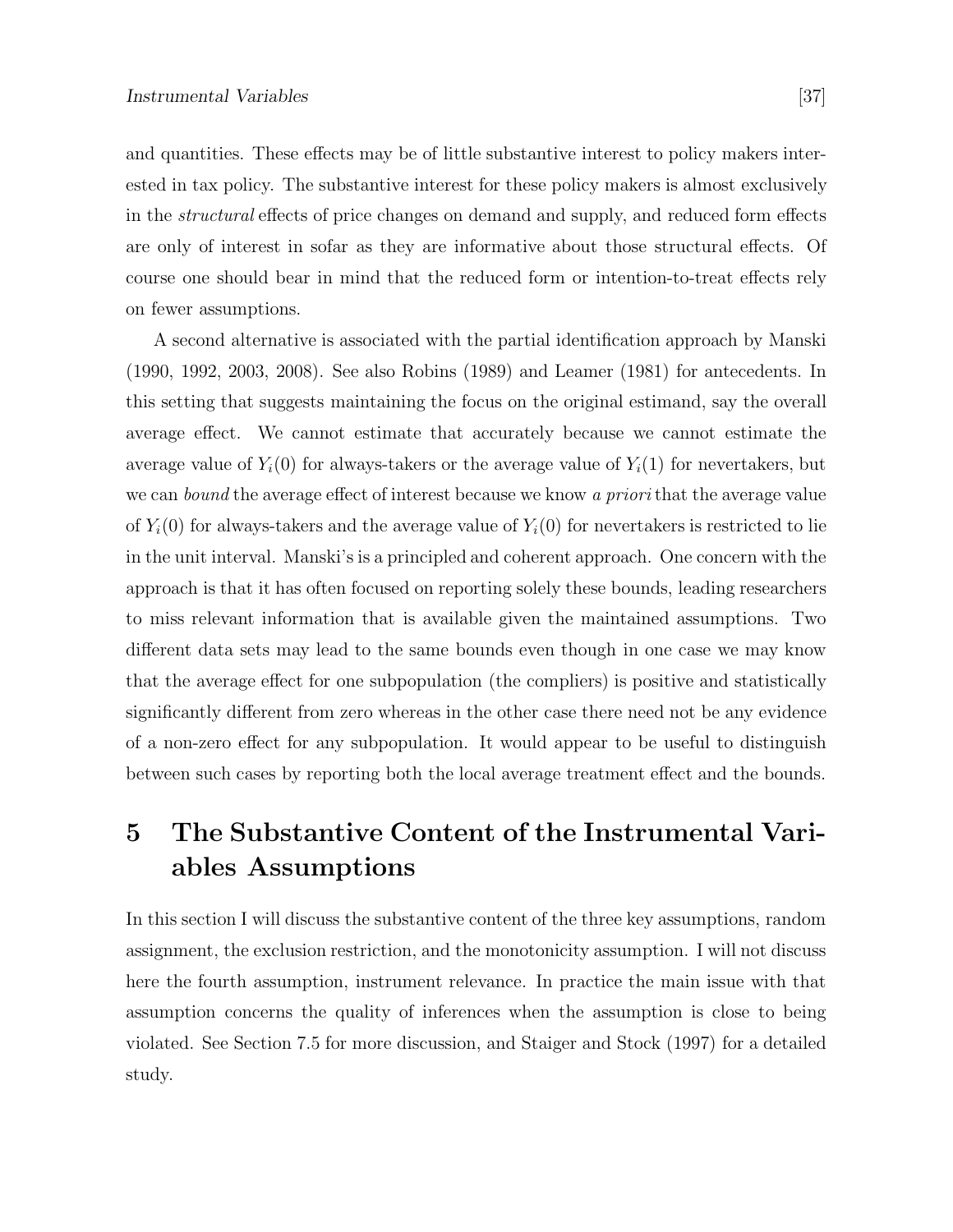### 5.1 Unconfoundedness of the Instrument

First, consider the random assignment or unconfoundedness assumption. In a slightly different setting this is a very familiar assumption. Matching methods often rely on random assignment, either unconditionally or conditionally, for their justification.

In some of the leading applications of instrumental variables methods this assumption is satisfied by design, when the instrument is physically randomized. For example, in the draft lottery example (Angrist, 1989), draft priority is used as an instrument for veteran status in an evaluation of the causal effect of veteran status on mortality and earnings. In that case the instrument, the draft priority number was assigned by randomization. Similarly, in the flu example (Hirano, Imbens, Rubin and Zhou, 2001), the instrument for influenza vaccinations, the letter to the physician, was randomly assigned.

In other cases the conditional version of this assumption is more plausible. In the McClellan and Newhouse (1994) study proximity of an individual to a hospital with particular facilities is used as an instrument for the receipt of intensive treatment of acute myocardial infarction. This proximity measure is not randomly assigned, and McClellan and Newhouse use covariates to make the unconfoundedness assumption more plausible. For example, they worry about differences between individuals living in rural versus urban areas. To adjust for such differences they use as one of the covariates the distance to the nearest hospital (regardless of the facilities at the nearest hospital).

A key issue is that although on its own this random assignment or unconfoundedness assumption justifies a causal interpretation of the intention-to-treat effects, it is not sufficient for a causal interpretation of the instrumental variables estimand, the ratio of the ITT effects for outcome and treatment.

#### 5.2 The Exclusion Restriction

Second, consider the exclusion restriction. This is the most critical and typically most controversial assumption underlying instrumental variables methods.

First of all, it has some testable implications. See Balke and Pearl (1997), and the recent discussions in Kitagawa (2009) and Ramsahai and Lauritzen (2011). This can be seen most easily in a binary outcome setting. Under the three assumptions, random assignment, the exclusion restriction, and monotonicity, the intention-to-treatment effect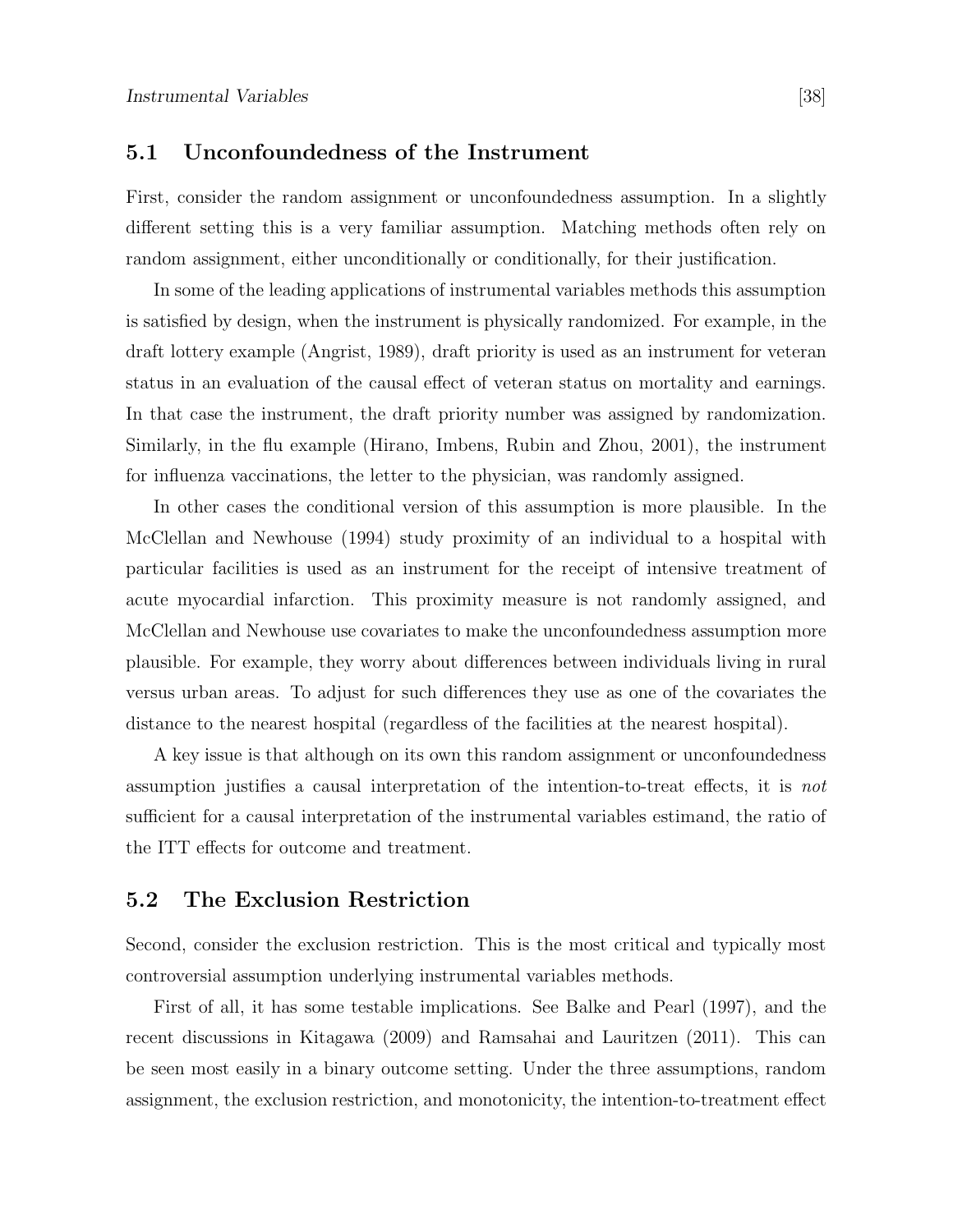of the assignment on the outcome is the product of two causal effects. First, the average effect of the assignment on the outcome for compliers, and second, the intention-to-treat effect of the assignment on receipt of the treatment, which is equal to the population proportion of compliers. If the outcome is binary, the first factor is between -1 and 1. Hence the intention-to-treat effect of the assignment on the outcome has to be bounded in absolute value by the intention-to-treat effect of the assignment on the receipt of the treatment. This is a testable restriction. If the outcomes are multivalued, there is in fact a range of restrictions implied by the assumptions. However, there exist no consistent tests that will reject the null hypothesis with probability going to one as the sample size increases in all scenarios where the null hypothesis is wrong.

Let us assess these restrictions in the flu example. Because

$$
pr(Y_i = 1, X_i = 0 | Z_i = 1) = pr(Y_i = 1 | nevertaker) \cdot pr(nevertaker),
$$

and

 $pr(Y_i = 1, X_i = 0 | Z_i = 0) = pr(Y_i = 1 |$ nevertaker or complier)·pr(nevertaker or complier)

= pr(
$$
Y_i = 1
$$
|nevertaker) ·  $\frac{pr(newertaker)}{pr(newertaker or compiler)}$   
+pr( $Y_i = 1$ |complier) ·  $\frac{pr(complier)}{pr(newertaker or compiler)}$ .

it follows that

$$
\text{pr}(Y_i = 1, X_i = 0 | Z_i = 1) \le \text{pr}(Y_i = 1, X_i = 0 | Z_i = 0). \tag{5.1}
$$

There are three more restrictions in this setting with a binary outcome, binary treatment and binary instrument. See Balke and Pearl (1997) and Richardson, Evans and Robins (2011) for details. For the flu data, the simple frequency estimator for the left hand side of  $(5.1)$  is  $30/1389 = 0.0216$ , and the right hand side is  $31/72 = 0.0211$ , leading to a slight violation as pointed out in Richardson, Evans and Robins (2011) and Imbens and Rubin (2014). Although not statistically significant, it shows that these restrictions can be important in practice.

To assess the plausibility of the exclusion restriction it is often helpful to do so separately in subpopulations defined by compliance status. Let us first consider the exclusion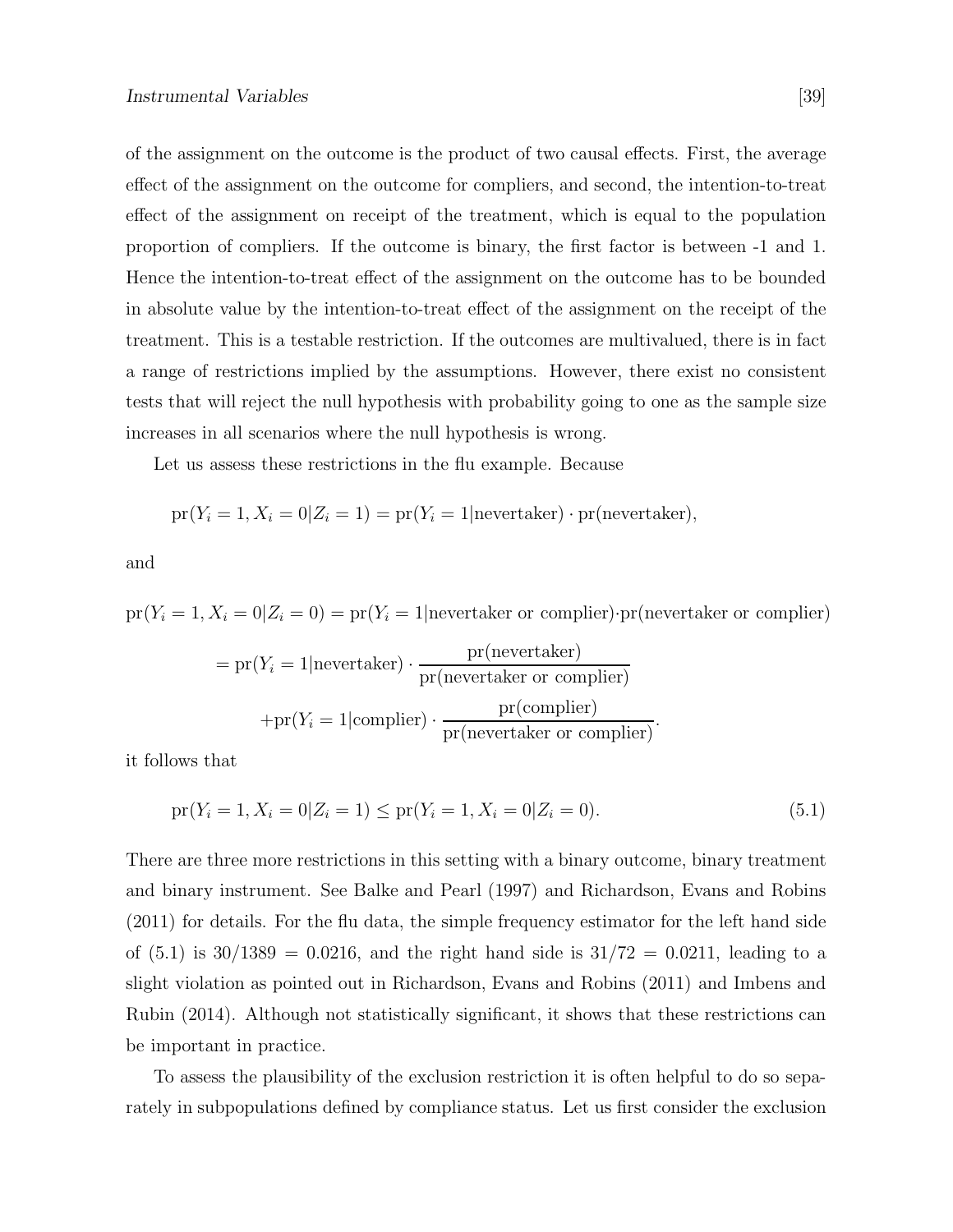restriction for always-takers, who would receive the influenza vaccine irrespective of the receipt of the letter by their physician. Presumably such patients are generally at higher risk for the flu. Why would such patients be affected by a letter warning their physicians about the upcoming flu season when they will get innoculated irrespective of this warning? It may be that the letter led the physician to take other actions beyond giving the flu vaccine, such as encouraging the patient to avoid exposure. These other actions may affect health outcomes, in which case the exclusion restriction would be violated. The exclusion restriction for never-takers has different content. These patients would not receive the vaccine in any case. If their physicians did not regard the risk of flu as sufficiently high to encourage their patients to have the vaccination, presumably the physician would not take other actions either. For these patients the exclusion restriction may therefore be reasonable.

Consider the draft lottery example. In that case the always-takers are individuals who volunteer for military service irrespective of their draft priority number. It seems plausible that the draft priority number has no causal effect on their outcomes. never-takers are individuals who do not serve in the military irrespective of their draft priority number. If this is for medical reason, or more generally reasons that make them ineligible to servce this seems plausible. If, on the other hand these are individuals fit but unwilling to serve they may have had to take actions to stay out of the military that could have affected their subsequent civilian labor market careers. Such actions may include extending their educational career, or temporarily leaving the country. Note that these issues are not addressed by the random assignment of the instrument.

In general, the concern is that the instrument creates incentives not only to receive the treatment, but also to take additional actions that may affect the outcome of interest. The nature of these actions may well differ by compliance type. Most important is to keep in mind that this assumption is typically a substantive assumption, not satisfied by design outside of double-blind, single-dose placebo control randomized experiments with non-compliance.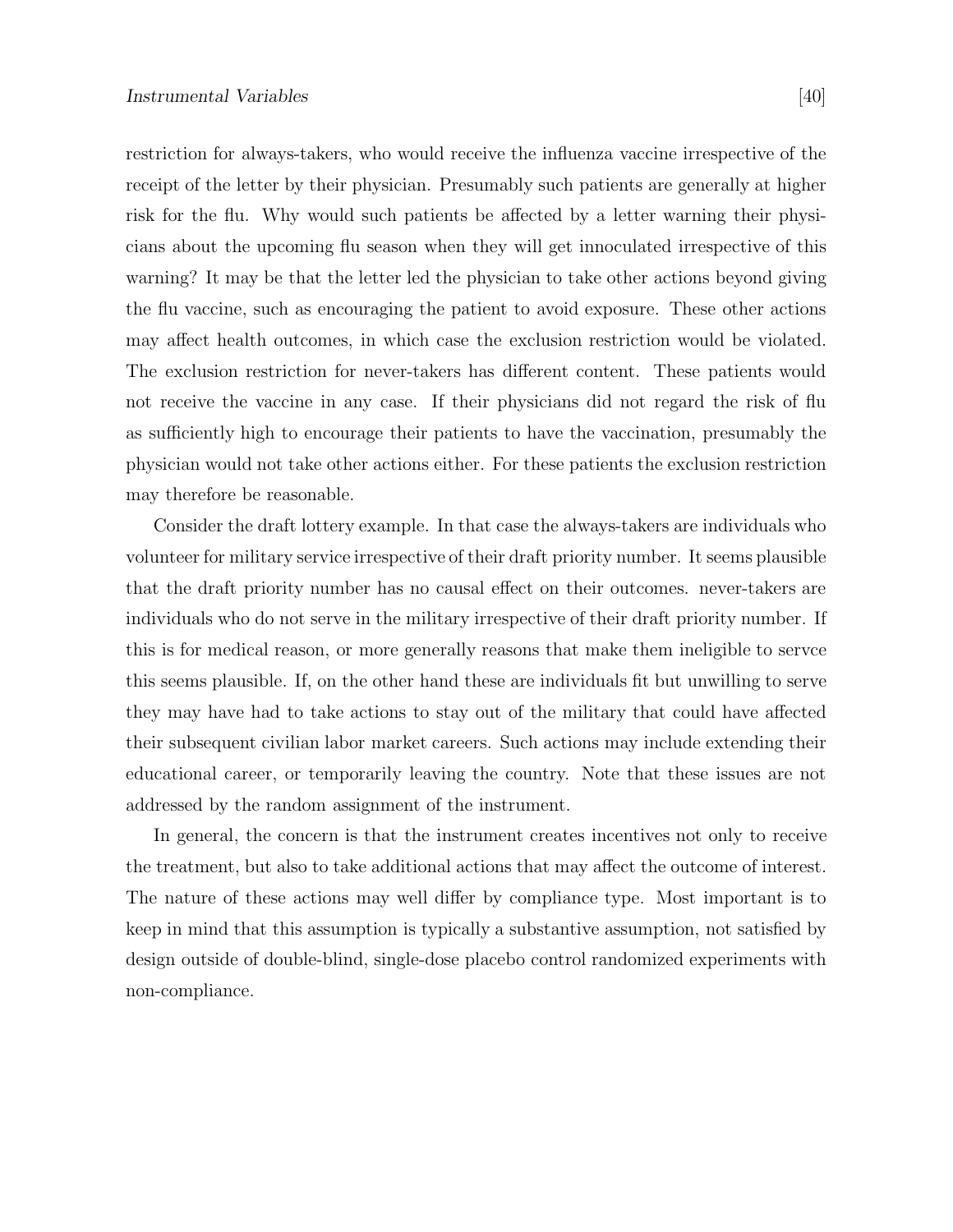#### 5.3 Monotonicity

Finally consider the monotonicity or no-defiers assumption. Even though this assumption is often the least controversial of the three instrumental variables assumptions, it is still sometimes viewed with suspicion. For example, whereas Robins views the assumption as "often, but not always reasonable," (Robins, 1989, p. 122), Freedman (2006) wonders: "The identifying restriction for the instrumental-variables estimator is troublesome: just why are there no defiers?"(Freedman, 2006, p. 700). In many applications it is perfectly clear why there should be no or at most few defiers. The instrument plays the role of an incentive for the individual to choose the active treatment by either making it more attractive to take the active treatment or less attractive to take the control treatment. As long as individuals do not respond perversely to this incentive, monotonicity is plausible with either no or a neglible proportion of defiers in the population. The term incentive is used broadly here: it may be a financial incentive, or the provision of information, or an imperfectly monitored legal requirement, but in all cases something that makes it more likely, at the individual level, that the individual participates in the treatment.

Let us consider some examples. If non-compliance is one-sided, and those assigned to the control group are effectively embargoed from receiving the treatment, monotonicity is automatically satisfied. In that case  $X_i(0) = 0$ , and there are no always-takers or defiers. The example discussed in Sommer and Zeger (1991), Imbens and Rubin (1997), and Greenland (2000) fits this set up.

In the flu application introduced in Section 4, the letter to the physician creates an additional incentive for the physician to provide the flu vaccine to a patient, something beyond any incentives the physician may have had already to provide the vaccine. Some individuals may already be committed to the vaccine, irrespective of the letter (the always-takers), and some may not be swayed by the receipt of the letter (the nevertakers), and that is consistent with this assumption. Monotonicity only requires that there is no patient, who, if their physician receives the letter, would not take the vaccine, whereas they would have taken the vaccine in the absence of the letter.

Consider a second example, the influential draft lottery application by Angrist (1990) (see also Hearst, Newman, and Hulley, 1986). Angrist is interested in evaluating the effect of military service on subsequent civilian earnings, using the draft priority established by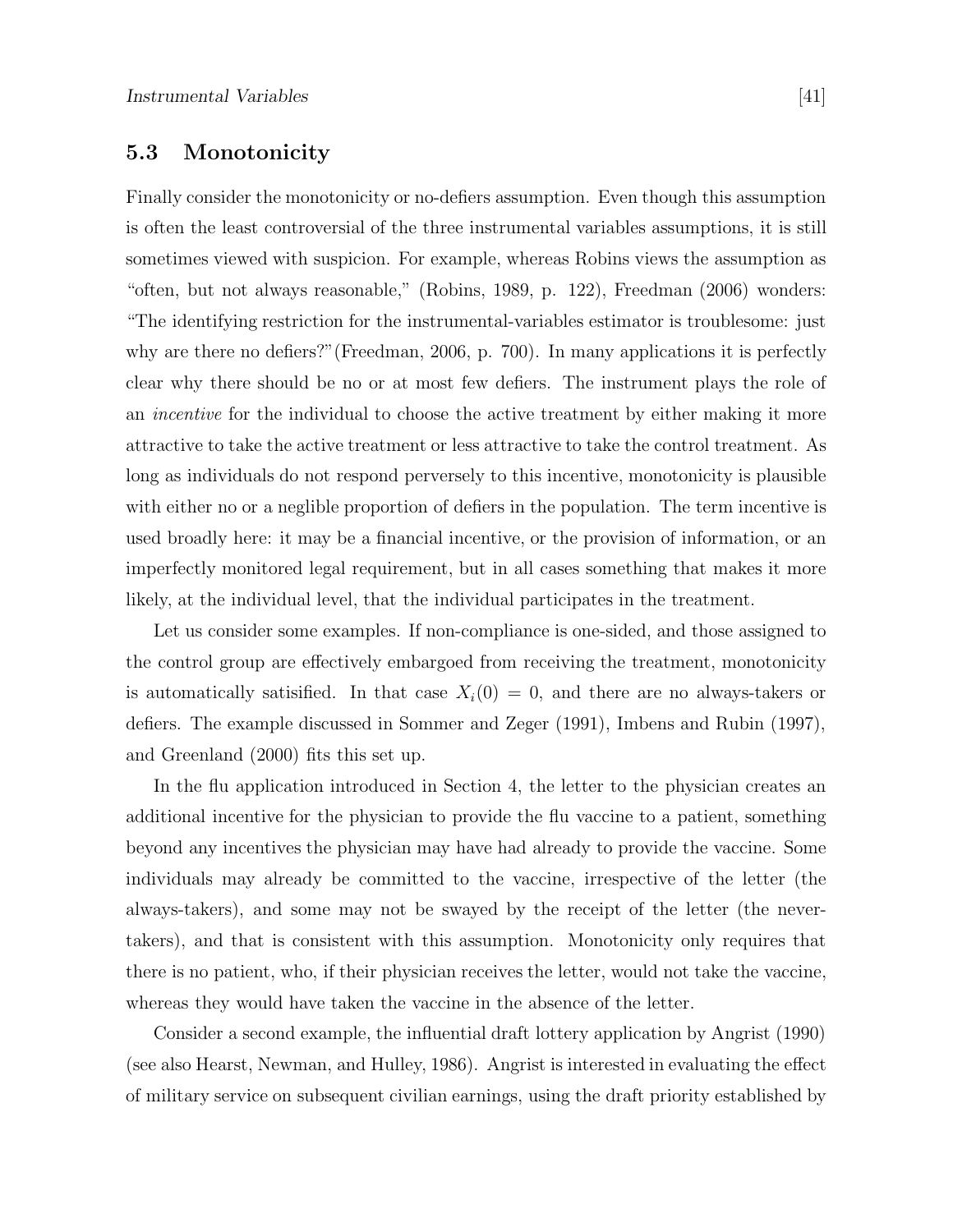the draft lottery as an instrument. Monotonicity requires that assigning an individual priority for the draft rather than not, may induce them to serve in the military, or may not affect them, but cannot induce them to switch from serving to not serving in the military. Again that seems plausible. Having high priority for the draft increases the cost of staying out of the military: that may not be enough to change behavior, but it would be unusual if the increased cost of staying out of the military induced an individual to switch from serving in the military to not serving.

As a third example, consider the Permutt and Hebel (1989) study of the effect of smoking on birthweight. Permutt and Hebel use the random assignment to a smokingcessation program as an instrument for the amount of smoking. In this case the monotonicity assumption requires that there are no individuals who as a causal effect of the assignment to the smoking-cessation program end up smoking more. There may be individuals who continue to smoke as much under either assignment and individuals who reduce smoking as a result of the assignment, but the assumption is that there is nobody who increases their smoking as a result of the smoking-cessation program. In all these examples monotonicity requires individuals not to respond perversely to changes in incentives. Systematic and major violations in such settings seem unlikely.

In other settings the assumption is less attractive. Suppose a program has eligibility criteria that are checked by two administrators. Individuals applying for entry to the program are assigned randomly to one of the two administrators. The eligibility criteria may be interpreted slightly differently by the two administrators, with on average administrator A being more strict than administrator B. Monotonicity requires that anyone admitted by administrator A would also be admitted by administrator B, or vice-versa. In this type of setting monotonicity does not appear to be as plausible as it is in the settings where the instrument can be viewed as creating an incentive to participate in the treatment.

The discussion in this section focuses primarily on the case with a binary treatment and a binary instrument. In cases with multivalued treatments the monotonicity can be generalized in two different ways. In both cases it may be less plausible than in the binary case. Let  $X_i(z)$  be the potential treatment level associated with the assignment z. One can generalize the monotonicity assumption for the binary instrument case to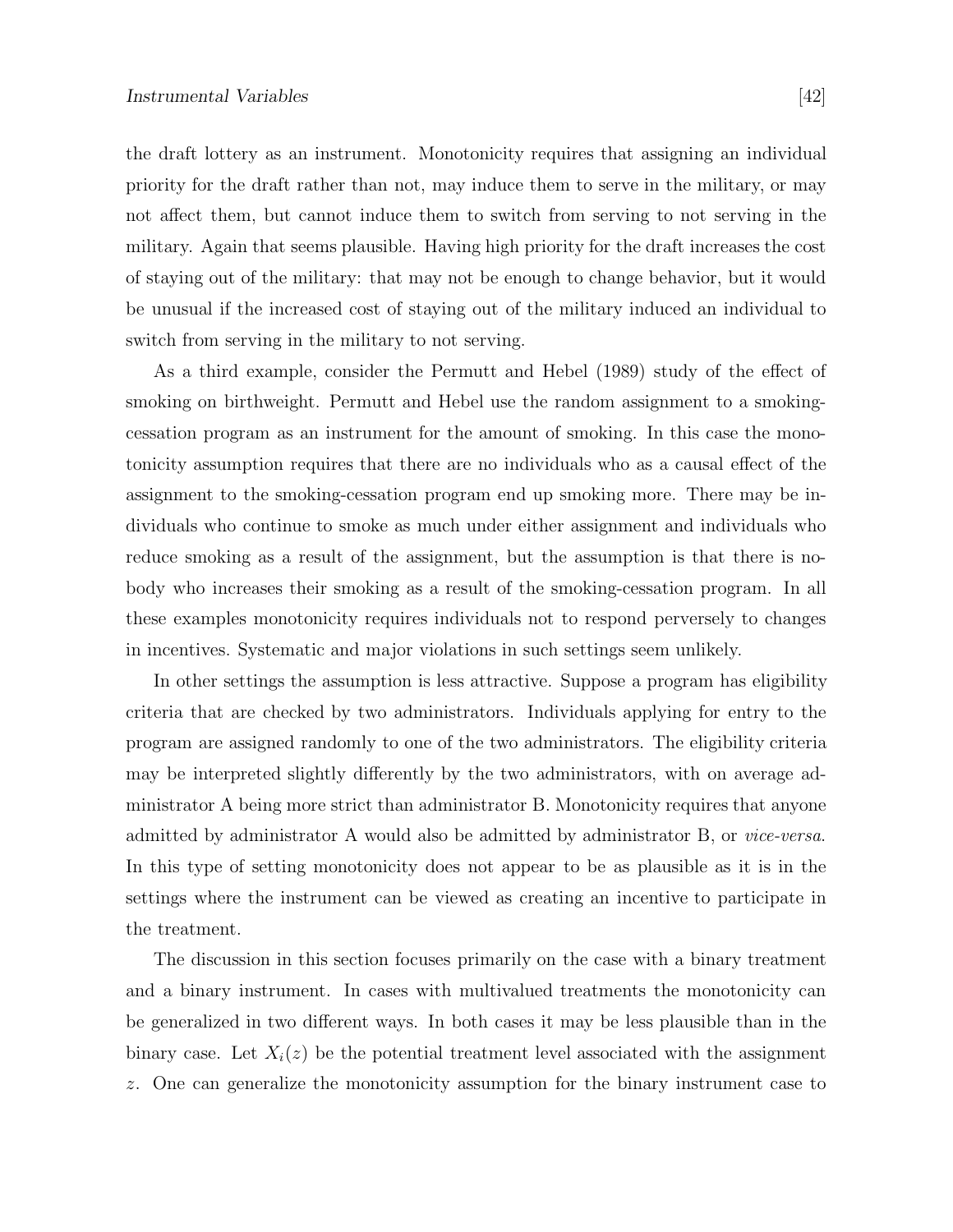this case as

 $X_i(z)$  is non – decreasing in z, for all i (monotonicity in instrument).

This generalization is used in Angrist and Imbens (1995). It is consistent with the view of the instrument as changing the incentive to participate in the treatment: increasing the incentive cannot decrease the level of the treatment received. Angrist and Imbens show that this assumption has testable implications.

An alternative generalization is

if  $X_i(z) > X_j(z)$ , then  $X_i(z') \ge X_j(z')$  for all  $z, z'$ (monotonicity in unobservables).

This assumption, referred to as rank preservation in Robins (1986), implicitly ranks all units in terms of some unobservables (Imbens, 2006). It assumes this ranking is invariant to the level of the instrument. It implies that if  $X_i(z) > X_j(z)$ , then it cannot be that  $X_j(z') > X_i(z')$ . It is equivalent to the "continuous prescribing preference" in Hernán and Robins (2006).

In both cases the special case with a binary treatment is identical to the previously stated monotonicity. In settings with multivalued treatments these assumptions are more restrictive than in the binary treatment case. In the demand and supply example in Section 3with linear supply and demand functions, both the monotonicity in the instrument and monotonicity in the unobservables conditions are satisfied.

### 6 The Link to the Textbook Discussions of Instrumental Variables

Most textbook discussions of instrumental variables use a framework that is quite different at first sight from the potential outcome set up used in Sections 4 and 5. These textbook discussions (graduate texts include Wooldridge (2002), Angrist and Pischke (2009), Greene (2011), and Hayashi (2000), and introductory undergraduate textbooks include Wooldridge (2008) and Stock and Watson (2010)) are often closer to the simultaneous equations example from Section 3. An exception is Manski (2007) who uses the potential outcome set up used in this discussion. In this section I will discuss the standard textbook set up and relate it to the potential outcome framework and the simultaneous equations set up.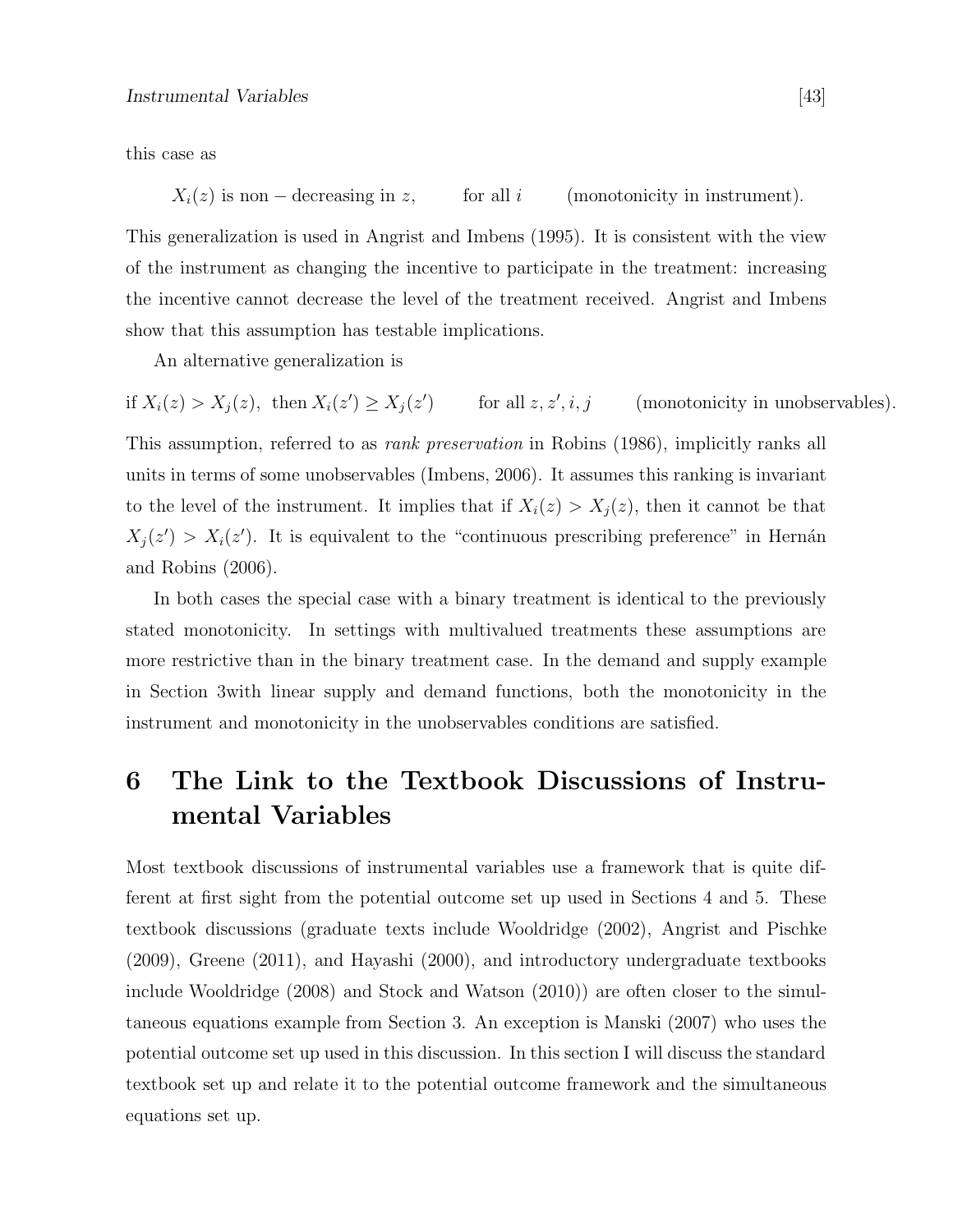The textbook version of instrumental variables does not explicitly define the potential outcomes. Instead the starting point is a linear regression function describing the relation between the realized (observed) outcome  $Y_i$ , the endogenous regressor of interest  $X_i$  and other regressors  $V_i$ :

$$
Y_i^{\text{obs}} = \beta_0 + \beta_1 X_i + \beta_2' V_i + \varepsilon_i. \tag{6.1}
$$

These other regressors a well as the instruments are often referred to in the econometric literature as *exogenous* variables. Although this term does not have a well-defined meaning, informally it includes variables that Cox (1992) called attributes, as well as potential causes that whose assignment is unconfounded. This set up covers both the demand function setting and the randomized experiment example. Although this equation looks like a standard regression function, that similarity is misleading. Equation (6.1) is not an ordinary regression function in the sense that the first part does not represent the conditional expectation of the outcome  $Y_i$  given the right hand side variables  $X_i$  and  $V_i$ . Instead it is what is sometimes called a *structural equation* representing the causal response to changes in the input  $X_i$ .

The key assumption in this formulation is that the unobserved component  $\varepsilon_i$  in this regression function is independent of the exogenous regressors  $V_i$  and the instruments  $Z_i$ , or, formally

$$
\varepsilon_i \perp \left( Z_i, V_i \right). \tag{6.2}
$$

The unobserved component is *not* independent of the endogenous regressor  $X_i$  though. The value of the regressor  $X_i$  may be partly chosen by individual i to optimize some objection function as in the noncompliance example, or the result of an equilibrium condition as in the supply and demand model. The precise relation between  $X_i$  and  $\varepsilon_i$  is often not fully specified.

How does this set up relate to the earlier discussion involving potential outcomes? Implicitly there is in the background of this set up a causal, unit-level response function. In the potential outcome notation, let  $Y_i(x)$  denote this causal response function for unit i, describing for each value of x the potential outcome corresponding to that level of the treatment for that unit. Suppose the conditional expectation of this causal response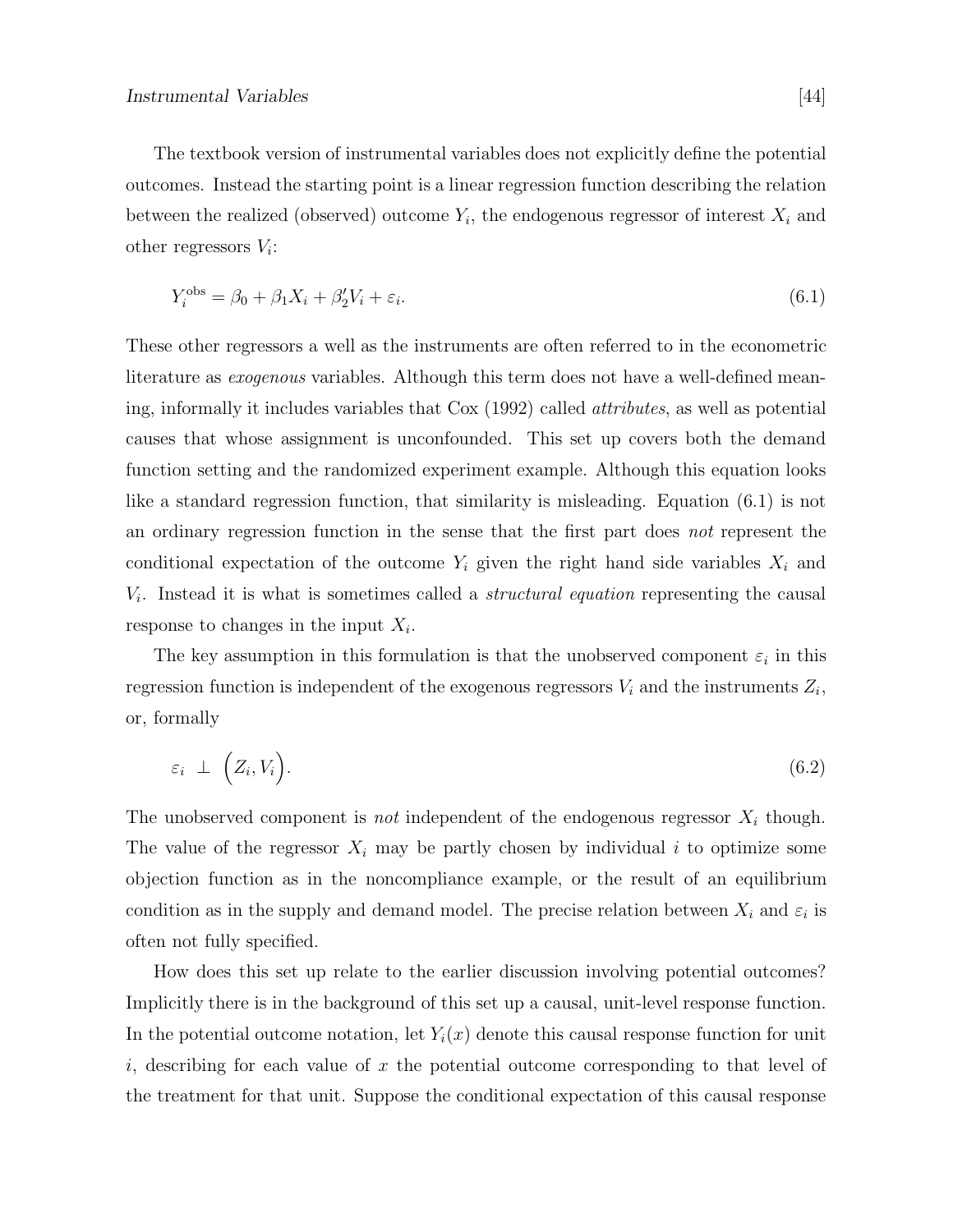$$
\mathbb{E}[Y_i(x)|V_i] = \beta_0 + \beta_1 \cdot x + \beta'_x V_i. \tag{6.3}
$$

Moreover let us make the (strong) assumption that the difference between the response function  $Y_i(x)$  and its conditional expectation does not depend on x, so we can define the residual unambiguously as

$$
\varepsilon_i = Y_i(x) - (\beta_0 + \beta_1 \cdot x + \beta'_x V_i),
$$

with the equality holding for all x. The residual  $\varepsilon_i$  is now uncorrelated with  $V_i$  by definition. We will assume that it is in fact independent of  $V_i$ . Now suppose we have an instrument  $Z_i$  such that

$$
Y_i(x) \perp Z_i \mid V_i.
$$

This assumption is, given the linear representation for  $Y_i(x)$ , equivalent to

$$
\varepsilon_i \perp Z_i \mid V_i.
$$

In combination with the assumption that  $\varepsilon_i \perp V_i$ , this gives us the textbook version of the assumption given in (6.2). We observe  $V_i$ ,  $X_i$ , the instrument  $Z_i$ , and the realized outcome

$$
Y_i^{\text{obs}} = Y_i(X_i) = \beta_0 + \beta_1 X_i + \beta_2' V_i + \varepsilon_i,
$$

which is the starting point in the econometric textbook discussion  $(6.1)$ .

This set up is more restrictive than it needs to be. For example, the assumption that the difference between the response function  $Y_i(x)$  and its conditional expectation does not depend on  $x$  can be relaxed to allow for variation in the slope coefficient,

$$
Y_i(x) - Y_i(0) = \beta_1 \cdot x + \eta_i \cdot x,
$$

as long as the  $\eta_i$  satisfies conditions similar to those on  $\varepsilon_i$ . The modern literature (e.g., Matzkin, 2007) discusses such models in more detail.

One key feature of the textbook version is that there is no separate role for the monotonicity assumption. Because the linear model implicitly assumes that the perunit causal effect is constant across units and levels of the treatment, violations of the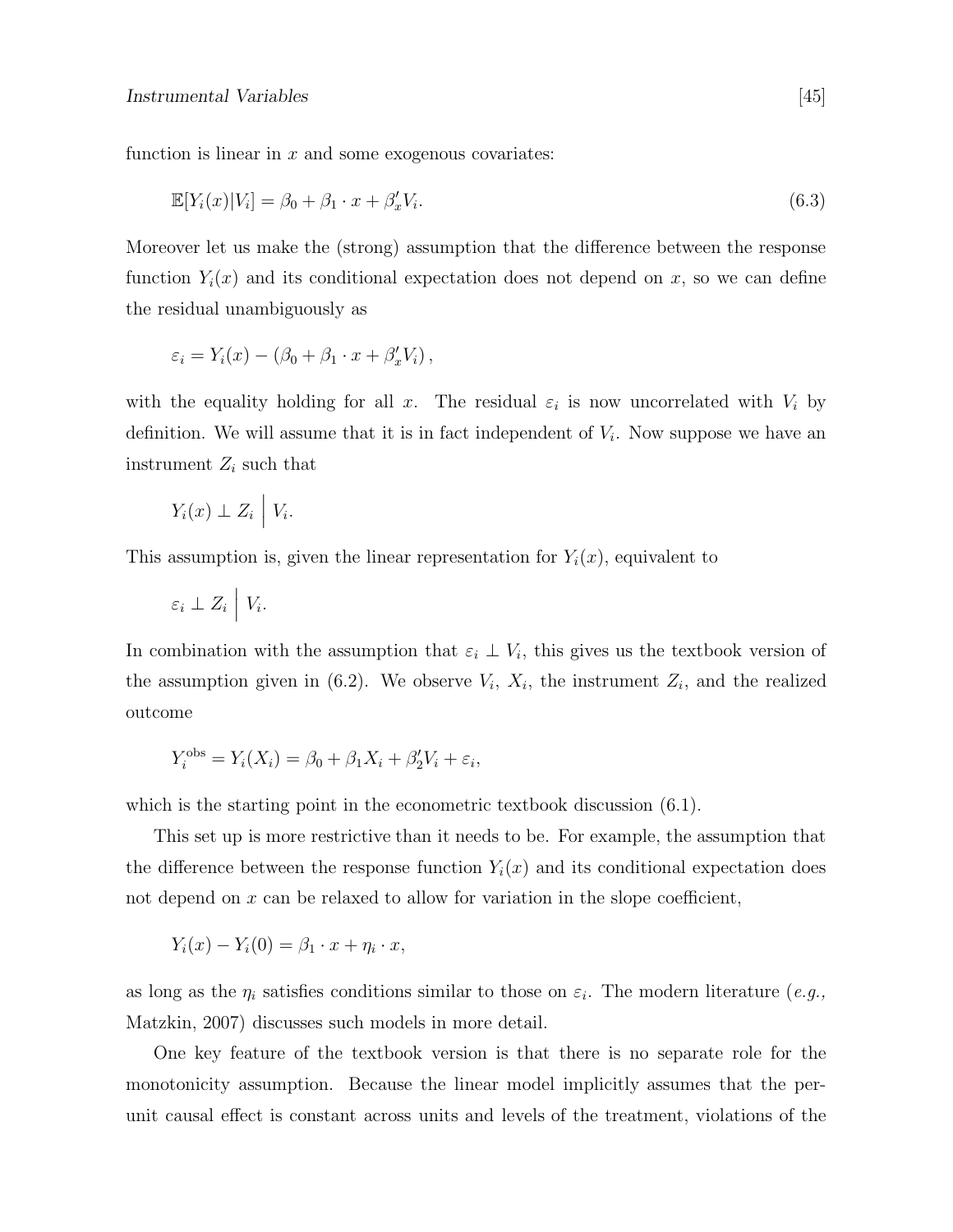by (6.2).

monotonicity assumption do not affect the interpretation of the estimand. A second feature of the textbook version is that the exclusion restriction and the random assigment assumption are combined in (6.2). Implicitly, the exclusion restriction is captured by the absence of  $Z_i$  in the equation  $(6.1)$ , and the (conditional) random assignment is captured

### 7 Extensions and Generalizations

In this section I will briefly review some of other approaches taken in the instrumental variables literature. Some of these originate in the statistics literature, some in the econometrics literature. They reflect different concerns with the traditional instrumental variables methods, sometimes because of different applications, sometimes because of different traditions in econometrics and statistics. This discussion is not exhaustive. I will focus on highlighting the most interesting developments and provide some references to the relevant literature.

#### 7.1 Model-based Approaches to Estimation and Inference

Traditionally instrumental variables analyses relied on linear regression methods. Additional explanatory variables are incorporated linearly in the regression function. The recent work in the statistics literature has explored more flexible approaches to including covariates. These approaches often involve modelling the conditional distribution of the endogenous regressor given the instruments and the exogenous variables. This is in contrast to the traditional econometric literature which has focused on settings and methods that do not rely on such models.

Robins (1989, 1994), Hernán and Robins (2006), Greenland (2000), Robins and Rotznitzky (2004), and Tan (2010) developed an approach that allow for identification of average treatment effect by adding parametric modelling assumptions. This approach starts with the specification of the *structural mean*, the expectation of  $Y_i(x)$ . Structural is used here in the same meaning as in the econometric literature. This structural mean can be the conditional mean given covariates, or the marginal mean, labeled the marginal structural mean. The specification for this expectation is typically parametric. Then estimating equations for the parameters of these models are developed. In the simple setting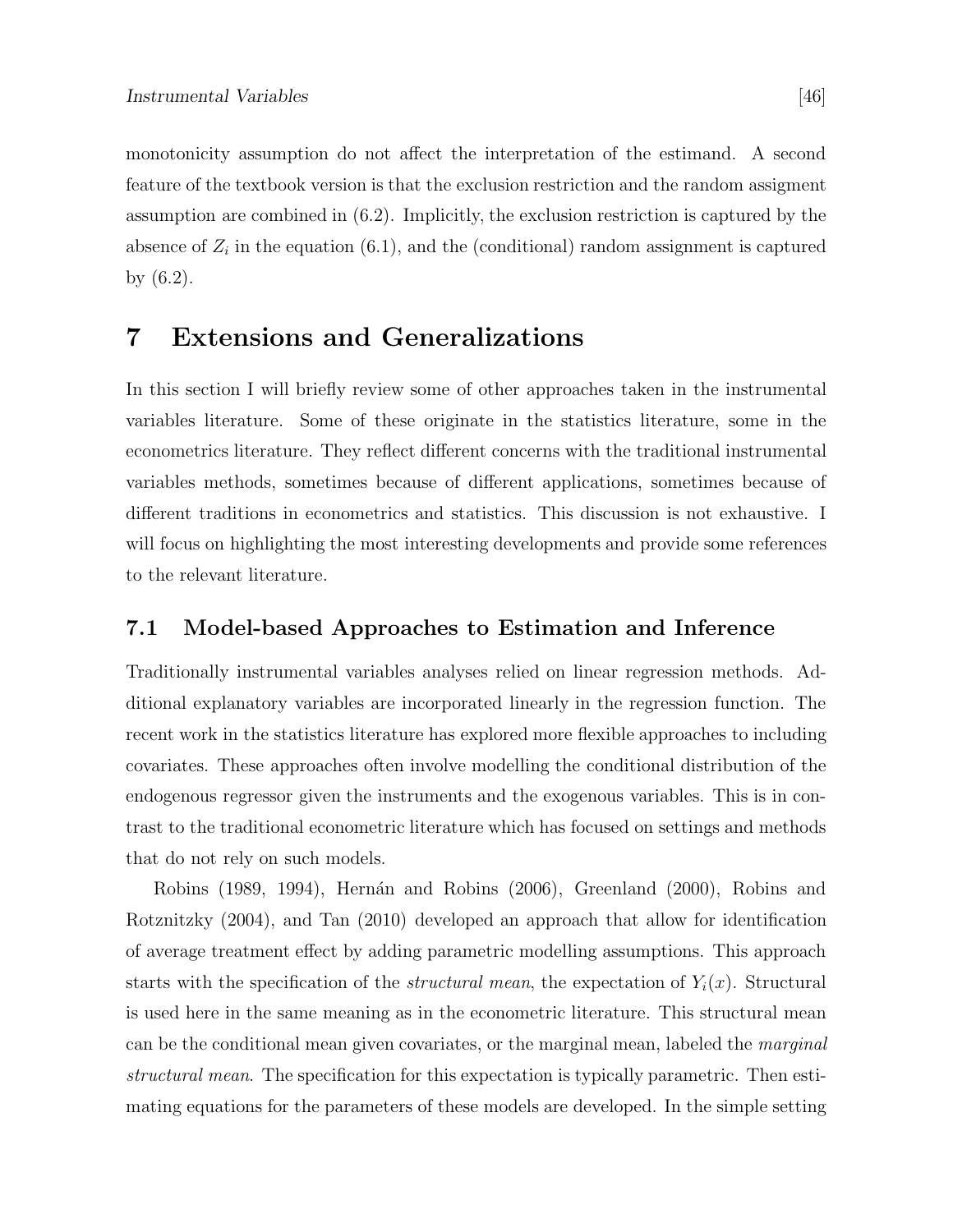considered here this would typically lead to the same estimators considered already. An important virtue of the method is that it has been extended to much more general settings, in particular with time-varying covariates and dynamic treatment regimes in a series of papers. In other settings it has also led to the development of doubly robust estimators (Robins and Rotnitzky, 2004). A key feature of the models is that the models are robust in a particular sense. Specifically, the estimators for the average treatment effects are consistent irrespective of the misspecification of the model, in the absence of intention-to-treat effects (what they call the conditional ITT null).

Imbens and Rubin (1997a) and Hirano, Imbens, Rubin and Zhou (2000) propose building a parametric model for the compliance status in terms of additional covariates, combined with models for the potential outcomes conditional on compliance status and covariates. Given the monotonicity assumption there are three compliance types, never-takers, always-takers and compliers. A natural model for compliance status given individual characteristics  $V_i$  is therefore a trinomial logit model:

$$
pr(T_i = n | V_i = v) = \frac{\exp(v'\gamma_n)}{1 + \exp(v'\gamma_n) + \exp(v'\gamma_n)},
$$

$$
pr(T_i = a | V_i = v) = \frac{\exp(v'\gamma_a)}{1 + \exp(v'\gamma_a) + \exp(v'\gamma_n)},
$$

and

$$
\text{pr}(T_i = c | V_i = v) = \frac{1}{1 + \exp(v'\gamma_n) + \exp(v'\gamma_n)}
$$

With continuous outcomes the conditional outcome distributions given compliance status and covariates may be normal:

.

$$
Y_i(x)|T_i = t, V_i = v \sim \mathcal{N}(\beta'_{tx}v, \sigma_{tx}^2),
$$

for  $(t, x) = (n, 0), (a, 1), (c, 0), (c, 1)$ . With binary outcomes one may wish to use logistic regression models here. This specification defines the likelihood function. Hirano, Imbens, Rubin and Zhou (2000) apply this to the flu data discussed before. Simulations in Richard, Evans and Robins (2011) suggest that the modelling of the compliance status here is key. Specifically they point out that even in the absence of ITT effects there can be biases if the model of the compliance status is misspecified.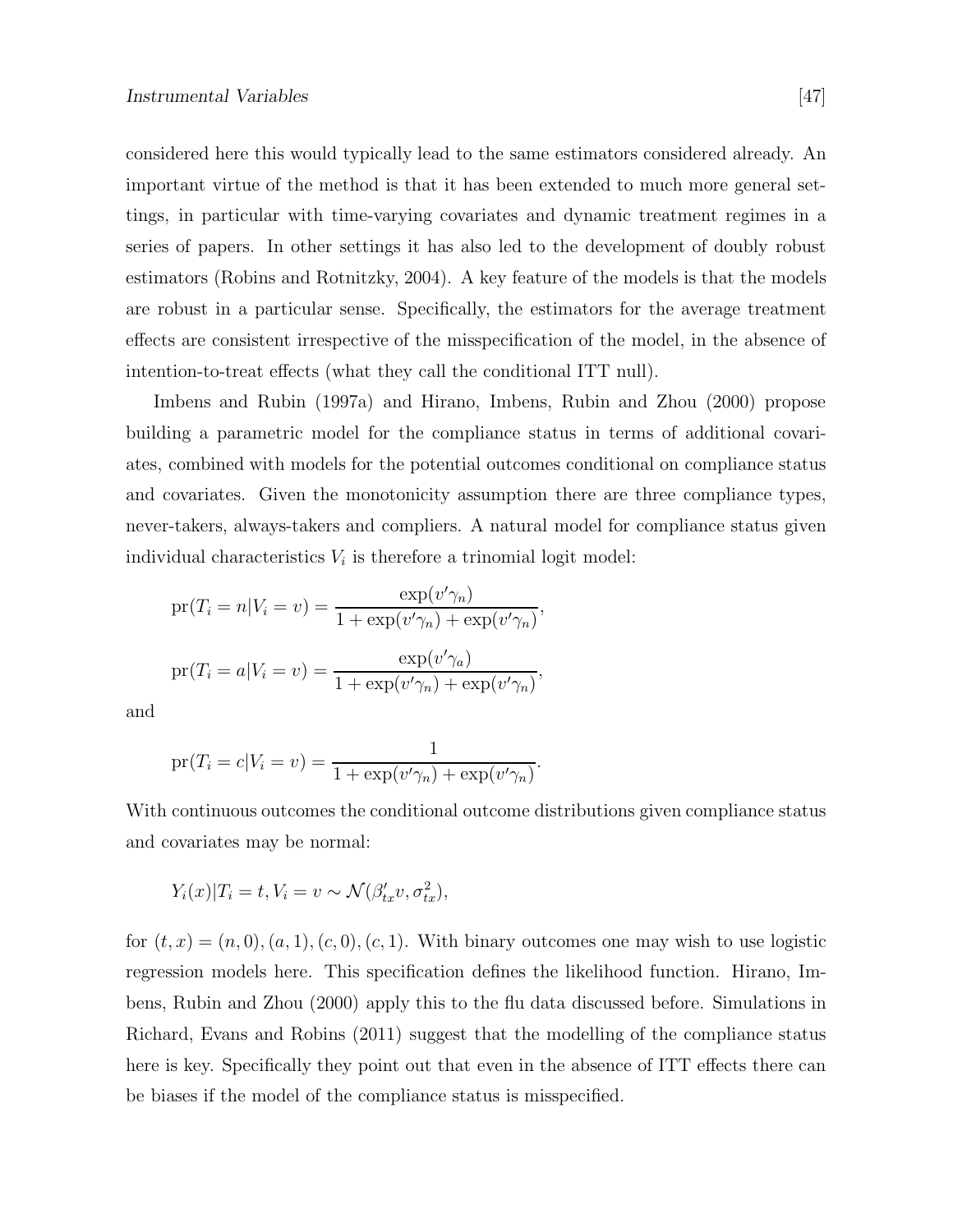Like Hirano, Imbens, Rubin and Zhou (2000), Richardson, Evans and Robins (2011) build parametric model only for the identified distributions. They use them to estimate the bounds, so that the parametric assumptions do not contain identifying information.

Little and Yau (2001) similarly model the conditional expectation of the outcome given compliance status and covariates. In their application there are no always-takers, only never-takers and compliers. Their specification specifies parametric forms for the conditional means given the compliance types and the treatment status:

$$
\mathbb{E}[Y_i(0)|T_i = n, V_i = v] = \beta_{n0} + \beta'_{n1}v,
$$
  

$$
\mathbb{E}[Y_i(0)|T_i = c, V_i = v] = \beta_{c00} + \beta'_{c01}v,
$$

and

$$
\mathbb{E}[Y_i(1)|T_i = c, V_i = v] = \beta_{c00} + \beta'_{c11}v.
$$

### 7.2 Principal Stratification

Frangakis and Rubin (2002) generalize the latent compliance type approach to instrumental variables in an important way. Their focus is on the causal effect of a binary treatment on some outcome. However, it is not the average effect of the treatment they are interested in, but the average within a subpopulation. It is the way this subpopulation is defined that creates the complications as well as the connection to instrumental variables. There is a post-treatment variable that may be affected by the treatment. Frangakis and Rubin postulate the existence of a pair of potential outcomes for this post-treatment variable. The subpopulation of interest is then defined by the values for the pair of potential outcomes for this post-treatment variables.

Let us consider two examples. First the randomized experiment with non-compliance. The treatment here is the random assignment. The post-treatment variable is the actual receipt of the treatment. The pair of potential outcomes for this post-treatment variable capture the compliance status. The subpopulation of interest is the subpopulation of compliers.

The second example shows how principal stratification generalizes the instrumental variables set up to other cases. Examples of this type are considered in Zhang, Rubin, and Mealli (2009), Frumento, Mealli, Pacini, and Rubin (2011), and Robins (1986). Suppose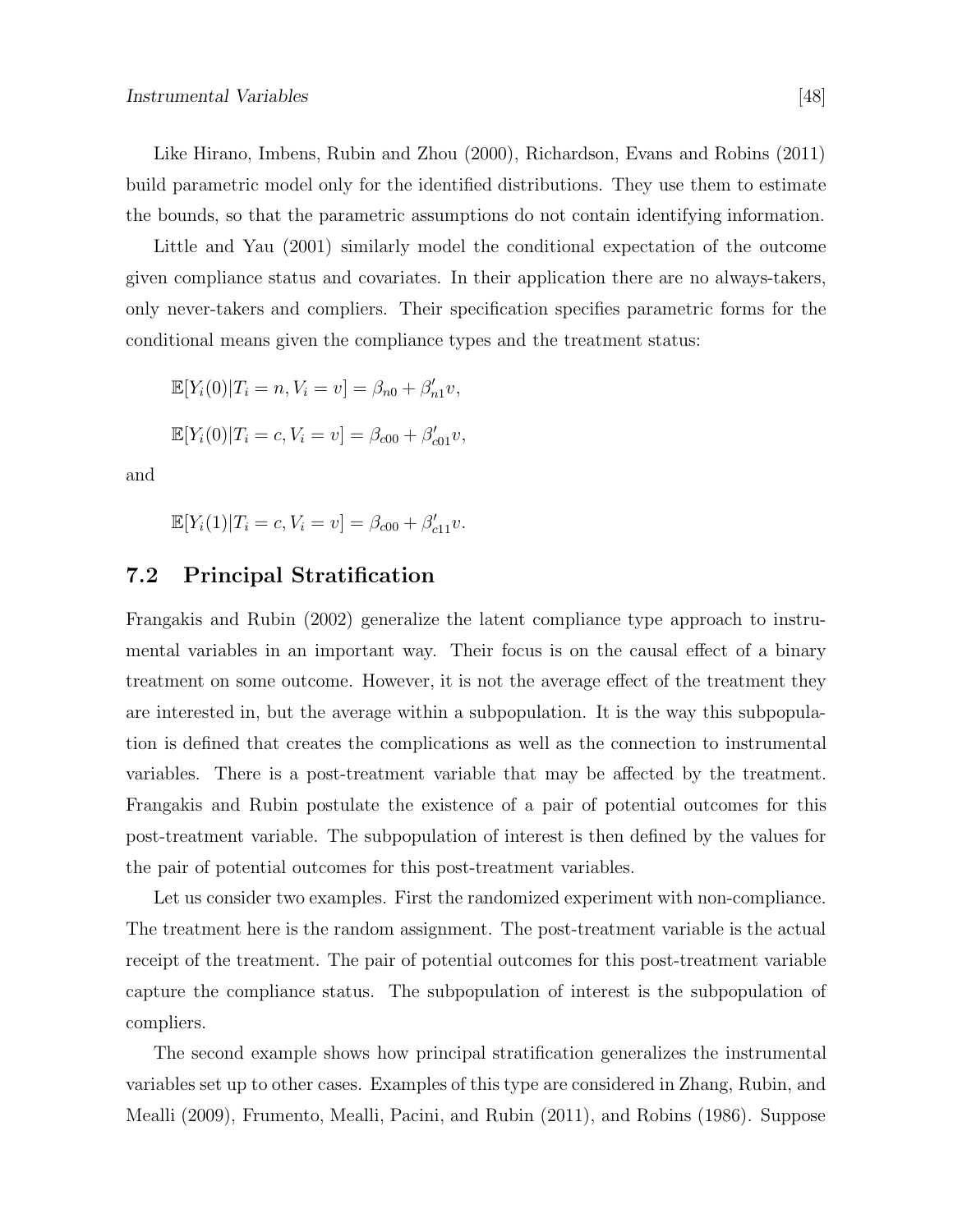we have a randomized experiment with perfect compliance. The primary outcome is survival after one year. For patients who survive a quality of life measure is observed. We may be interested in the effect of the treatment on quality of life. This is only defined for patients who survive up to one year. The principal stratification approach suggests focusing on the subpopulation or principal stratum of patients who survive irrespective of the treatment assignment. Membership in this stratum is not observed, and so we cannot directly estimate the average effect of the treatment on quality of life for individuals in this stratum, but the data are generally still informative about such effects, particularly under monotonicity assumptions.

#### 7.3 Randomization Inference with Instrumental Variables

Most of the work on inference in instrumental variables settings is model-based. After specifying a model relating the treatment to the outcome, the conditional distribution or conditional mean of outcomes given instruments is derived. The resulting inferences are conditional on the values of the instruments. A very different approach is taken in Rosenbaum (1996) and Imbens and Rosenbaum (2004).

Rosenbaum focuses on the distribution for statistics generated by the random assignment of the instruments. In the spirit of the work by Fisher (1925) confidence intervals for the parameter of interest,  $\beta_1$  in equation (6.3) based on this randomization distribution. Similar to confidence intervals for treatment effects based on inverting conventional Fisher p-values these intervals have exact coverage under the stated assumptions. However, these results rely on arguably restrictive constant treatment effect assumptions.

#### 7.4 Matching and Instrumental Variables

In many observational studies using instrumental variables approaches the instruments are not randomly assigned. In that case adjustment for additional pretreatment variables can sometimes make causal inferences more credible. Even if the instrument is randomly assigned, such adjustments can make the inferences more precise. Traditionally in econometrics these adjustments are based on regression methods. Recently in the statistics literature matching methods have been proposed as a way to do the adjustment for pretreatment variables (Baiocchi, Small, Lorch, and Rosenbaum, 2010).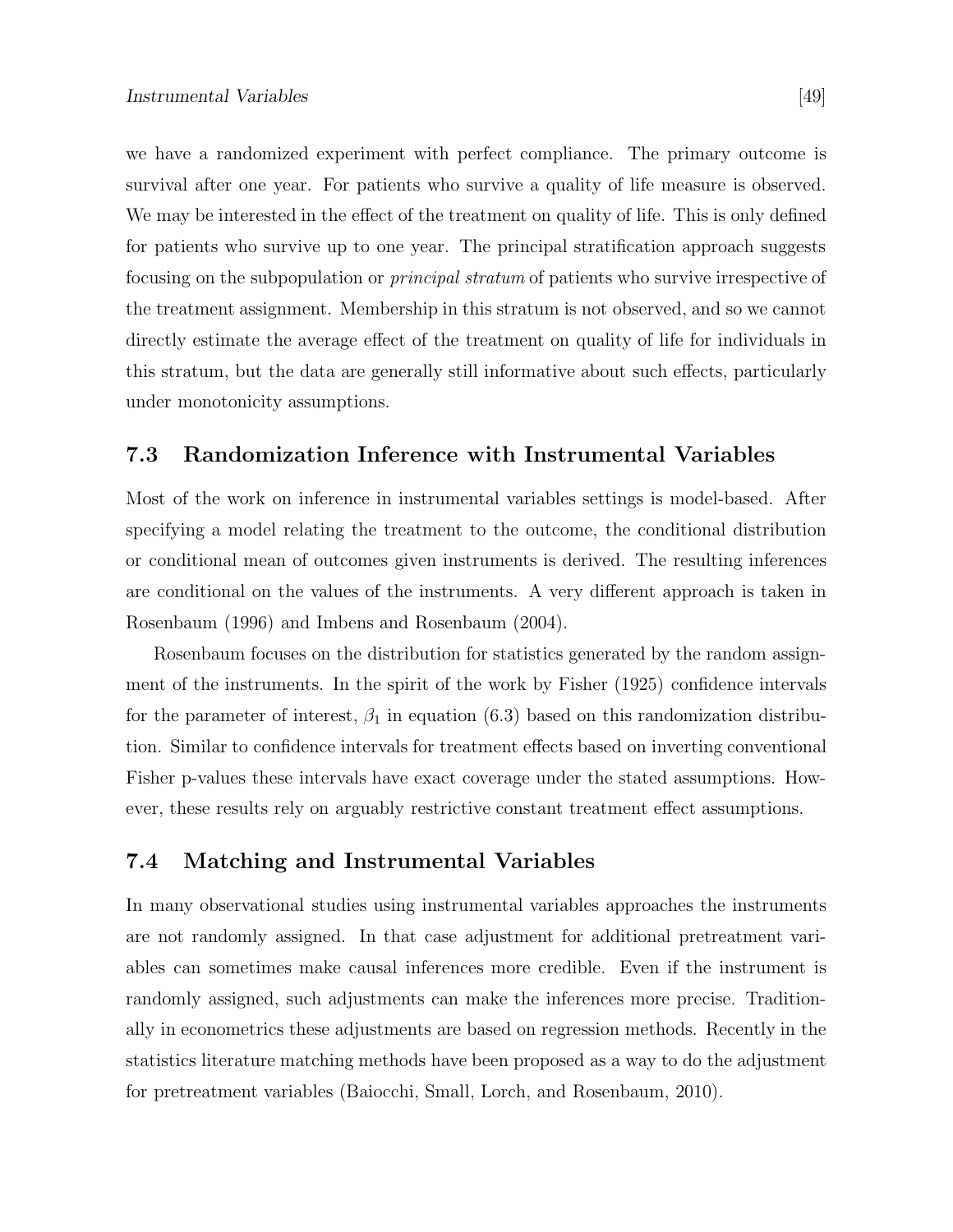#### 7.5 Weak Instruments

One concern that has arisen in the econometrics literature is about weak instruments. For an instrument to be helpful in estimating the effect of the treatment it not only needs to have no direct effect on the outcome, it also needs to be correlated with the treatment. Suppose this correlation is very close to zero. In the simple case the IV estimator is the ratio of covariances,

$$
\hat{\beta}_{1,\text{iv}} = \frac{\widehat{\text{Cov}}(Y_i, Z_i)}{\widehat{\text{Cov}}(X_i, Z_i)} = \frac{\frac{1}{N} \sum_{i=1}^N (Y_i - \overline{Y})(Z_i - \overline{Z})}{\frac{1}{N} \sum_{i=1}^N (X_i - \overline{X})(Z_i - \overline{Z})}.
$$

The distribution of this ratio can be approximated by a normal distribution in large samples, as long as the covariance in the denominator is non-zero in the population. If the population value of the covariance in the denominator is exactly zero the distribution of the ratio  $\hat{\beta}_{1,iv}$  is Cauchy in large samples, rather than normal. The weak instrument literature is concerned with the construction of confidence intervals in the case the covariance is close to zero. Interest in this problem rose sharply after a study by Angrist and Krueger (1991), which remains the primary empirical motivation for this literature. Angrist and Krueger were interested in estimating the causal effect of years of education on earnings. They exploited variation in educational achievement by quarter of birth attributed to differences in compulsory schooling laws. These differences in average years of education by quarter of birth were small, and they attempted to improve precision of their estimators by including interactions of the basic instruments, the three quarter of birth dummies, with indicators for year and state of birth. Bound, Jaeger and Baker (1995) showed that the estimates using the interactions as additional instruments were potentially severely affected by the weakness of the instruments. In one striking analysis they re-estimated the Angrist-Krueger regressions using randomly generated quarter of birth data (uncorrelated with earnings or years of education). One might have expected, and hoped, that in that case one would find an imprecisely estimated effect. Surprisingly, Bound, Jaeger and Baker (1995) found that the confidence intervals constructed by Angrist and Krueger suggested precisely estimated effects for the effect of years of education on earnings. It was subsequently found that with weak instruments the TSLS estimator, especially with many instruments, was biased, and that the standard variance estimator led to confidence intervals with substantial undercoverage (Bound, Jaeger and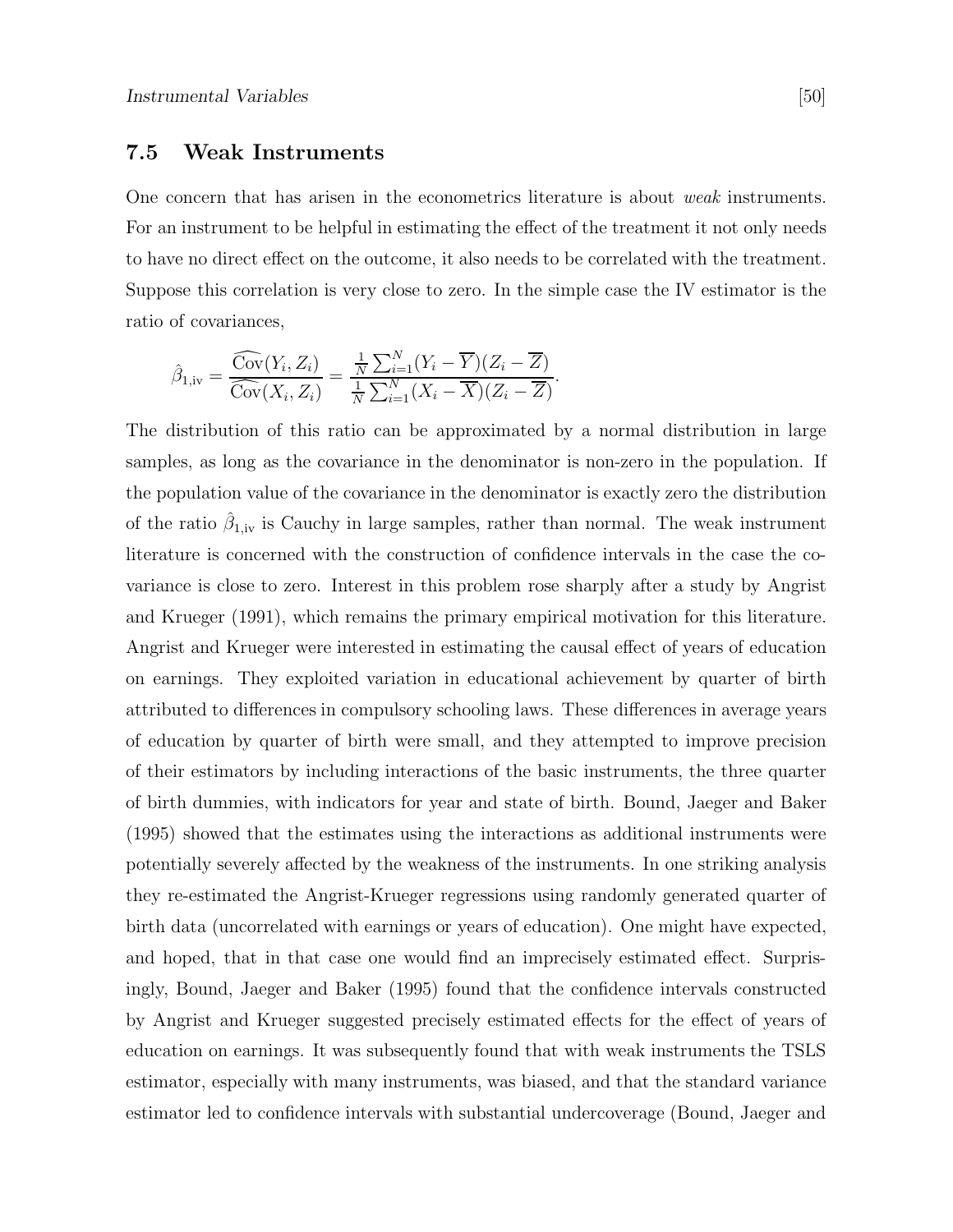Baker, 1995; Staiger and Stock, 1997; Chamberlain and Imbens, 2004).

Motivated by the Bound-Jaeger-Baker findings the weak and many instruments literature focused on point and interval estimators with better properties in settings with weak instruments. Starting with Staiger and Stock (1997) a literature developed to construct confidence intervals for the instrumental variables estimand that remained valid irrespective of the strength of the instruments. A key insight was that confidence intervals based on the inversion of Anderson-Rubin (1948) statistics have good properties in settings with weak instruments. See also Moreira (2003), Andrews and Stock (2007), Kleibergen (2002), and Andrews, Moreira and Stock (2006).

Let us look at the simplest case case with a single endogenous regressor, a single instrument, and no additional regressors, and normally distributed residuals:

$$
Y_i(x) = \beta_0 + \beta_1 \cdot x + \varepsilon_i
$$
, with  $\varepsilon_i | Z_i \sim \mathcal{N}(0, \sigma_{\varepsilon}^2)$ .

The Anderson-Rubin statistic is, for a given value of b

$$
AR(b) = \left(\frac{1}{\sqrt{N}} \sum_{i=1}^{N} (Z_i - \overline{Z}) \cdot (Y_i - b \cdot X_i)\right)^2 / \left(\frac{1}{N} \sum_{i=1}^{N} (Z_i - \overline{Z})^2 \cdot \hat{\sigma}_{\varepsilon}^2\right),
$$

where  $\overline{Z} = \sum_{i=1}^{N} Z_i/N$ , and for some estimate of the residual variance  $\sigma_{\varepsilon}^2$ ε . At the true value  $b = \beta_1$  the AR statistic has in large samples a chi-squared distribution with one degree of freedom. Staiger and Stock (1997) propose constructing a confidence interval by inverting this test statistic:

$$
CI^{0.95}(\beta_1) = \{b|AR(b) \le 3.84\}.
$$

The subsequent literature has extended this by allowing for multiple instruments and developed various alternatives, all with the focus on methods that remain valid irrespective of the strength of the instruments. See Andrews and Stock (2007) for an overview of this literature.

#### 7.6 Many Instruments

Another strand of the literature motivated by the Angrist-Krueger study focused on settings with many weak instruments. The concern centered on the Bound-Jaeger-Baker (1995) finding that in a setting similar to the Angrist-Krueger setting using TSLS with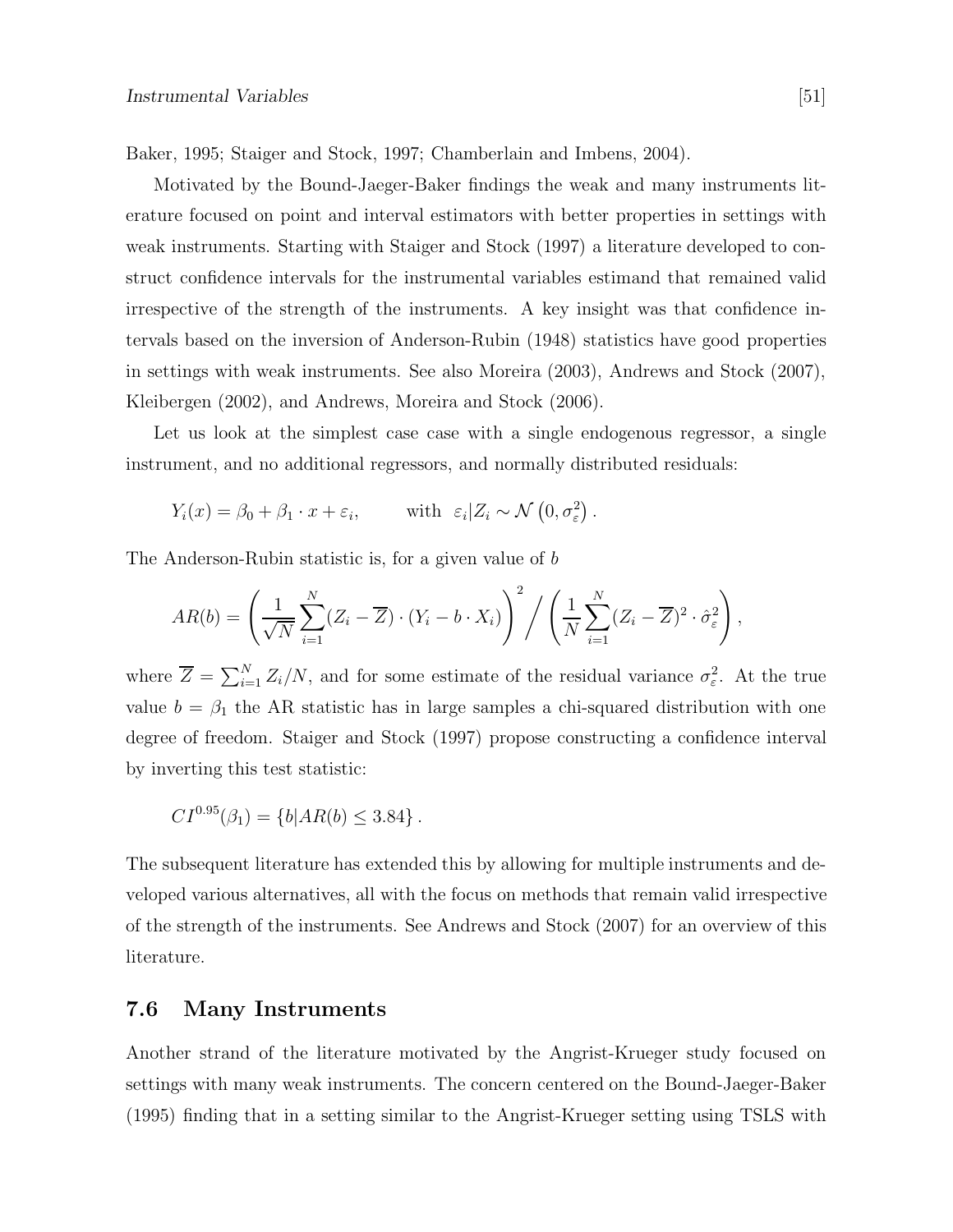many randomly generated instruments led to confidence intervals that had very low coverage rates.

To analyze this setting Bekker (1995) considered the behavior of various estimators under an asymptotic sequence where the number of instruments increases with the sample size. Asymptotic approximations to sampling distributions based on this sequence turned out to be much more accurate than those based on conventional asymptotic approximations. A key finding in Bekker (1995) is that under such sequences one of the leading estimators, Two-Stage-Least-Squares (TSLS, See the appendix for details) estimator is no longer consistent, whereas another estimator, Limited Information Maximum Likelihood (LIML, again see the appendix for details) estimator remains consistent although the variance under this asymptotic sequence differs from that under the standard sequence. See also Kunitomo (1980), Morimune (1983), Bekker and VanderPloeg (2005) Chamberlain and Imbens (2004), Chao and Swanson (2005), Hahn (2002), Hansen, Hausman and Newey (2008) Kolesár, Chetty, Friedman, Glaeser and Imbens (2011), Van Hasselt (2010).

#### 7.7 Proxies for Instruments

Hernán and Robins  $(2006)$  and Chalak  $(2011)$  explores settings where the instrument is not directly observed. Instead a proxy variable  $Z_i^*$  is observed. This proxy variable is correlated with the underlying instrument  $Z_i$ , but not perfectly so. The potential outcomes  $Y_i(z, x)$  are still defined in terms of the underlying, unobserved instrument  $Z_i$ . The unobserved instrument  $Z_i$  satisfies the instrumental variables assumptions, random assignment, the exclusion restriction, and the monotonicity assumption. In addition, the observed proxy  $Z_i^*$  satisfies

 $Z_i^* \perp Y_i(0,0), Y_i(0,1), Y_i(1,0), Y_i(1,1), X_i(0), X_i(1)|Z_i.$ 

Chalak shows that the ratio of covariances (now no longer the ratio of intention-to-treat effects) still has an interpretion of an average causal effect.

#### 7.8 Regression Discontinuity Designs

Regression Discontinuity (RD) designs attempt to estimate causal effects of a binary treatment in settings where the assignment mechanism is a deterministic function of a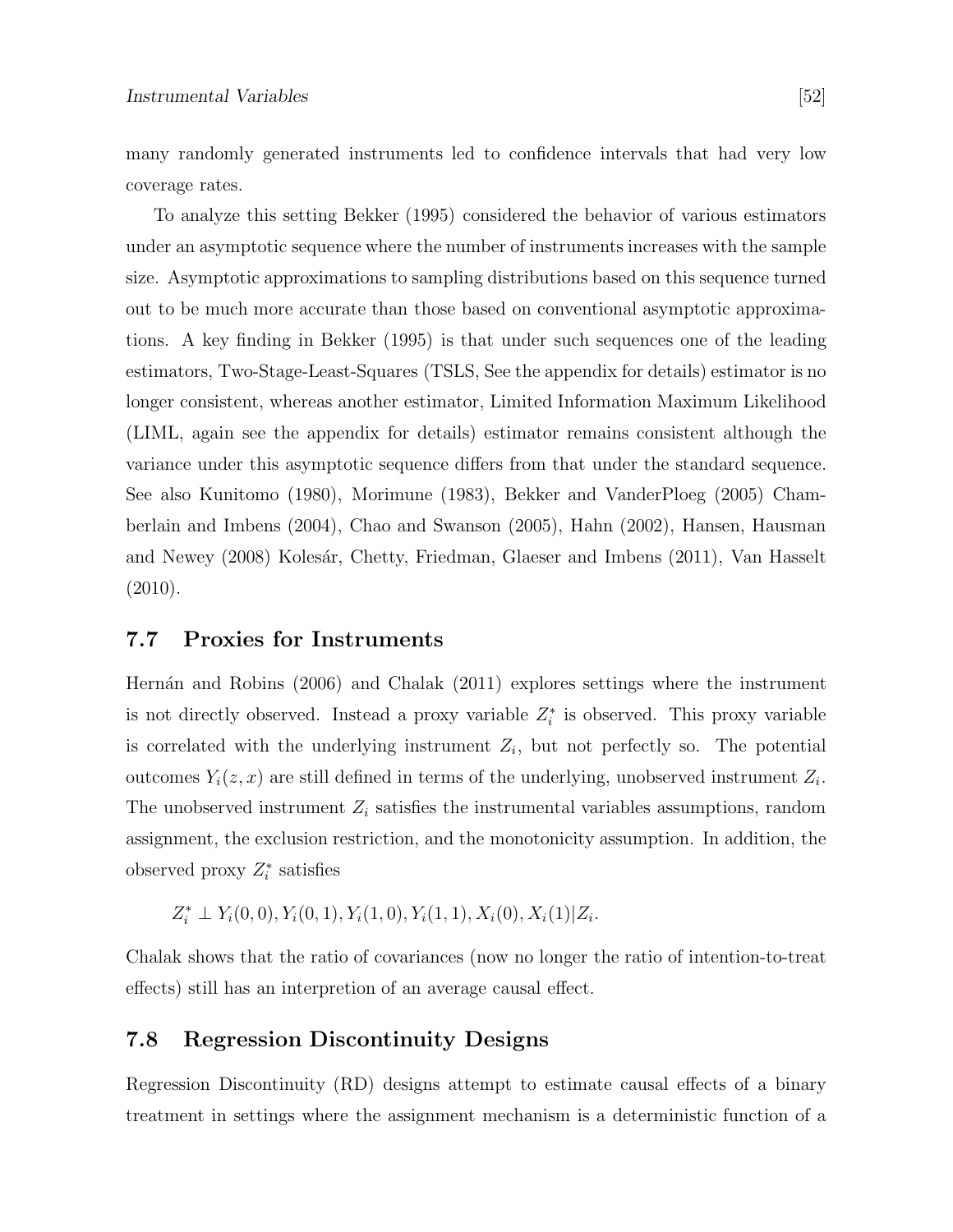pretreatment variable. In the sharp version of the RD design the assigment mechanism takes the form

$$
X_i = \mathbf{1}_{V_i \geq c},
$$

for some fixed threshold c: all units with a value for the covariate  $V_i$  exceeding c receive the treatment and all units with a value for  $V_i$  less than  $c$  are in the control group. Under smoothness assumptions it is possible in such settings to estimate the average effect of the treatment for units with a value for the pretreatment variable equal to  $V_i \approx c$ :

$$
\mathbb{E}[Y_i(1) - Y_i(0)|V_i = c] = \lim_{w \uparrow c} \mathbb{E}[Y_i|V_i = w] - \lim_{w \downarrow c} \mathbb{E}[Y_i|V_i = w].
$$

These designs were introduced by Thistlewaite and Campbell (1960), and have been used in psychology, sociology, political science, and economics. For example, many educational programs have eligibility criteria that allow for the application of RD methods. See Cook (2008) for a recent historical perspective and Imbens and Wooldridge (2009) for a recent review.

A generalization of the sharp RD design is the Fuzzy Regression Discontinuity or FRD design. In this case the probability of receipt of the treatment increases discontinuously at the threshold, but not necessarily from zero to one:

$$
\lim_{w \downarrow c} \text{pr}(X_i = 1 | V_i = w) \neq \lim_{w \uparrow c} \text{pr}(X_i = 1 | V_i = w).
$$

In that case it is no longer possible to consistently estimate the average effect of the treatment for all units at the threshold. Hahn, Todd, and Van der Klaauw (2000) demonstrate that there is a close link to the instrumental variables set up. Specifically Hahn, Todd and VanderKlaauw show that one can estimate a local average treatment effect at the threshold. To be precise, one can identify the average effect of the treatment for those who are on the margin of getting the treatment:

$$
\mathbb{E}\left[Y_i(1) - Y_i(0)\middle| V_i = c, \lim_{w \uparrow c} X_i(w) = 0, \lim_{w \downarrow c} X_i(w) = 1\right] =
$$

$$
\frac{\lim_{w \uparrow c} \mathbb{E}[Y_i|V_i = w] - \lim_{w \downarrow c} \mathbb{E}[Y_i|V_i = w]}{\lim_{w \uparrow c} \mathbb{E}[X_i|V_i = w] - \lim_{w \downarrow c} \mathbb{E}[X_i|V_i = w]}.
$$

This estimand can be estimated as the ratio of an estimator for the discontinuity in the regression function for the outcome and an estimator for the discontinuity in the regression function for the treatment of interest.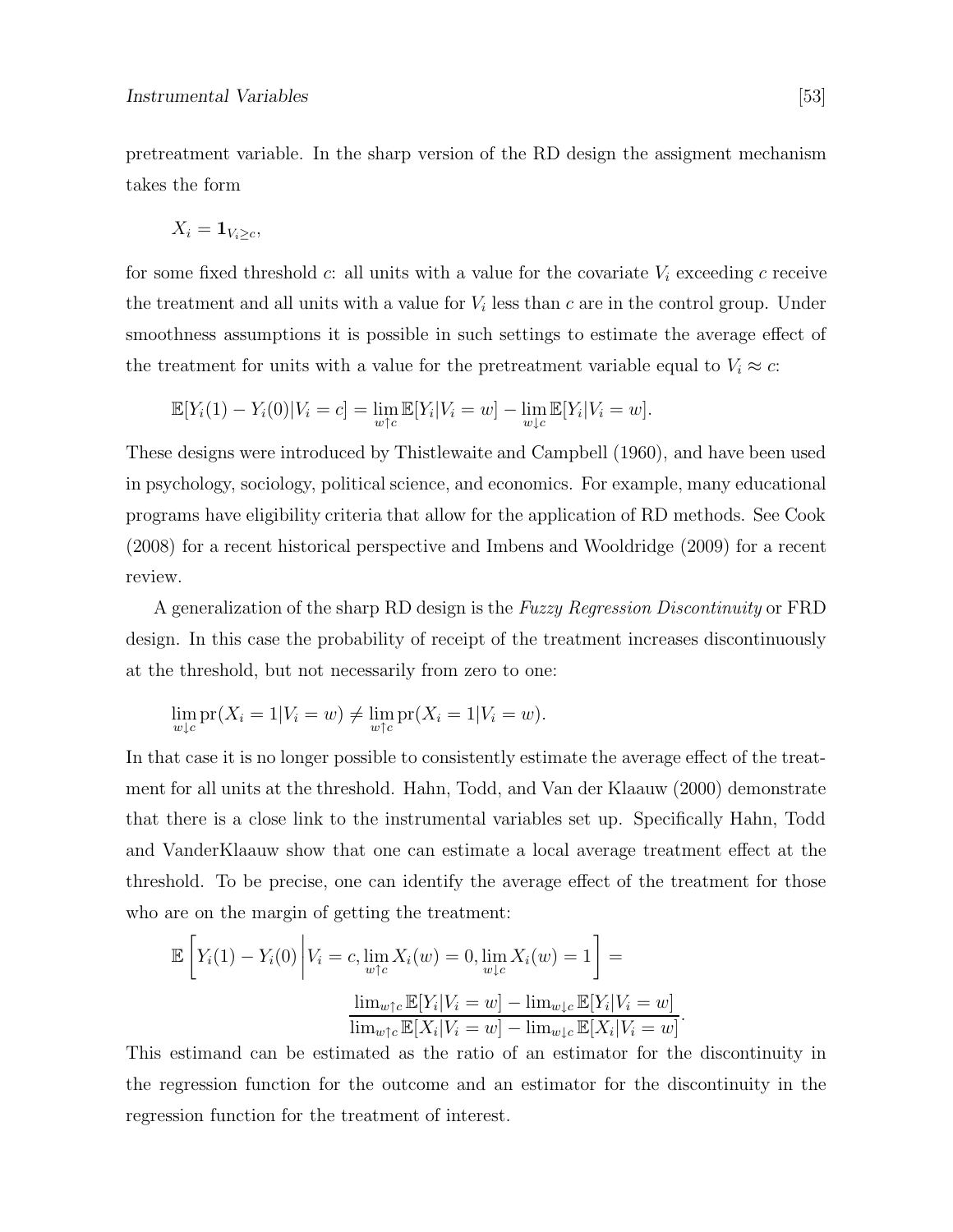## 8 Conclusion

In this paper I review the connection between the recent statistics literature on instrumental variables and the older econometrics literature. Although the econometric literature on instrumental variables goes back to the 1920s, until recently it had not made much of an impact on the statistics literature. The recent statistics literature has combined some of the older insights from the econometrics instrumental variables literature with the separate literature on causality, enriching both in the process.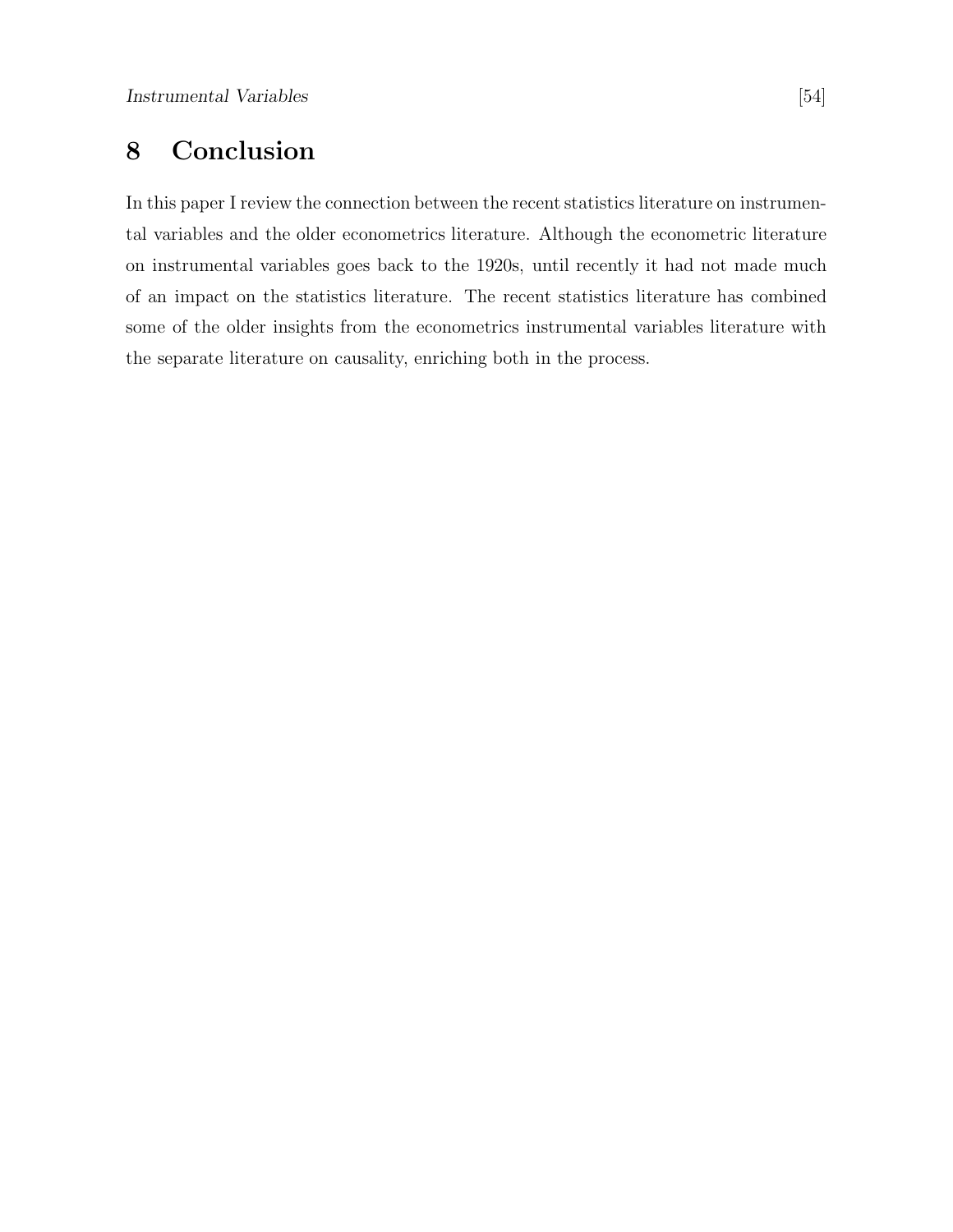# Appendix: Estimation and Inference,

#### Two-Stage-Least-Squares and other Traditional Methods

#### A.1 SET UP

In this section I will discuss the traditional econometric approaches to estimation and inference in instrumental variables settings. Part of the aim of this section is to provide easier access to the econometric literature and terminology on instrumental variables, and to provide a perspective and context for the recent advances.

The textbook setting is the one discussed in the previous section, where a scalar outcome  $Y_i$  is linearly related to a scalar covariate of interest  $X_i$ . In addition there may be additional exogenous covariates  $V_i$ . The traditional model is

$$
Y_i = \beta_0 + \beta_1 X_i + \beta_2' V_i + \varepsilon_i. \tag{8.1}
$$

In addition we have a vector of instrumental variables  $Z_i$ , with dimension K.

An important distinction in the traditional econometric literature is between the case with a single instrument  $(K = 1)$ , and the case with more than one instrument  $K > 1$ ). More generally, with more than one endogenous regressor, the distinction is between the case with the number of instruments equal to the number of endogenous regressors and the case with the number of instruments larger than the number of endogenous regressors. In the empirical literature there are few credible examples with more than one endogenous regressor, so I focus here on the case with a single endogenous regressor. The first case, with a single instrument, is referred to as the just-identified case, and the second, with multiple instruments and a single endogenous regressor, as the *over-identified* case. In the textbook setting with a linear model and constant coefficients this distinction has motivated different estimators and specification tests. In the modern literature, with its explicit allowance for heterogeneity in the treatment effects, these tests, and the distinction between the various estimators, are of less interest. In the recent statistics literature little attention has been paid to the over-identified case with multiple instruments. An exception is Small (2007).

Obviously it is often difficult in applications to find even a single variable that satisfies the conditions for it to be a valid instrument. This raises the question how relevant the literature focusing on methods to deal with multiple instruments is for empirical practice. There are two classes of applications where multiple instruments could credible arise. First, suppose one has a single continous (or multivalued) instrument that satisfies the instrumental variables assumptions, monotonicity, random assignment and the exclusion restriction. Then any monotone function of the instruments also satisfies these assumptions, and one can use multiple monotone functions of the original instrument as instruments. Second, if one has a single instrument in combination with exogenous covariates, then one can use interactions of the instrument and the covariates to generate additional instruments.

Consider for example the Fulton fish market study by Graddy (1995, 1996). Graddy uses weather conditions as an instrument that affects supply but not demand. Specifically she measures wind speed and wave height, giving her two basic instruments. She also constructs functions of these basic instruments, such as indicators that the wind speed or wave height exceeds some threshold.

A.2 The Just-Identified Case with no Additional Covariates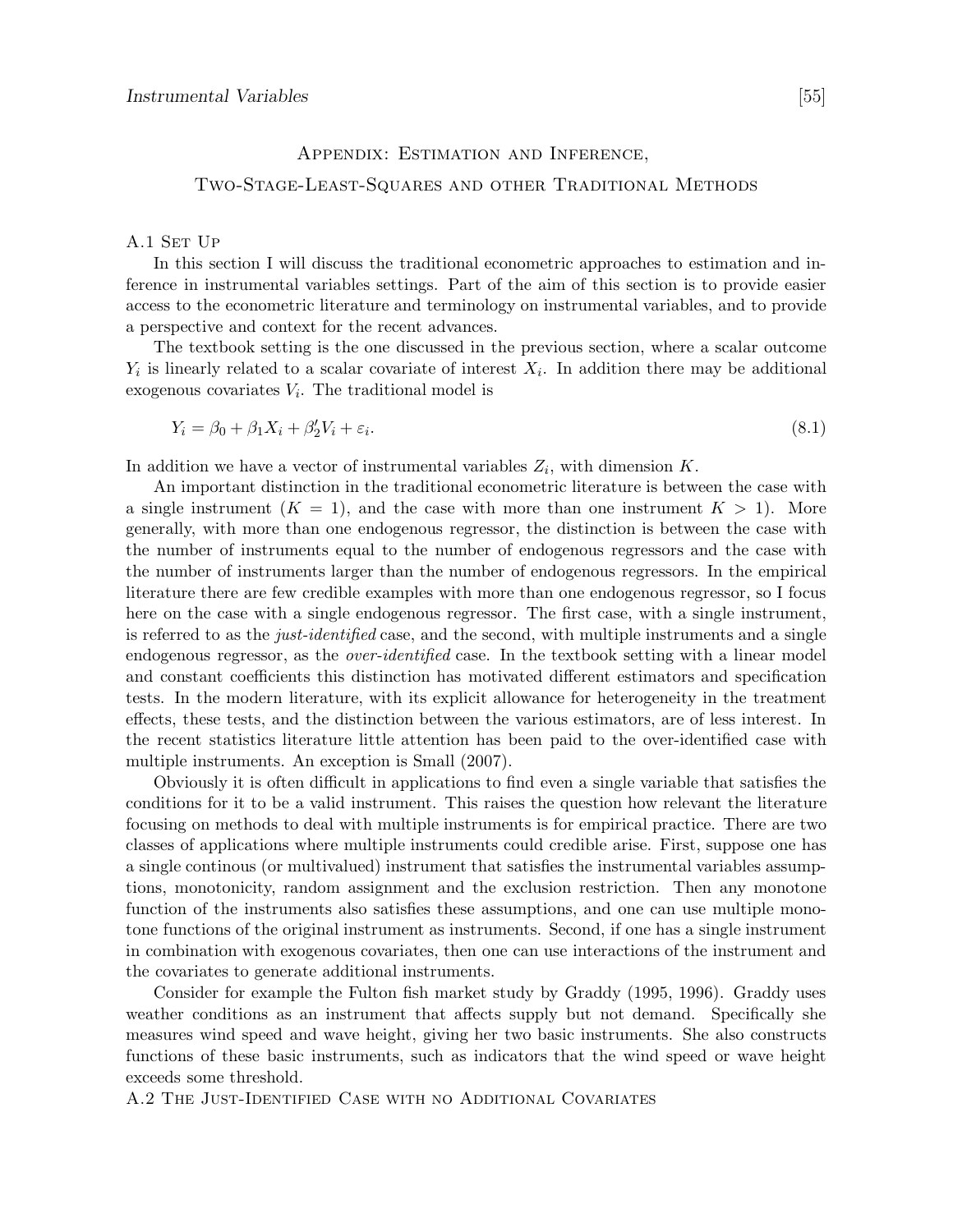The traditional approach to estimation in this case is to use what is known in the econometrics literature as the instrumental variables estimator. In the case without additional exogenous covariates the most widely used estimator is simply the ratio of two covariances:

$$
\hat{\beta}_{1,iv} = \frac{\widehat{\mathrm{Cov}}(Y_i, Z_i)}{\widehat{\mathrm{Cov}}(X_i, Z_i)} = \frac{\frac{1}{N} \sum_{i=1}^{N} (Y_i - \overline{Y})(Z_i - \overline{Z})}{\frac{1}{N} \sum_{i=1}^{N} (X_i - \overline{X})(Z_i - \overline{Z})},
$$

where Y, Z, and X denote sample averages. If the instrument  $Z_i$  is binary, this is also known as the Wald estimator:

$$
\hat{\beta}_{1, \text{iv}} = \frac{\overline{Y}_1 - \overline{Y}_0}{\overline{X}_1 - \overline{X}_0},
$$

where for  $z = 0, 1$ 

$$
\overline{Y}_z = \frac{1}{N_z} \sum_{i: Z_i = z} Y_i, \quad \overline{X}_z = \frac{1}{N_z} \sum_{i: Z_i = z} X_i,
$$

and  $N_1 = \sum_{i=1}^{N} Z_i$  and  $N_0 = \sum_{i=1}^{N} (1 - Z_i)$ .

One can interpret this estimator in two different ways. These interpretations are useful for motivating extensions to settings with multiple instruments and additional exogenous regressors. First, the *indirect least squares* interpretation. This relies on first estimating separately the two reduced form regressions, the regressions of the outcome on the instrument:

 $Y_i = \pi_{10} + \pi_{11} \cdot Z_i + \varepsilon_{1i},$ 

and the regression of the endogenous regressor on the instrument:

$$
X_i = \pi_{20} + \pi_{21} \cdot Z_i + \varepsilon_{2i}.
$$

The indirect least squares estimator is the ratio of the least squares estimates of  $\pi_{11}$  and  $\pi_{21}$ , or  $\hat{\beta}_{1, \text{ils}} = \hat{\pi}_{11}/\hat{\pi}_{21}$ . Note that in the randomized experiment example where  $X_i$  and  $Z_i$  are binary, the  $\pi_{11}$  and  $\pi_{12}$  are the *intention-to-treat* effects, with  $\hat{\pi}_{11} = \overline{Y}_1 - \overline{Y}_0$  and  $\hat{\pi}_{12} = \overline{X}_1 - \overline{X}_0$ .

Second, I discuss the two-stage-least-squares interpretation of the instrumental variables estimator. First estimate the reduced form regression of the treatment on the instruments and the exogenous covariates. Calculate the predicted value for the endogenous regressor from this regression:

$$
\hat{X}_i = \hat{\pi}_{20} + \hat{\pi}_{21} \cdot Z_i.
$$

The estimate the regression of the outcome on the predicted endogenous regressor and the additional covariates,

$$
Y_i = \beta_0 + \beta_1 \hat{X}_i + \eta_i,
$$

by least squares to get the TSLS estimator  $\hat{\beta}_{\text{tsls}}$ . In this just-identified setting the three estimators for  $\beta_1$  are numerically identical:  $\hat{\beta}_{1,iv} = \hat{\beta}_{1,ils} = \hat{\beta}_{1,tsls}$ .

A.3 The Just-Identified Case with Additional Covariates

In most econometric applications the instrument is not physically randomized. There is in those cases no guarantee that the instrument is independent of the potential outcomes.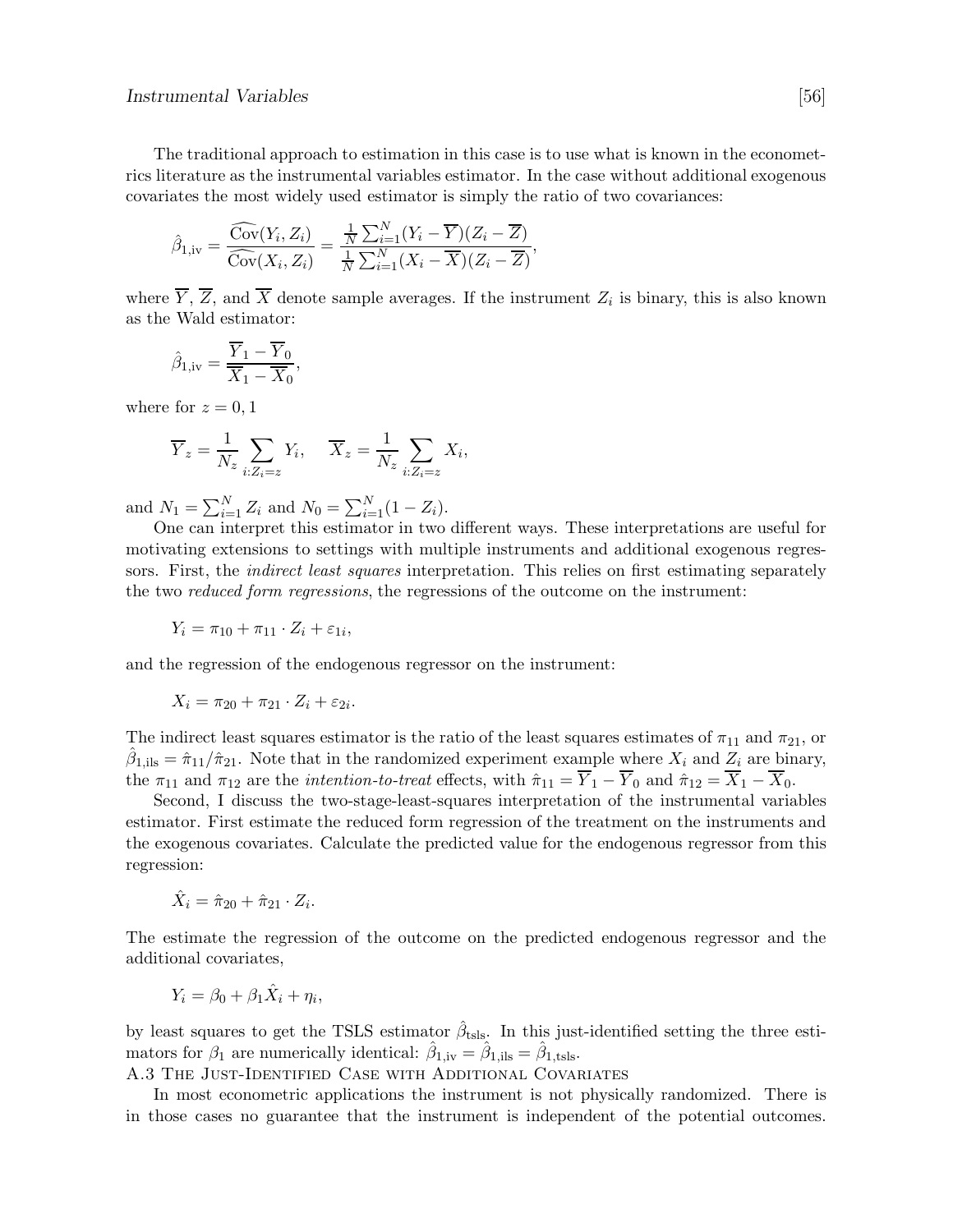Often researchers use covariates to weaken the requirement on the instrument to conditional independence given the exogenous covariates. In addition the additional exogenous covariates can serve to increase precision. In that case with additional covariates the estimation strategy changes slightly. The two reduced form regressions now take the form

$$
Y_i = \pi_{10} + \pi_{11} \cdot Z_i + \pi'_{12} V_i + \varepsilon_{1i},
$$

and the regression of the endogenous regressor on the instrument:

$$
X_i = \pi_{20} + \pi_{21} \cdot Z_i + \pi'_{22} V_i + \varepsilon_{2i}.
$$

The indirect least squares estimator is again the ratio of the least squares estimates of  $\pi_{11}$  and  $\pi_{21}$ , or  $\hat{\beta}_{1, \text{ils}} = \hat{\pi}_{11}/\hat{\pi}_{21}$ .

For the two-stage-least-squares estimator we again first estimate the regression of the endogenous regressor on the instrument, now also including the exogenous regressors. The next step is to predict the endogenous covariate:

$$
\hat{X}_i = \hat{\pi}_{20} + \hat{\pi}_{21} \cdot Z_i + \hat{\pi}'_{22} V_i.
$$

Finally the outcome is regressed on the predicted value of the endogenous regressor and the actual values of the exogenous variables:

$$
Y_i = \beta_0 + \beta_1 \hat{X}_i + \beta_2' V_i + \eta_i.
$$

The TSLS estimator is again identical to the ILS estimator.

For inference the traditional approach is to assume homoskedasticity of the residuals  $Y_i$  −  $\beta_0 - \beta_1 X_i - \beta_2' V_i$  with variance  $\sigma_{\varepsilon}^2$ <sup>2</sup>/<sub>ε</sub>. In large samples the distribution of the estimator  $\hat{\beta}_{iv}$  is approximately normal, centered around the true value  $\beta_1$ . Typically the variance is estimated as

$$
\widehat{\mathbb{V}} = \widehat{\sigma}_{\varepsilon}^{2} \cdot \left( \left( \begin{array}{c} 1 \\ \hat{X}_{i} \\ V_{i} \end{array} \right) \left( \begin{array}{c} 1 \\ \hat{X}_{i} \\ V_{i} \end{array} \right)^{\prime} \right)^{-1}
$$

See the textbook discussion in Wooldridge (2002).

A.4 The Over-Identified Case

The second case of interest is the overidentified case. The main equation remains

.

$$
Y_i = \beta_0 + \beta_1 X_i + \beta_2' V_i + \varepsilon_i,
$$

but now the instrument  $Z_i$  has dimension  $K > 1$ . We continue to assume that the residuals  $\varepsilon_i$ are independent of the instruments with mean zero and variance  $\sigma_{\varepsilon}^2$  $\frac{2}{\varepsilon}$ . This case is the subject of a large literature, and many estimators have been proposed. I will briefly discuss two. For a more detailed discussion see Wooldridge (2002).

A.5 Two-Stage-Least-Squares

The TSLS approach extends naturally to the setting with multiple instruments. First estimate the reduced form regression of the endogenous variable  $X_i$  on the instruments  $Z_i$  and the exogenous variables  $V_i$ ,

$$
X_i = \pi_{20} + \pi'_{21} Z_i + \pi'_{22} V_i + \varepsilon_{2i},
$$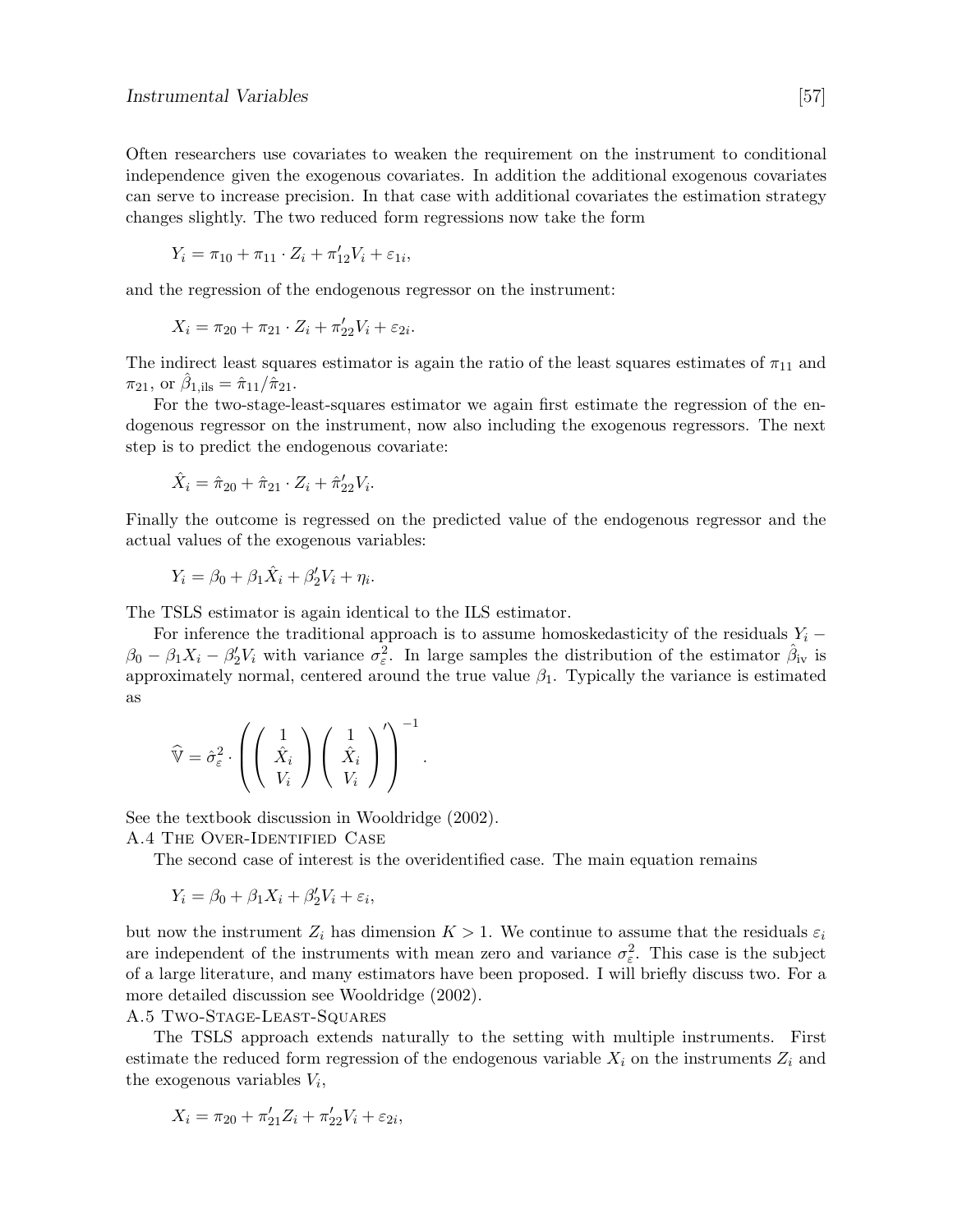by least squares. Next calculate the predicted value,

 $\hat{X}_i = \hat{\pi}_{20} + \hat{\pi}'_{21} Z_i + \hat{\pi}'_{22} V_i.$ 

Finally, regress the outcome on the predicted value from this regression:

$$
Y_i = \beta_0 + \beta_1 \hat{X}_i + \beta_2' V_i + \eta_i.
$$

The fact that the dimension of the instrument  $Z_i$  is greater than one does not affect the mechanics of the procedure.

To illustrate this, consider the Graddy Fulton Fish Market data. Instead of simply using the binary indicator stormy/not-stormy as the instrument, we can use the tri-valued weather indicator, stormy/mixed/fair to generate two instruments. This leads to TSLS estimates equal to

$$
\hat{\beta}_{1,\text{tsls}} = -1.014 \ (s.e. \ 0.384).
$$

A.6 Limited-Information-Maximum-Likelihood

The second most popular estimator in this over-identified setting is the limited-informationmaximum-likelihood (LIML) estimator, originally proposed by Anderson and Rubin (1948) in the statistics literature. The likelihood is based on joint normality of the joint endogenous variables,  $(Y_i, X_i)'$ , given the instruments and exogenous variables  $(Z_i, V_i)$ :

$$
\left(\begin{array}{c} Y_i \\ X_i \end{array}\right) \mid Z_i, V_i \sim \mathcal{N}\left(\left(\begin{array}{c} \pi_{10}+\beta_1\pi'_{21}Z_i+\pi'_{12}V_i \\ \pi_{20}+\pi'_{21}Z_i+\pi'_{22}V_i \end{array}\right), \Omega\right).
$$

The LIML estimator can be expressed in terms of some eigen value calculations, so that it is computationally fairly simple, though more complicated than the TSLS estimator which only requires matrix inversion. Although motivated by a normal-distribution-based likelihood function, the LIML estimator is consistent under much weaker conditions, as long as  $(\varepsilon_{1i}, \varepsilon_{2i})'$ are independent of  $(Z_i, V_i)$  and the model  $(8.1)$  is correct with  $\varepsilon_i$  independent of  $(Z_i, V_i)$ .

Both the TSLS and LIML estimators are consistent and asymptotically normally distributed with the same variance. In the just-identified case the two estimators are numerically identical. The variance can be estimated as in the just-identified case as

$$
\widehat{\mathbb{V}} = \widehat{\sigma}_{\varepsilon}^{2} \cdot \left( \left( \begin{array}{c} 1 \\ \hat{X}_{i} \\ V_{i} \end{array} \right) \left( \begin{array}{c} 1 \\ \hat{X}_{i} \\ V_{i} \end{array} \right)^{\prime} \right)^{-1}
$$

In practice there can be substantial differences between the TSLS and LIML estimators when the instruments are weak (see Section 7.5) or when there are many instruments (see Section 7.6), that is, when the degree of overidentification is high.

.

For the fish data the LIML estimates are

$$
\hat{\beta}_{1,\text{liml}} = -1.016 \ (s.e. \ 0.384).
$$

A.6 Testing the Over-Indentifying Restrictions

The indirect least squares procedure does not work well in the case with multiple instruments. The two reduced form regressions are

$$
X_i = \pi_{20} + \pi'_{21} Z_i + \pi'_{22} V_i + \varepsilon_{2i},
$$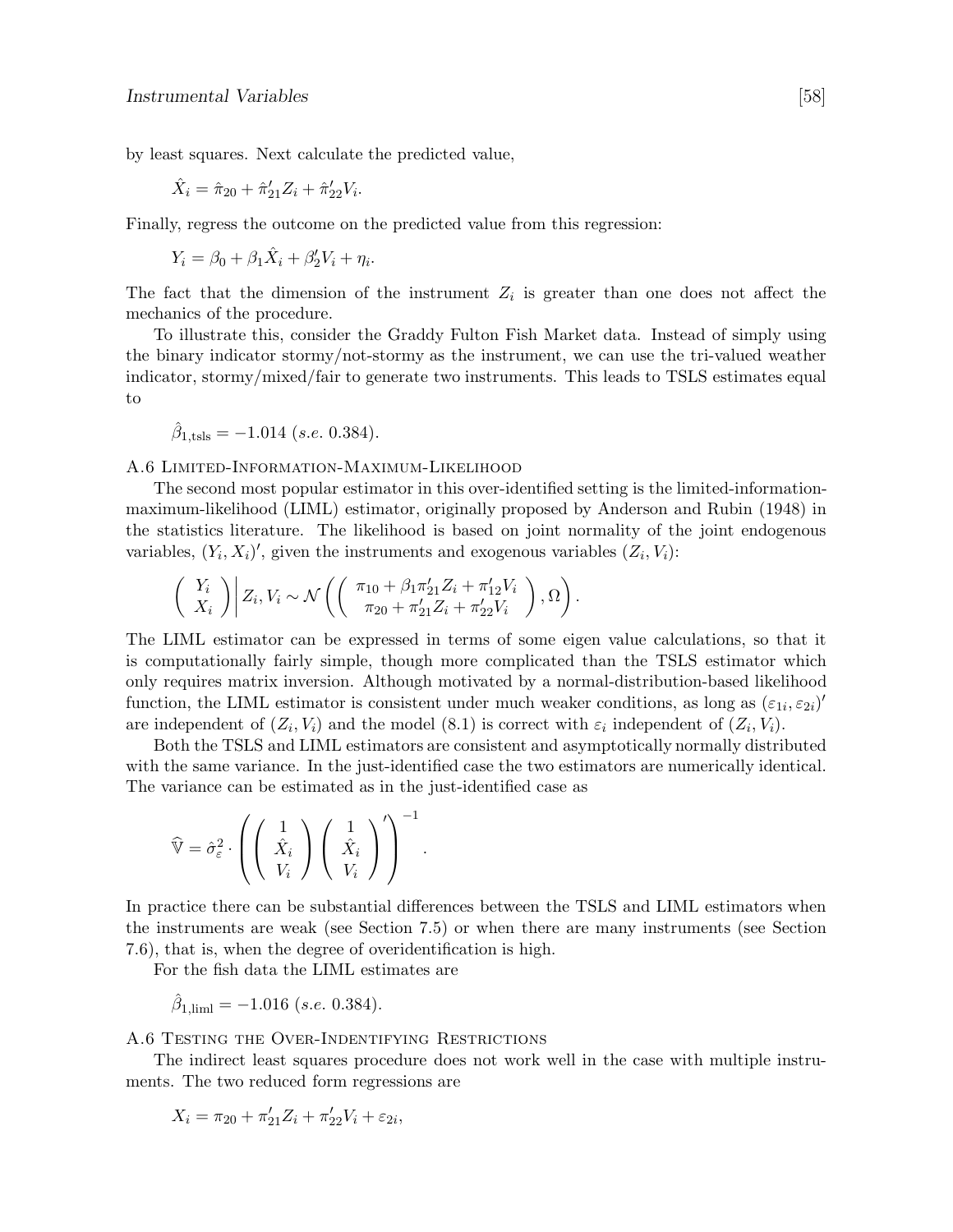and

$$
Y_i = \pi_{10} + \pi'_{11} Z_i + \pi'_{12} V_i + \varepsilon_{1i}.
$$

If the model is correctly specified, the K-component vector  $\pi_{11}$  should be equal to  $\beta_1 \cdot \pi_{21}$ . However, there is nothing in the reduced form estimates that imposes proportionality of the estimates. In principle we can use any element of the K-component vector or ratios  $\hat{\pi}_{21}/\pi_{11}$  as an estimator for  $\beta_1$ . If the assumption that  $\varepsilon_{1i}$  is independent of  $Z_i$  is true for each component of the instrument, all estimators will estimate the same object, and differences between them should be due to sampling variation. Comparisons of these K estimators can therefore be used to test the assumptions that all instruments are valid.

Although such tests have been popular in the econometrics literature, they are also sensitive to the other maintained assumptions in the model, notably linearity in the endogenous regressor and the constant effect assumption. In the local-average-treatment-effect set up from Section 4.5, differences in estimators based on different instruments can simply be due to the fact that the different instruments correspond to different populations of compliers.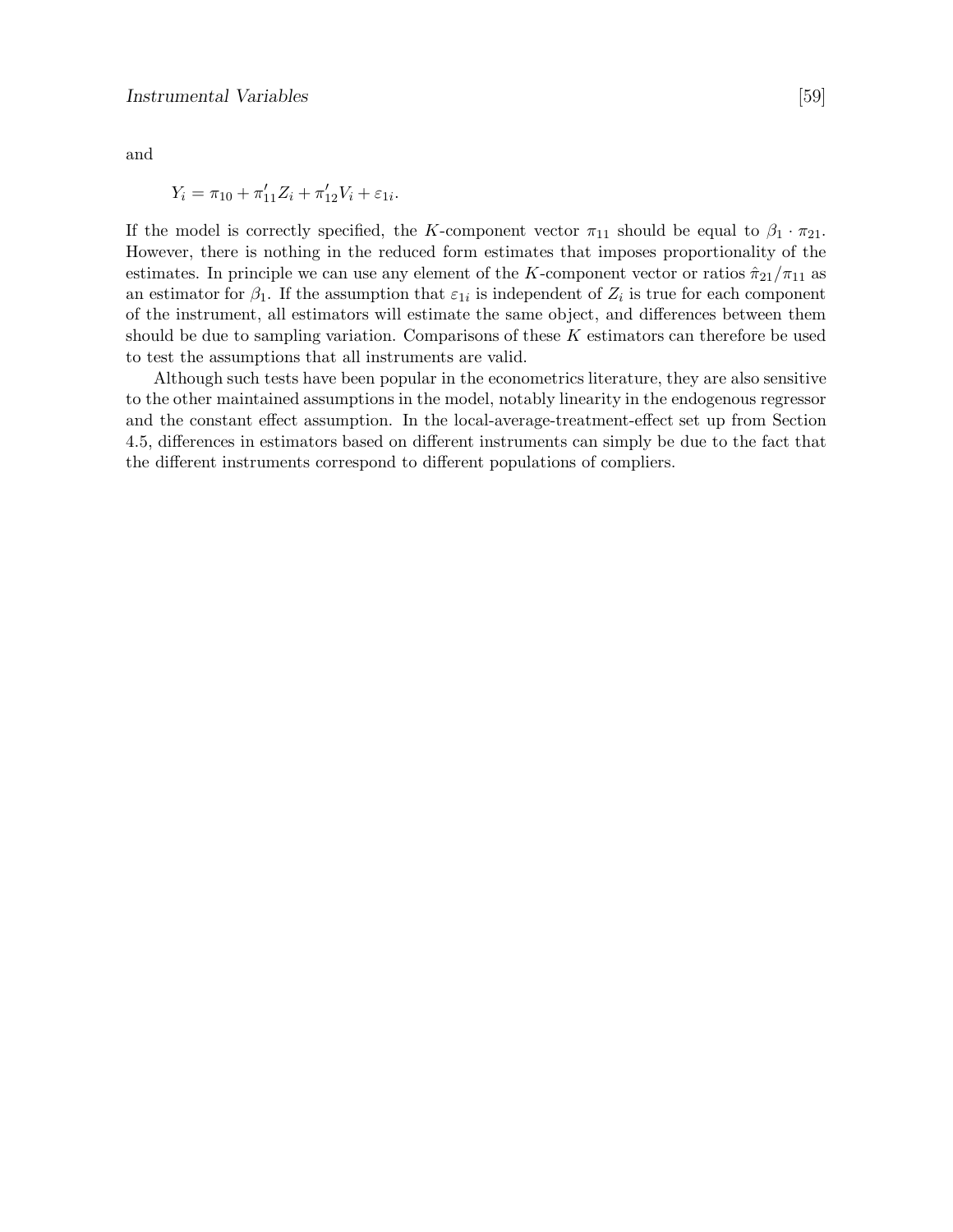#### **REFERENCES**

- Abadie, A. (2002), "Bootstrap Tests for Distributional Treatment Effects in Instrumental Variables Models,"Journal of the American Statistical Association, 97, 284-292, 231-263.
- Abadie, A. (2003), "Semiparametric Instrumental Variable Estimation of Treatment Response Models," Journal of Econometrics, 113(2), 231-263.
- Andrews, D., M. Moreira, and J. Stock (2006), "Optimal Two-Sided Invariant Similar Tests for Instrumental Variables Regression," Econometrica, Vol. 74(3), 715-752.
- ANDREWS, D., AND J. STOCK, (2007), "Inference with Weak Instruments," Advances in Economics and Econometrics, Vol III, Blundel,, Newey and Persson (eds.), 122-173.
- Angrist, J., (1990), "Lifetime Earnings and the Vietnam Era Draft Lottery: Evidence from Social Security Administrative Records," American Economic Review, 80, 313-335.
- ANGRIST, J., K. GRADDY AND G. IMBENS, (2000). "The interpretation of instrumental variables estimators in simultaneous equations models with an application to the demand for fish," Review of Economics Studies 67(3):499-527.
- Angrist, J., and G. Imbens, (1995), "Two–Stage Least Squares Estimation of Average Causal Effects in Models with Variable Treatment Intensity,"Journal of the American Statistical Association, Vol 90, No. 430, 431-442.
- ANGRIST, J., G. IMBENS AND D. RUBIN (1996), "Identification of Causal Effects Using Instrumental Variables,"Journal of the American Statistical Association, (with discussion) Vol. 91, 444-472.
- Angrist, J., and A. Krueger, (1991), "Does Compulsory School Attendance Affect Schooling and Earnings,"Quarterly Journal of Economics, 106, 979-1014.
- ANGRIST, J., AND S. PISCHKE, (2009), *Mostly Harmless Econometrics*, Princeton University Press, Princeton, NJ.
- Arellano, M., (2002), "Sargan's Instrumental Variables Estimation and the Generalized Method of Moments," Journal of Business and Economic Statistics, Vol. 20(4): 450-459.
- Athey, S., and S. Stern, (1998), "An Empirical Framework for Testing Theories About Complementarity in Organizational Design,"NBER working paper 6600.
- BAIOCCHI, M., D. SMALL, S. LORCH AND P. ROSENBAUM, (2010), "Building a Stronger Instrument in an Observational Study of Perinatal Care for Premature Infants," Journal of the American Statistical Association, Vol. 105(492): 1285-1296.
- BALKE, A. AND PEARL, J. (1995), "Counterfactuals and policy analysis in struc- tural models," in Uncertainty in Artificial Intelligence 11, P. Besnard and S. Hanks (eds.), Morgan Kaufmann, San Francisco, 1118.
- BALKE, A. AND J. PEARL, (1997), "Bounds on Treatment Effects From Studies With Imperfect Compliance," Journal of the American Statistical Association, Vol. 92(439): 1171- 1176.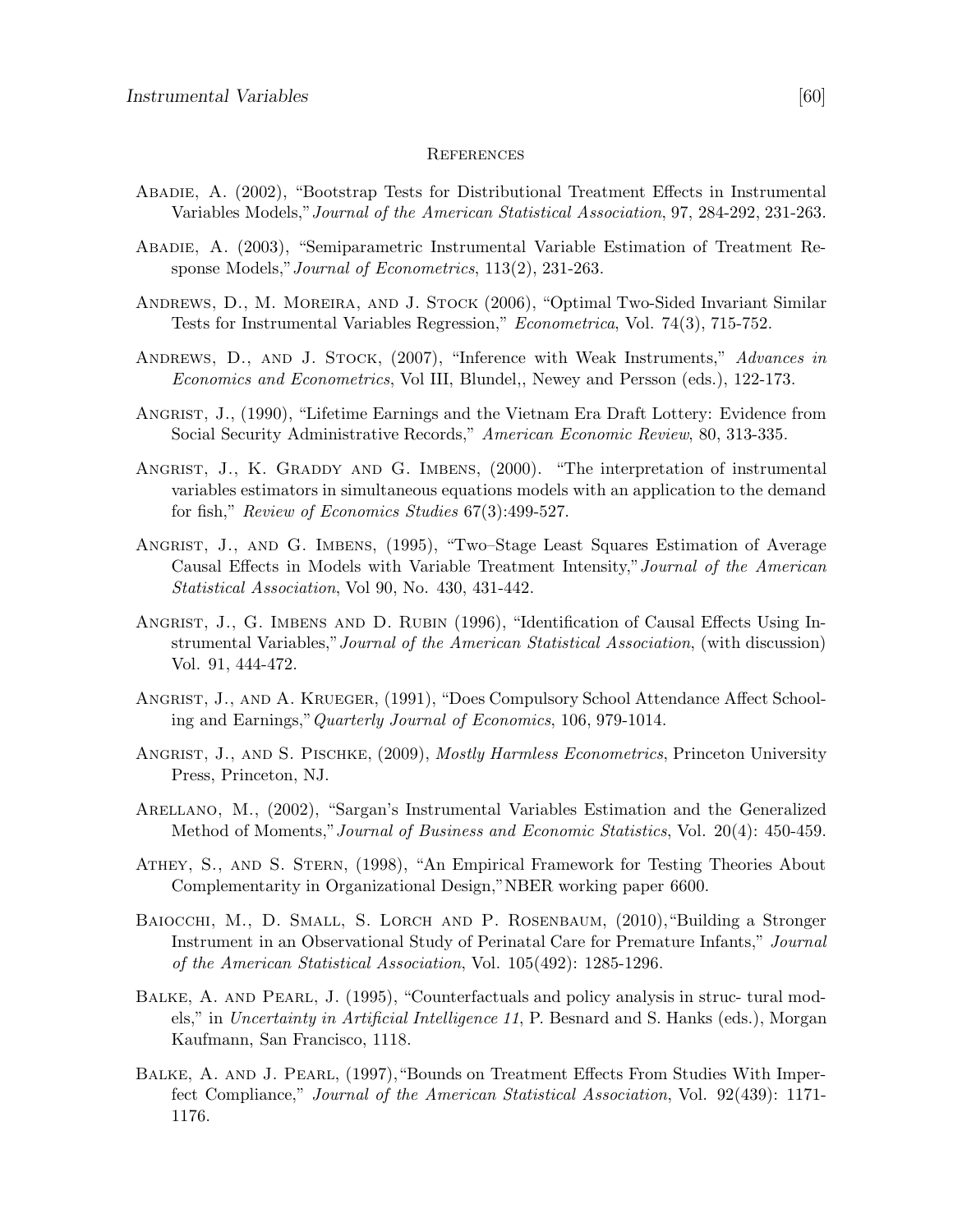- BARNOW, B.S., G.G. CAIN AND A.S. GOLDBERGER (1980), "Issues in the Analysis of Selectivity Bias,"in Evaluation Studies , vol. 5, ed. by E. Stromsdorfer and G. Farkas. San Francisco: Sage.
- Basmann, R. (1963a): "The Causal Interpretation of Non-Triangular Systems of Economic Relations," Econometrica, 31(3): 439-448.
- Basmann, R. (1963b): "On the Causal Interpretation of Non-Triangular Systems of Economic Relations: A Rejoinder," Econometrica, 31(3): 451-453.
- Basmann, R. (1965): "Causal Systems and Stability: Reply to R. W. Clower," Econometrica, 33(1): 242-243.
- Bekker, P. (1994): "Alternative Approximations to the Distributions of Instrumental Variable Estimators," Econometrica, 62 (3), 657–681.
- BENKARD, L., AND S. BERRY (2006): "On the Nonparametric Identification of Nonlinear Simultaneous Equations Models: Comment on Brown (1983) and Roehrig (1988)," Econometrica, 74(5).
- BOUND, J., D. JAEGER, AND R. BAKER, (1995): "Problems with Instrumental Variables Estimation When the Correlation Between the Instruments and the Endogenous Explanatory Variable is Weak,"Journal of the American Statistical Association, 90, 443–450.
- BOWDEN, R., AND D. TURKINGTON, (1984), *Instrumental Variables* Cambridge University Press.
- Brookhart, M., P. Wang, D. Solomon, and S. Schneeweiss (2006), "Evaluating Short-Term Drug Effects Using a Physician- Specific Prescribing Preference as an Instrumental Variable,"Epidemiology, Vol. 17(4): 268-275
- Brown, B. (1983): "The Identification Problem in Systems Nonlinear in the Variables,"Econometrica, 51(1), 175-196.
- CARD, D., (1995), "Using Geographic Variation in College Proximity to Estimate the Return to Schooling," in L.N. Christofides, E.K. Grant, and R. Swidinsky, editors, Aspects of Labor Market Behaviour: Essays in Honour of John Vanderkamp, Toronto: University of Toronto Press.
- CARD, D., (2001): "Estimating the Return to Schooling: Progress on Some Persistent Econometric Problems," Econometrica 69, 1127-1160.
- Chalak, K., (2011), "Identification of Local Treatment Effects Using a Proxy for an Instrument," unpublished manuscript, Department of Economics, Boston College.
- Chamberlain, G., and G. Imbens (2004): "Random Effects Estimators with Many Instrumental Variables."  $Econometrica$ , 72 $(1)$ , 295-306.
- Chao, J., and N. Swanson (2005): "Consistent Estimation with a Large Number of Weak Instruments," Econometrica, 73 (5), 1673–1692.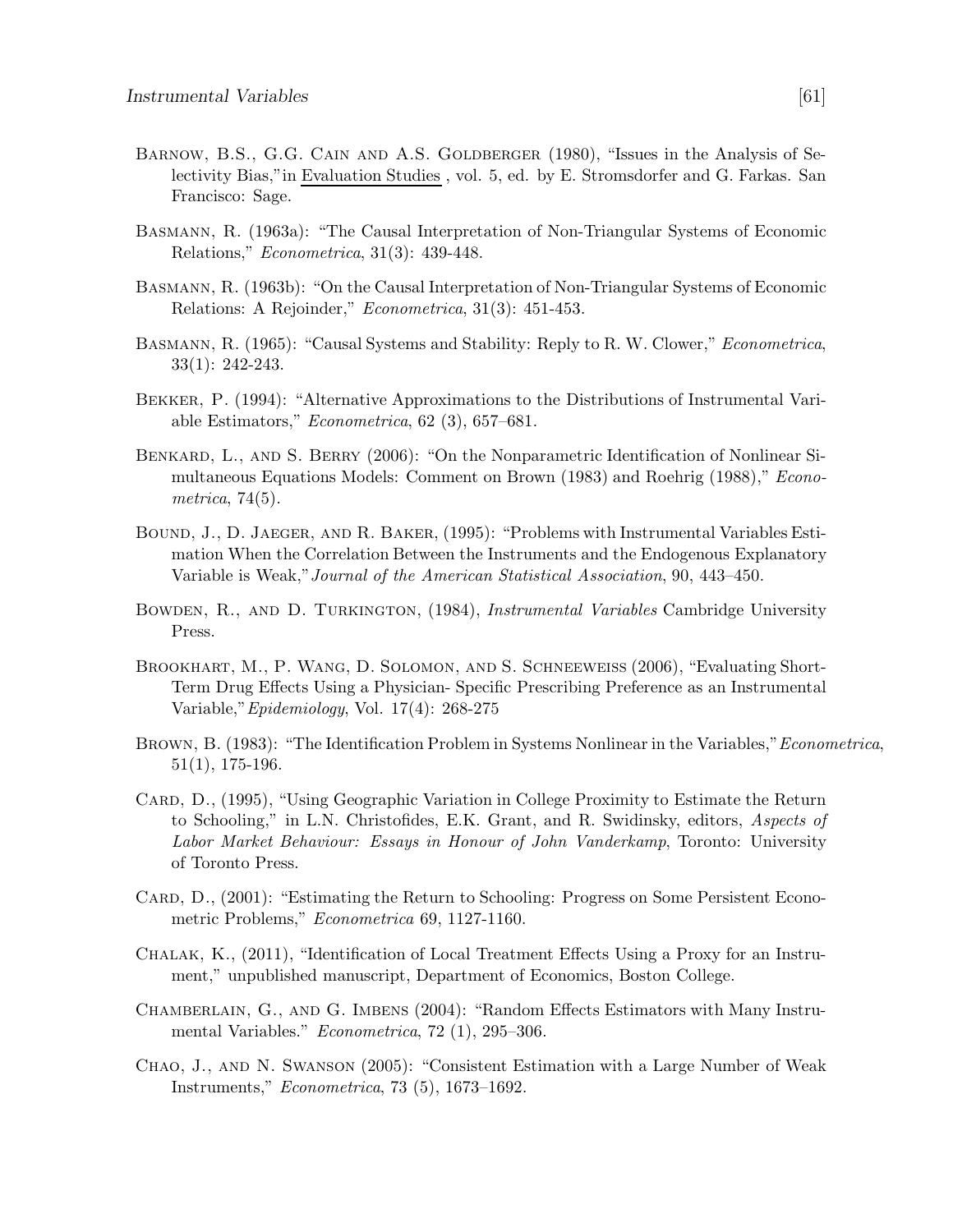- Chernozhukov, V., H. Hong, and E. Tamer (2007): "Estimation and Confidence Regions for Parameter Sets in Econometric Models," Econometrica, 75(5), 1243–1284.
- CHRIST, C., (1994), "The Cowles Commission's Contributions to Econometrics at Chicago, 1939-1955,"Journal of Economic Literature, 32(1): 30-59.
- Clark, P., and F. Windmeier, (2012), "Instrumental Variables Estimators for Binary Outcomes,"Journal of the American Statistical Association, Vol. 107(500): 1638-1652
- Cochran, W., (1968) "The Effectiveness of Adjustment by Subclassification in Removing Bias in Observational Studies", Biometrics 24, 295-314.
- Cochran, W., and D. Rubin (1973) "Controlling Bias in Observational Studies: A Review,"Sankhya, 35, 417-46.
- Cook, T., (2008), "Waiting for Life to Arrive": A History of the Regression-Discontinuity Design in Psychology, Statistics, and Economics, Journal of Econometrics. Vol 142(2):636- 654
- Cox, D., (1992), "Causality: Some Statistical Aspects,"Journal of the Royal Statistical Society, series A, 155, Part 2, 291–301.
- CRÉPON, B., E. DUFLO, M. GURGAND, M. RATHELOT, AND P. ZAMORAY (2012): "Do labor market policies have displacement effects? Evidence from a clustered randomized experiment,"Unpublished Manuscript.
- DAWID, P., (1984), "Causal Inference from Messy Data, Comment on 'On the Nature and Discovery of Structure''' Journal of the American Statistical Assocation, Vol. 79 (385), 22–24.
- DEATON, A. (2010): "Instruments, Randomization, and Learning about Development," Journal of Economic Literature, Vol 48(2): 424455.
- Duflo, E., R. Glennester, and M. Kremer, (2007), "Using Randomization in Development Economics Research: A Toolkit," Handbook of Development Economics, forthcoming.
- Fisher, R. A., (1925), The Design of Experiments, 1st ed, Oliver and Boyd, London.
- FREEDMAN, D.,  $(2006)$ , "Statistical models for causation: what inferential leverage do they provide?"Evaluation Review, 30(6): 691713.
- Frangakis, C., and D. Rubin, (2002), "Principal Stratification in Causal Inference,"Biometrics, 58(1), 21-29.
- FRUMENTO P., MEALLI F., PACINI B., AND RUBIN D. (2011), "Evaluating the Effect of Training on Wages in the Presence of Noncompliance, Nonemployment, and Missing Outcome Data," Journal of the American Statistical Association, forthcoming.
- Gelman, A. (2009), "A statistician's perspective on Mostly Harmless Econometrics: An Empiricists Companion, by Joshua D. Angrist and Jorn-Steffen Pischke," The Stata Journal, .Vol. 9(2): 315-320.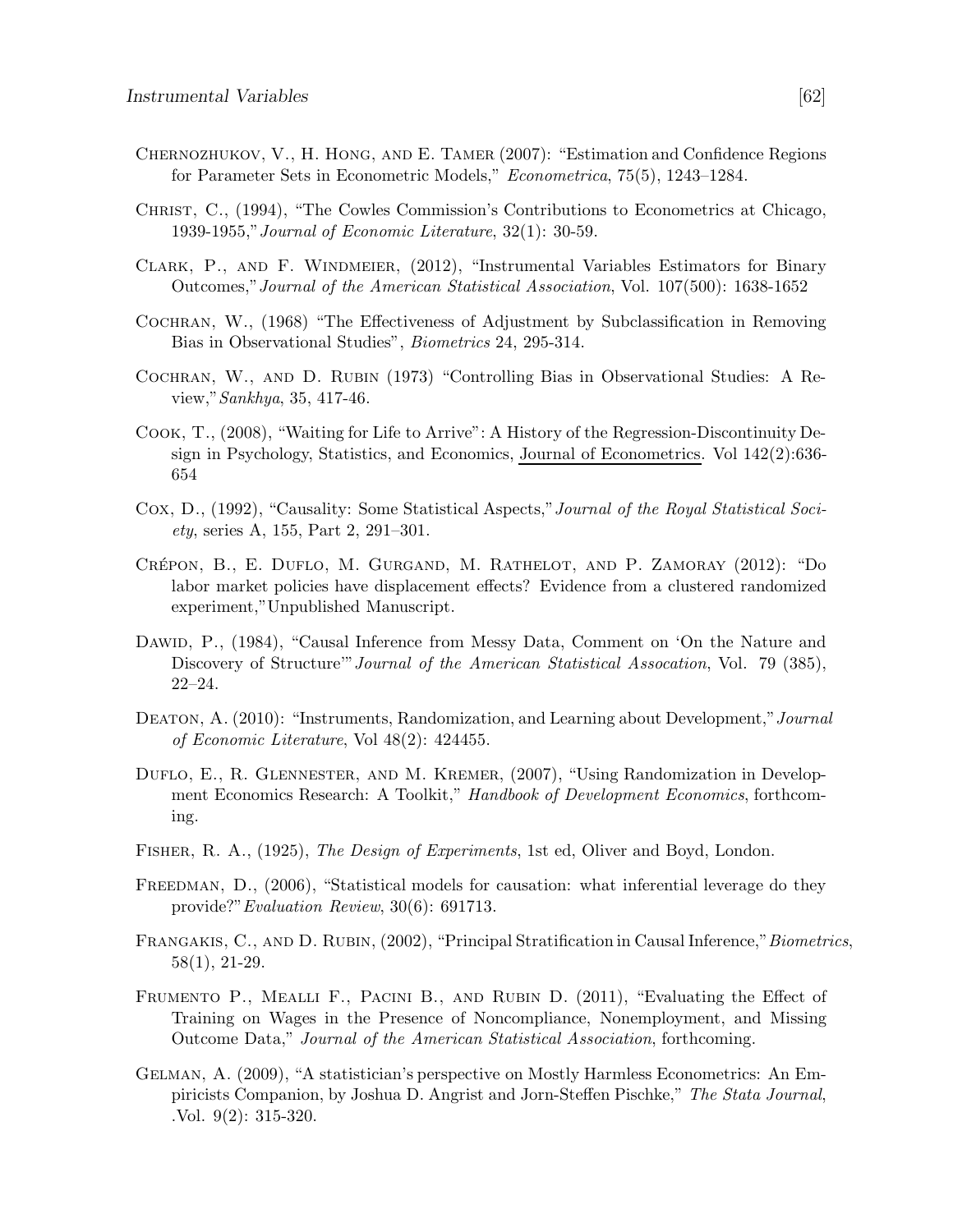- Gelman, A., and J. Hill, (2006), Data Analysis Using Regression and Multilevel/Hierarchical Models Cambridge University Press, Cambridge.
- GILL, R., AND J. ROBINS, J., (2001), "Causal Inference for Complex Longitudinal Data: The Continuous Case,"Annals of Statistics, 29(6): 1785-1811.
- GIRAUD, G.,  $(2003)$ , "Strategic market games: an introduction,"
- Journal of Mathematical Economics, Vol. 39(5-6): 355-375.
- Graddy, K., (1995), "Who Pays More? Essays on Bargaining and Price Discrimination,"PhD thesis, Department of Economics, Princeton University.
- GRADDY, K., (1996), "Testing for Imperfect Competition at the Fulton Fish Market," RAND Journal of Economics, Vol. 26, No. 1, 75–92.
- GREENE, W., (2011), *Econometric Analyses*, 7th Edition, Prentice Hall.
- GREENLAND, S., (2000), "An Introducation to Instrumental Variables for Epidemiologists," international Journal of Epidemiology Vol. 29: 722-729.
- GRILICHES, Z., (1977): "Estimating the Returns to Schooling: Some Econometric Problems," Econometrica 45(1): 1-22.
- Haavelmo, T., (1943): "The Statistical Implications of a System of Simultaneous Equations," Econometrica 11(1): 1-12.
- Haavelmo, T., (1944): "The Probability Approach in Econometrics," Econometrica 12.
- HAHN, J., P. TODD, AND W. VAN DER KLAAUW, (2000), "Identification and Estimation of Treatment Effects with a Regression-Discontinuity Design,"Econometrica, 69(1): 201- 209.
- Hausman, J., (1983), "Specification and Estimation of Simultaneous Equations Models,"in Grilliches and Intrilligator, (editors) Handbook of Econometrics, Vol. 1, North Holland.
- HAYASHI, F., (2000), *Econometrics*, Princeton University Press.
- HEARST, N., NEWMAN, T., AND S. HULLEY, (1986), "Delayed Effects of the Military Draft on Mortality: A Randomized Natural Experiment," New England Journal of Medicine, 314 (March 6), 620-624.
- Heckman, J. (1976), "The Common Structure of Statistical Models of Truncation, Sample Selection and Limited Dependent Variables and a Simple Estimator for Such Models,"Annals of Economic and Social Measurement, Vol. 5(4): 475-492.
- HECKMAN, J. (1979), "Sample Selection Bias as a Specification Error," Econometrica, 47(1): 153-161.
- Heckman, J. (1990), "Varieties of Selection Bias,"American Economic Review, Papers and Proceedings, 80, 313-318.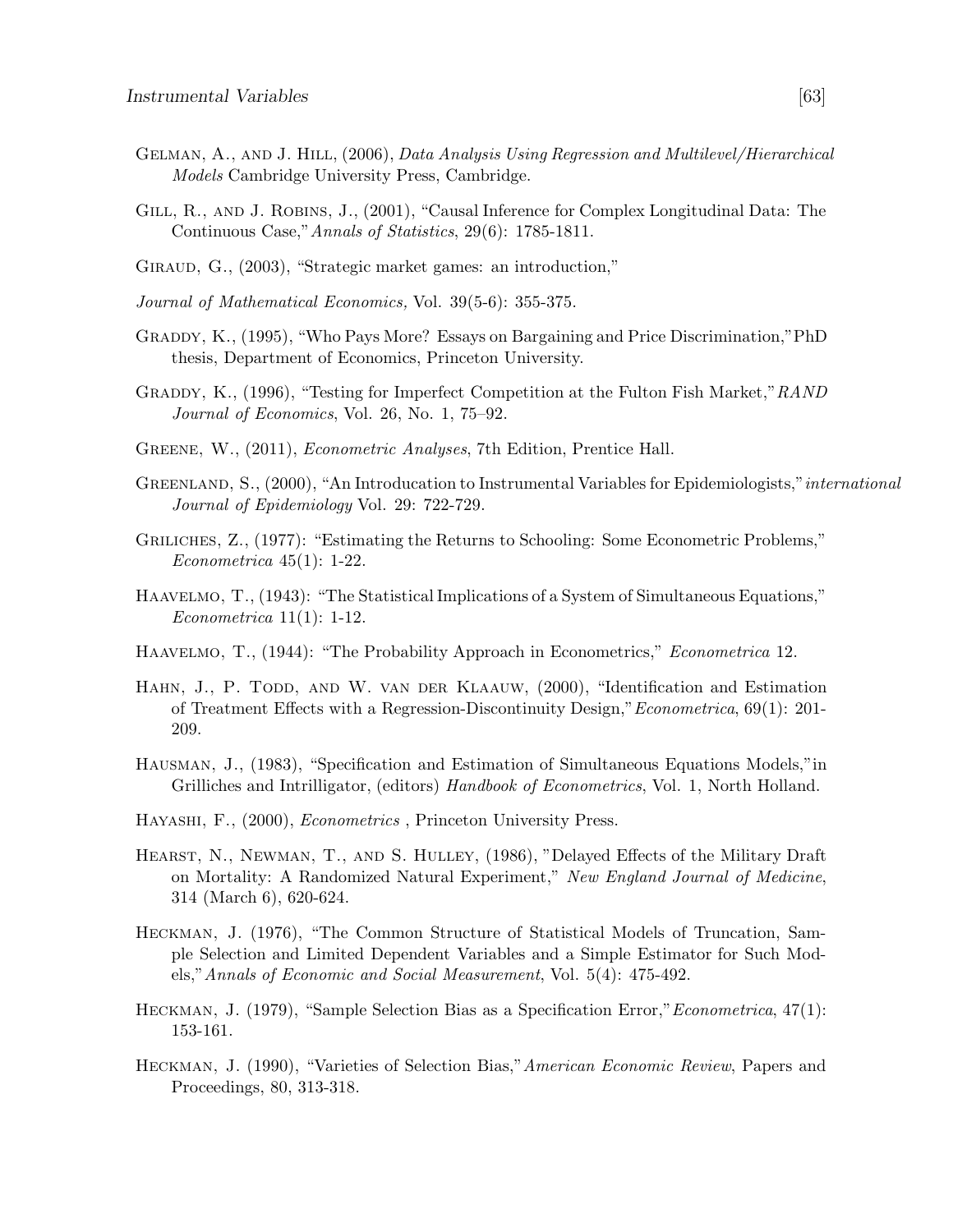- HECKMAN, J., AND J. HOTZ, (1989), "Alternative Methods for Evaluating the Impact of Training Programs,"(with discussion), Journal of the American Statistical Association., Vol. 84, No. 804, 862-874.
- HECKMAN, J., AND R. ROBB, (1985), "Alternative Methods for Evaluating the Impact of Interventions,"in Heckman and Singer (eds.), Longitudinal Analysis of Labor Market Data, Cambridge, Cambridge University Press.
- HERNÁN, M., AND J. ROBINS (2006), "Instruments for Causal Inference: An Epidemiologist's Dream?"Epidemiology, Vol. 17(4): 360-372
- HENDRY, D., AND M. MORGAN, (1992), The Foundations of Econometric Analysis Cambridge University Press.
- Hillier, G., (1990), "On the Normalization of Structural Equations: Properties of Direction Estimators,"Econometrica, Vol. 58(5): 1181-1194.
- Hirano, K., G. Imbens, D. Rubin, and X. Zhou (2000), "Identification and Estimation of Local Average Treatment Effects,"Biostatistics, Vol. 1(1), 69-88.
- Hoderlein, S., and E. Mammen, (2007), "Identification of Marginal Effects in Nonseparable Models Without Monotonicity,"Econometrica, Vol. 75(5): 1513-1518.
- HOLLAND, P., (1986), "Statistics and Causal Inference," with discussion, *Journal of the Amer*ican Statistical Association, 81, 945-970.
- Holland, P., (1988). "Causal Inference, Path Analysis, and Recursive Structural Equations Models,"Chapter 13 in: Sociological Methodology, Washington: American Sociological Association.
- HOLLAND, P., AND D. RUBIN, (1983), "On Lords Paradox," *Principles of Modern Psycholog*ical Measurement: A Festschrift for Frederick Lord, Wainer and Messick (eds.). Erlbaum.
- Horowitz, J. (2011), "Applied Nonparametric Instrumental Variables Estimation,"Econometrica, Vol. 79(2): 347-394.
- Horowitz, J., and S. Lee (2007), "Nonparametric Instrumental Variables Estimation of a Quantile Regression Model,"Econometrica, Vol. 75(4): 1191-1208.
- Imbens, G., (1997): "Book Review of 'The Foundations of Econometric Analysis', by David Hendry and Mary Morgan,"Journal of Applied Econometrics, Vol. 12, 91-94.
- IMBENS, G. (2000), "The Role of the Propensity Score in Estimating Dose-Response Functions,"Biometrika, Vol. 87, No. 3, 706-710.
- IMBENS, G.,  $(2004)$ , "Nonparametric Estimation of Average Treatment Effects Under Exogeneity: A Review," Review of Economics and Statistics, 86(1): 1-29.
- IMBENS, G., (2006), "Nonadditive Models with Endogenous Regressors," Advances in Economics and Econometrics: Theory and Applications, Ninth World Congress, Blundell, Newey and Persson (eds.), Cambridge University Press.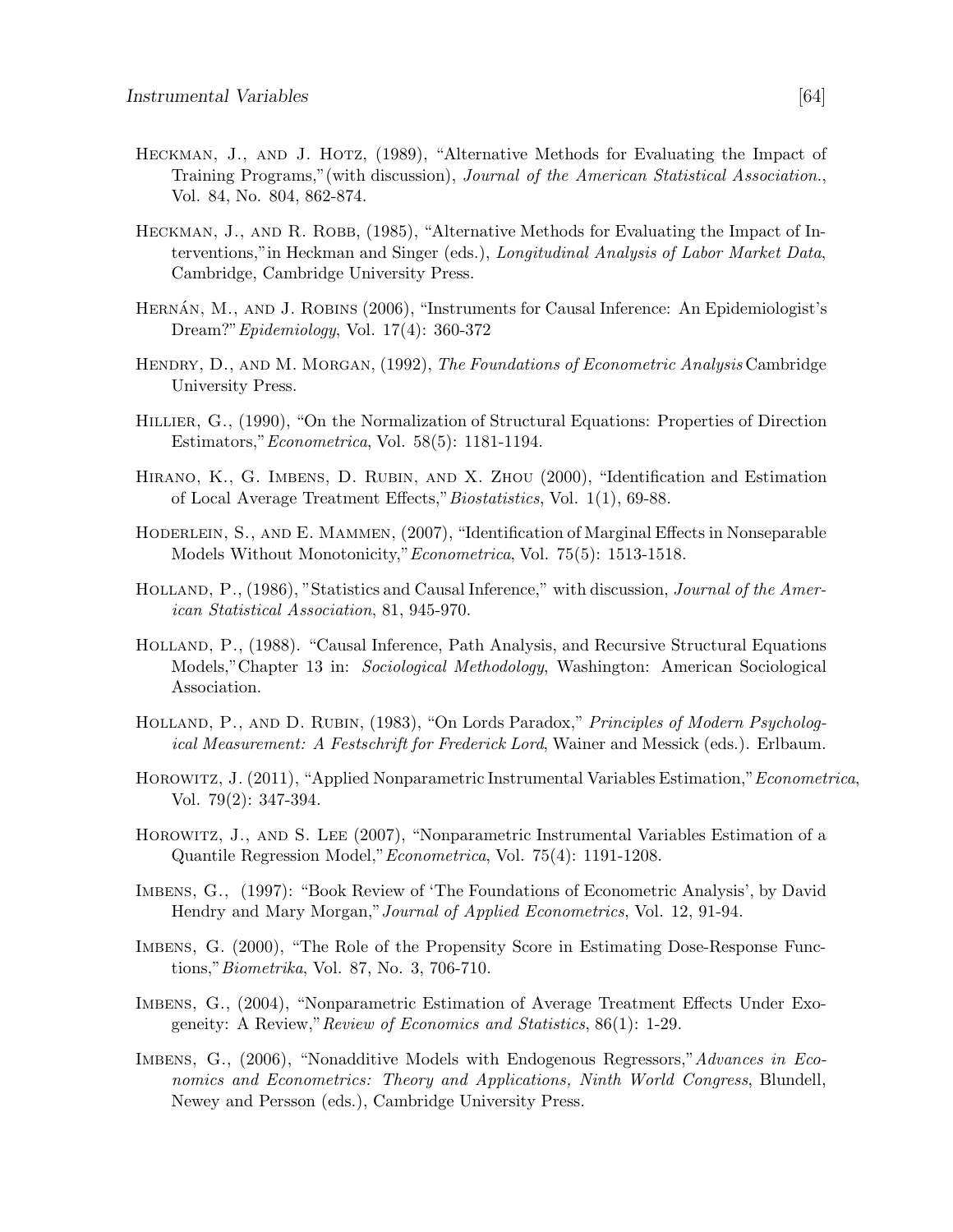- IMBENS, G., (2010): "Better LATE Than Nothing: Some Comments on Deaton (2009) and Heckman and Urzua (2009),"Journal of Economic Literature, Vol. 48(2): 399-423.
- IMBENS, G., (forthcoming), "Matching in Practice," Journal of Human Rescources.
- IMBENS, G., AND J. ANGRIST (1994), "Identification and Estimation of Local Average Treatment Effects,"Econometrica, Vol. 61, No. 2, 467-476.
- Imbens, G., and W. Newey (2009), "Identification and Estimation of Triangular Simultaneous Equations Models Without Additivity,"Econometrica, Vol. 77(5): 1481-1512.
- IMBENS, G., AND P. ROSENBAUM, (2005), "Robust, accurate confidence intervals with a weak instrument: quarter of birth and education," Journal of the Royal Statistical Society, Series A - Statistics in Society, Vol. 168, 109-126.
- Imbens, G., and D. Rubin, (1997a), "Bayesian Inference for Causal Effects in Randomized Experiments with Noncompliance,"Annals of Statistics, Vol. 25, No. 1, 305–327.
- IMBENS, G., AND D. RUBIN, (1997b): "Estimating Outcome Distributions for Compliers in Instrumental Variables Models,"Review of Economic Studies, 64, 555-574.
- IMBENS, G., AND D. RUBIN, (forthcoming), Causal Inference for Statistics, Social and Biomedical Sciences: An Introduction, Cambridge University Press.
- IMBENS, G., AND J. WOOLDRIDGE, (2009): "Recent Developments in the Econometrics of Program Evaluation," Journal of Economic Literature, Vol 47(1): 5-86.
- Kitagawa, T., (2009), "Identification Region of the Potential Outcome Distributions under Instrument Independence," manuscript, Department of Economics, UCL.
- Kleibergen, F., (2002), "Pivotal Statistics for Testing Structural Parameters in Instrumental Variables Regression," Econometrica 70(5), 1781-1803.
- LAURITZEN, S. AND T. RICHARDSON, (2002) "Chain graph models and their causal interpretation" (with discussion) Journal of the Royal Statistical Society, Series B, Vol. 64: 321-361.
- Leamer, E., (1981), "Is it a Demand Curve, or is it a Supply Curve? Partial Identification through inequality constraints," Review of Economisc and Statistics, Vol. 63(3): 319-327.
- Leamer, E., (1988), "Discussion on Marini, Singer, Glymour, Scheines, Spirtes, and Holland,"Sociological Methodology, Washington: American Sociological Association, Vol. 18, 485-493.
- LITTLE, R., AND RUBIN, D., (1987), Statistical Analysis with Missing Data, Wiley, New York.
- LITTLE, R., AND YAU, L., (1998), "Statistical Techniques for Analyzing Data from Prevention Trials: Treatment of No–Shows Using Rubin's Causal Model,"Psychological Methods, Vol. 3, No. 2, 147-159.
- McClellan, M., and J. P. Newhouse, (1994), "Does More Intensive Treatment of Acute Myocardial Infarction in the Elderly Reduce Mortality," Journal of the American Medical Association, Vol 272, No 11, 859–866.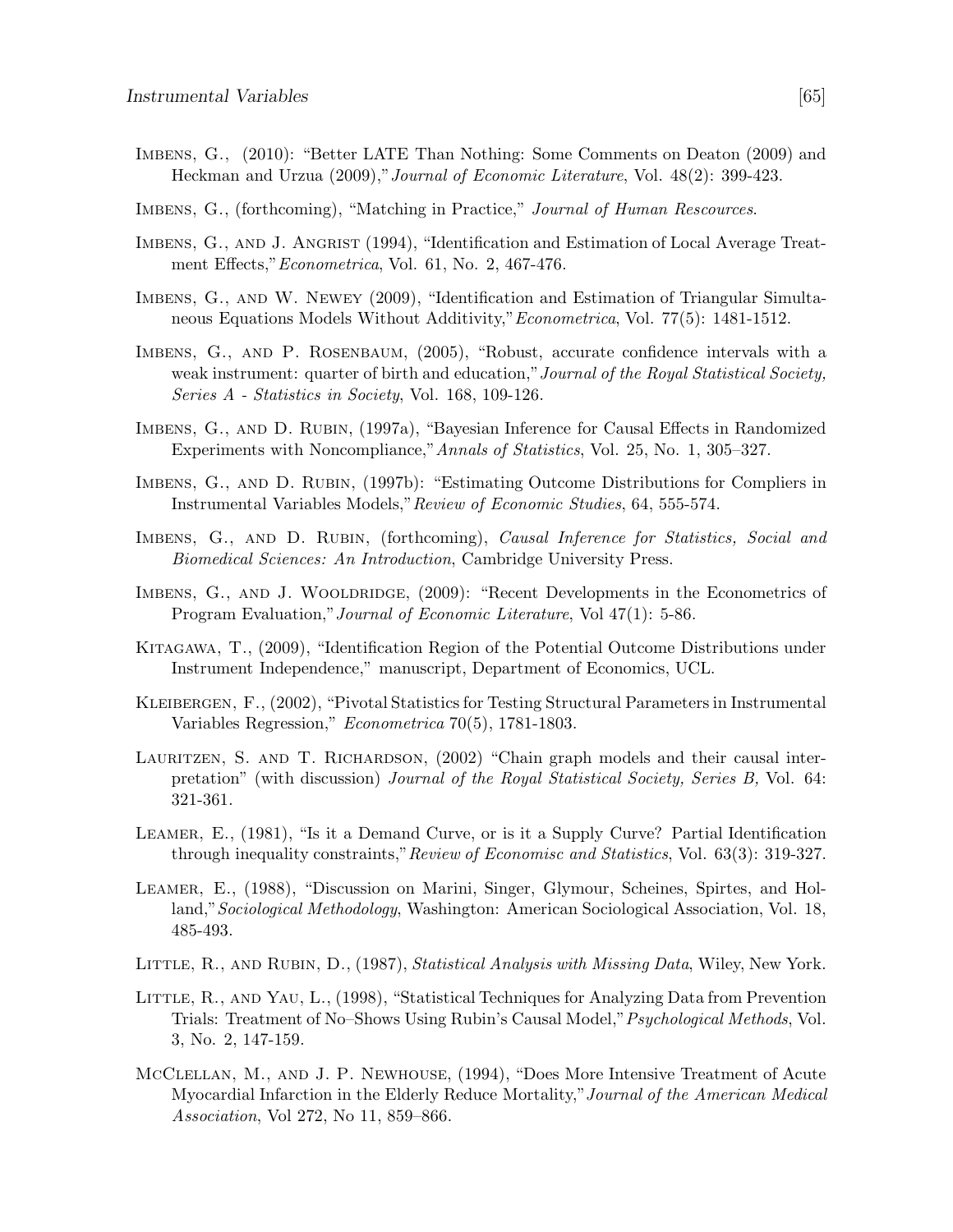- McDonald, C., Hiu, S., and Tierney, W., (1992), "Effects of Computer Reminders for Influenza Vaccination on Morbidity during Influenza Epidemics," MD Computing, 9, 304–312.
- Manski, C., (1990), "Nonparametric Bounds on Treatment Effects,"American Economic Review Papers and Proceedings, 80, 319-323.
- Manski, C. and D. Nagin, 1998. "Bounding Disagreements about Treatment Effects: a Case Study of Sentencing and Recidivism," Sociological Methodology, Vol. 28: 99137.
- Manski, C., G. Sandefur, S. McLanahan, and D. Powers (1992), "Alternative Estimates of the Effect of Family Structure During Adolescence on High School," Journal of the American Statistical Association, Vol 87, no. 417, 25–37.
- Manski, C. (1995), Identification Problems in the Social Sciences, Cambridge, Harvard University Press.
- Manski, C., (2000a), "Economic Analysis of Social Interactions,"Journal of Economic Perspectives, 14(3), 115-136.
- Manski, C., (2000b), "Identification Problems and Decisions Under Ambiguity: Empirical Analysis of Treaetment Response and Normative Analysis of Treatment Choice,"Journal of Econometrics, 95, 415-442.
- Manski, C., (2001), "Designing Programs for Heterogenous Populations: The Value of Covariate Information,"American Economic Review Papers and Proceedings, 91, 103-1-6.
- Manski, C., (2002), "Treatment Choice Under Ambiguity Induced by Inferential Problems,"Journal of Statistical Planning and Inference, 105, 67-82.
- Manski, C. (2003), Partial Identification of Probability Distributions, New York: Springer-Verlag.
- Manski, C., (2004), "Statistical Treatment Rules for Heterogenous Populations,"Econometrica, 72(4), 1221-1246.
- Manski, C. (2005), Social Choice with Partial Knowledge of Treatment Response, Princeton, Princeton University Press.
- Manski, C. (2007), Identification for Prediction and Decision, Princeton, Princeton University Press.
- Manski, C., G. Sandefur, S. McLanahan, and D. Powers (1992), "Alternative Estimates of the Effect of Family Structure During Adolescence on High School," Journal of the American Statistical Association, 87(417):25-37.
- Manski, C., and J. Pepper, (2000), "Monotone Instrumental Variables: With an Application to the Returns to Schooling,"Econometrica, 68(4), 997-1010.
- Martens, E. , W. Pestman, A. de Boer, S. Belitser, and O. Klungel (2006), "Instrumental Variables: Application and Limitations," *Epidemiology*, Vol. 17(4): 260-267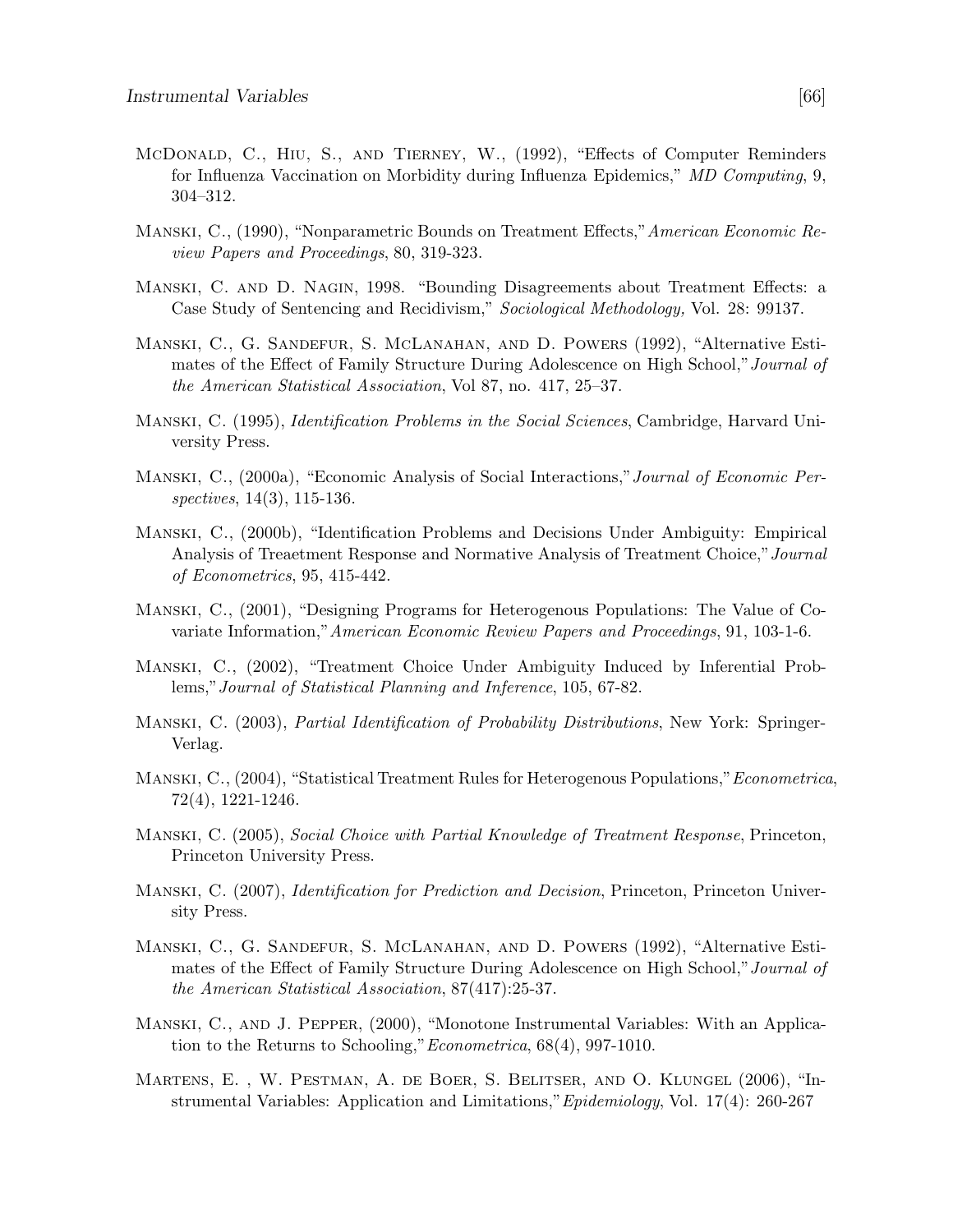- Matzkin, R., (2007), "Nonparametric Identification," in Heckman and Leamer (editors) Handbook of Econometrics, Vol. 6B, North Holland.
- Matzkin, R. (2008): "Identification in Nonparametric Simultaneous Equations Models,"Econometrica, 76(5), 945-978.
- Matzkin, R. (2003): "Nonparametric Estimation of Nonadditive Random Functions,"Econometrica, 71(5), 1339-1375.
- Maztkin, R., and J. Altonji, (2005)): "Cross Section and Panel Data Estimators for Nonseparable Models with Endogenous Regressors,"Econometrica, 73(4), 1053-1102.
- Moreira, M. (2003): "A Conditional Likelihood Ratio Test for Structural Models,"Econometrica, 71(4), 1027-1048.
- Morgan, S. and C. Winship, (2007), Counterfactuals and Causal Inference, Cambridge University Press, Cambridge.
- Neyman, J., (1923, 1990), "On the Application of Probability Theory to Agricultural Experiments. Essay on Principles. Section 9,"translated in *Statistical Science*, (with discussion), Vol 5, No 4, 465–480, 1990.
- Pearl, J. (1995), "Causal Diagrams for Empirical Research", Biometrika, 82, 669–688.
- PEARL, J., (2000), *Causality*, Cambridge University Press
- PEARL, J., (2011), "Principal Stratification a Goal or a Tool?," International Journal of Biostatistics, Vol. 7, No. 1, p. 1-13.
- PERMUTT, T., AND HEBEL, J., (1989), "Simultaneous–Equation Estimation in a Clinical Trial of the Effect of Smoking on Birth Weight," Biometrics, 45, 619–622.
- Philipson, T., (1997a), "The Evaluation of New Health Care Technology: The Labor Economics of Statistics," Journal of Econometrics 76(1-2): 375-396.
- PHILIPSON, T., (1997b), "Data Markets and the Production of Surveys," Review of Economic Studies 64(1): 47-73.
- PHILIPSON, T., AND L. HEDGES, (1998), "Subject Evaluation in Social Experiments," Econometrica 66(2): 381-408.
- PHILIPSON, T., AND J. DESIMONE, (1997), "Experiments and Subject Sampling." Biometrika 84(3): 618-632.
- PLOTT, C., AND V. SMITH, (1987), "An Experimental Examination of Two Exchange Institutions," The Review of Economic Studies, Vol. 45(1): 133-153.
- PRATT, J., AND SHLAIFER, (1984), "On the Nature and Discovery of Structure," Journal of the American Statistical Association vol. 79(385): 9-21.
- POIRIER, D., (1994) "The Methodology of Econometrics," The International Library of Critical Writings in Econometrics Vol 6, Elgar Publishing Limited, Aldershot.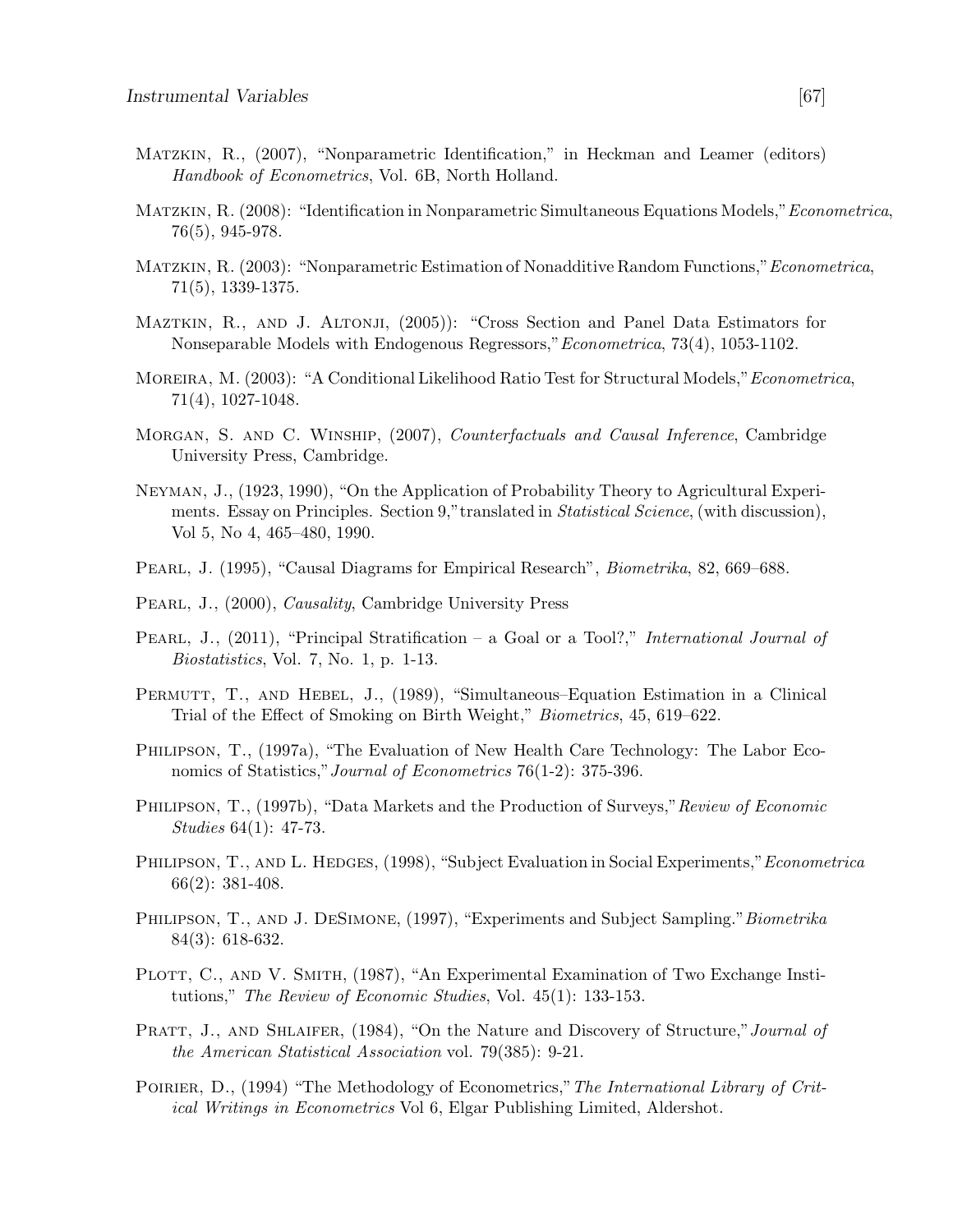- Ramsahai, R. and S. Lauritzen (2011): "Likelihood Analysis of the Binary Instrumental Variables Model," Biometrika, Vol 98(4): 987-994.
- Richardson, T., R. Evans, and J. Robins, (2011) "Transparent parametrizations of models for potential outcomes,"in Bernardo, Bayarri, Berger, Dawid, Heckerman, Smith and West (Eds.) Bayesian Statistics, Vol 9.
- Richardson, T., and J. Robins, (2013) "Single World Intervention Graphs (SWIGs): A Unification of the Counterfactual and Graphical Approaches to Causality,"Working Paper 128, Center for Statistics and the Social Sciences, Universit of Washington.
- ROBINS, JAMES M. (1986), "A new approach to causal Inference in mortality studies with sustained exposure periods: Application to control of the healthy worker survivor effect," Mathematical Modelling, 7:1393-1512.
- Robins, James M. (1989), "The Analysis of Randomized and Non–Randomized AIDS Treatment Trials Using a New Approach to Causal Inference in Longitudinal Studies," *Health* Service Research Methodology: A Focus on AIDS, edited by L. Sechrest, H. Freeman, and A. Bailey, NCHSR, U.S. Public Health Service.
- Robins, J. (1994), "Correcting for Non-compliance in Randomized Trials using Structural Nested Mean Models," Communications in Statistics, 23: 2379-2412.
- Robins, J., and S. Greenland, (1996), "Comment on: Identification of Causal Effects Using Instrumental Variables," Journal of the American Statistical Association, 91: 456-468.
- Robins, J., and A. Rotnitzky, (2004), "Estimation of Treatment Effects in Randomized Trials with non-compliance and Observational Studies," Biometrika, 91: 763-783.
- ROEHRIG, R. (1988): "Conditions for Identification in Nonparametric and Parametric Models,"Econometrica, 56(2), 433-447.
- Rosenbaum, P., (1996), "Comment on: 'Identification of Causal Effects Using Instrumental Variables',"Journal of the American Statistical Association, Vol. 91, 465-468.
- Rosenbaum, P., (2009), Design of Observational Studies, Springer Series in Statistics, Springer.
- Rosenbaum, P., (2010), Observational Studies, Second Edition, Springer Series in Statistics, Springer.
- ROSENBAUM, P., AND D. RUBIN, (1983), "The central role of the propensity score in observational studies for causal effects,"Biometrika, 70, 1, 41–55.
- Roy, A., (1951), "Some Thoughts on the Distribution of Earnings," Oxford Economics Papers, 3, 135-146.
- Rubin, D. (1974), "Estimating Causal Effects of Treatments in Randomized and Non-randomized Studies,"Journal of Educational Psychology, 66, 688-701.
- Rubin, D. (1976), "Inference and Missing Data,"Biometrika, 63, 581-592.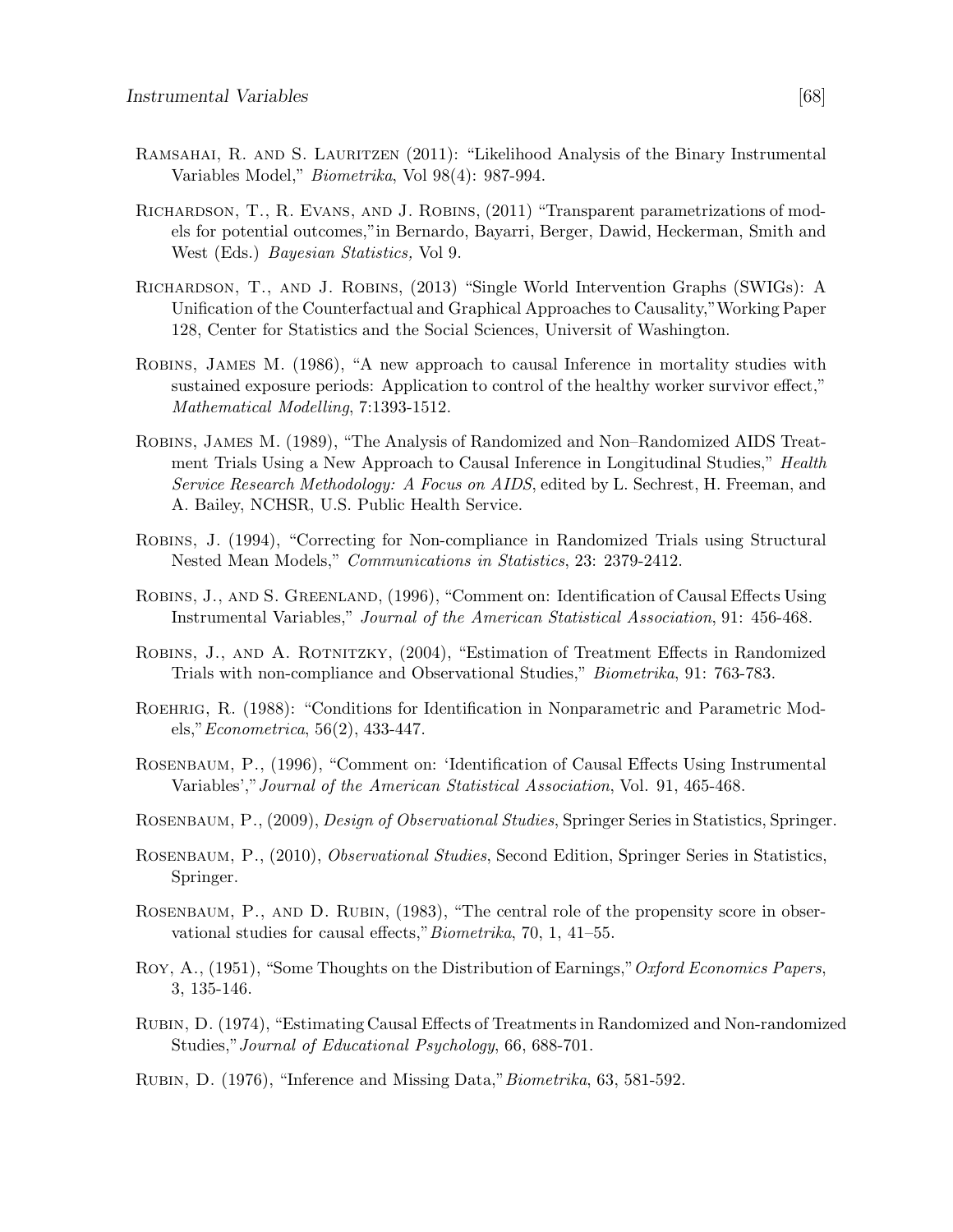- Rubin, D. , (1978), "Bayesian inference for causal effects: The Role of Randomization", Annals of Statistics, 6:34–58.
- Rubin, D. B., (1990), "Formal Modes of Statistical Inference for Causal Effects,"Journal of Statistical Planning and Inference, 25, 279-292.
- Rubin, D. B., (1996), "Multiple Imputation After 18+ Years,"Journal of the American Statistical Association, 91, 473-489-292.
- Rubin, D., (1987), Multiple Imputation for Nonresponse in Surveys, Wiley, New York.
- Rubin, D., (2006), Matched Sampling for Causal Effects, Cambridge University Press, Cambridge.
- Rubin, D., and N. Thomas (1992), "Affinely Invariant Matching Methods with Ellipsoidal Distributions," Annals of Statistics, 20(2): 1079-1093.
- Sargan, D., (1958) "The Estimation of Economic Relationships using Instrumental Variables," Econometrica, 26(3): 393-415.
- SHAPLEY, L., AND M. SHUBIK, (1977), "Trade Using One Commodity as a Means of Payment," Journal of Political Economy, Vol. 85(5): 937-968.
- Small, D. (2007) "Sensitivity analysis for instrumental variables regression with overidentifying restrictions," Journal of the American Statistical Association, 102, 10491058.
- Smith, V. (1982), "Markets as Economizers of Information: Experimental Examination of the Hayek Hypothesis," Economic Inquiry.
- SOMMER, A., AND S. ZEGER, (1991), "On Estimating Efficacy from Clinical Trials", Statistics in Medicine, Vol. 10, 45–52.
- Staiger, D., and J. Stock, (1997),"Instrumental Variables Regression with Weak Instruments," *Econometrica*, Vol 65, 557-586.
- STROTZ, R. (1963): "Interdependence As a Specification Error (Part II of a Triptych on Causal Chain Systems)," Econometrica, Vol. 28(2): 428-442.
- STROTZ, R., AND H. WOLD, (1963): "Recursive vs. Nonrecursive Systems: An Attempt at Synthesis (Part I of a Triptych on Causal Chain Systems)," *Econometrica*, Vol. 28(2): 417-427.
- STROTZ, R., AND H. WOLD, (1965): "The Causal Interpretability of Structural Parameters: A Reply," Econometrica, Vol. 31(3): 449-450.
- STOCK, J., AND F. TREBBI, (2003), "Who Invented Instrumental Variable Regression?" Journal of Economic Perspectives, Vol 17, 177194.
- STOCK, J., AND M. WATSON, (2010), *Introduction to Econometrics*, 3rd edition, Addison-Wesley.
- Tan, Z. (2006), "Regression and Weighint Methods for Causal Inference Using Instrumental Variables,"Journal of the American Statistical Association 101: 1607-1618.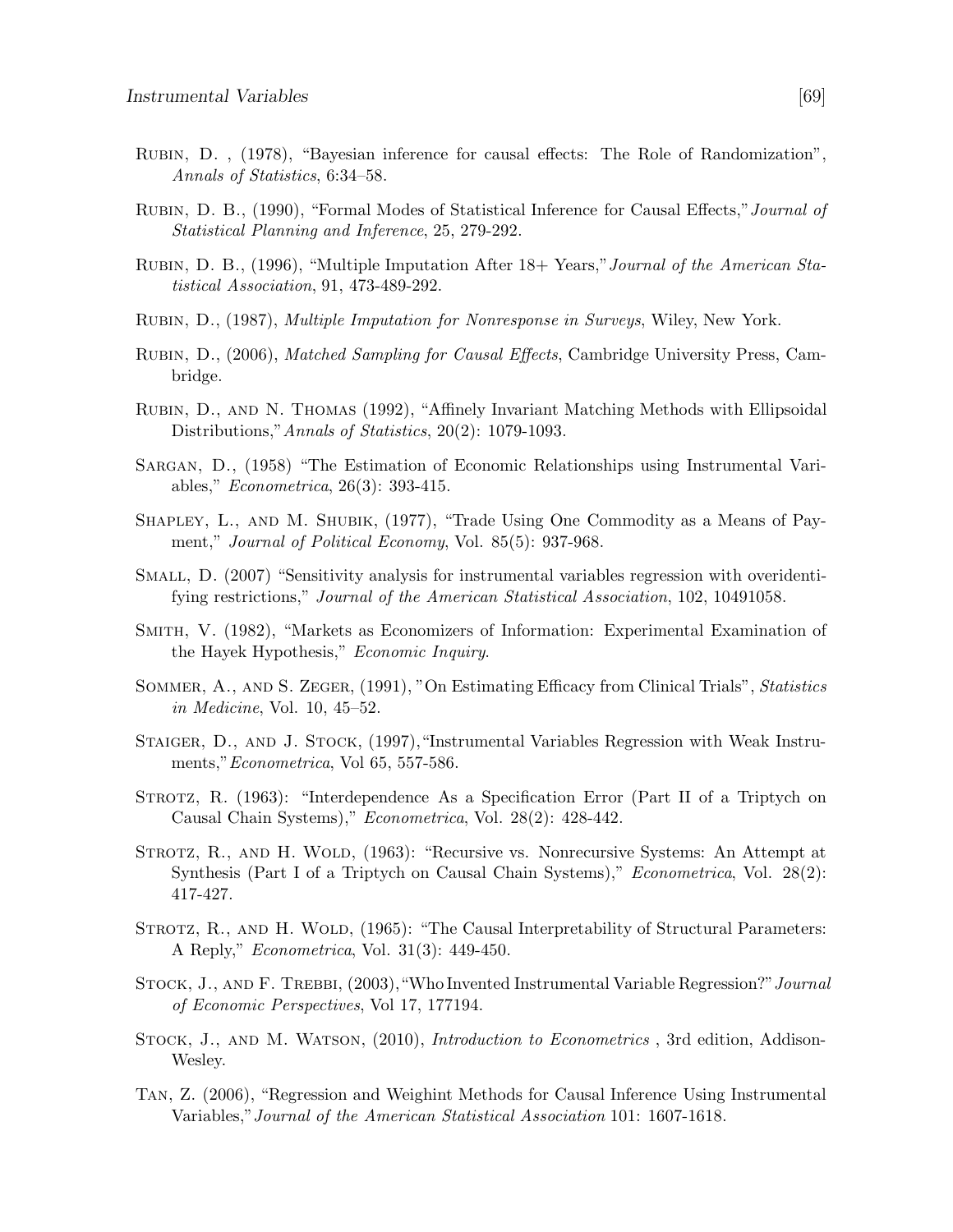- Tan, Z. (2010), "Marginal and Nested Structural Models Using Instrumental Variables,"Journal of the American Statistical Association 105: 157-169.
- Tinbergen, J. (1930), "Bestimmung und Deuting von Angebotskurven. Ein Beispiel."Zeitschrift fur Nationalokonomie, Vol. 1 669-679, translated as "Determination and Interpretation of Supply Curves. An Example,"in The Foundations of Econometric Analysis, ed David Hendry and Mary Morgan, p. 233:245.
- Thistlewaite, D., and D. Campbell, (1960), "Regression-Discontinuity Analysis: An Alternative to the Ex-Post Facto Experiment,"Journal of Educational Psychology 51, 309-317.
- VAN DER LAAN, M., AND J. ROBINS, (2003) Unified Methods for Censored Longitudinal Data and Causality, Springer, Berlin.
- Vansteelandt, S. J. Bowden, M. Babanezhad, and E. Goetghebeur, (2011), "On Instrumental Variables Estimation of Causal Odds Ratios,"Statistical Science, Vol. 26, No. 3, 403422.
- VANSTEELANDT, S. AND E. GOETGHEBEUR, (2003), "Causal Inference with Generalized Structural Mean Models,"Journal of the Royal Statistical Socienty, Series B, Vol. 65: 817-835.
- Wold, H. (1960): "A Generalization of Causal Chain Models (Part III of a Triptych on Causal Chain Systems)," Econometrica, Vol 28(2): 443-463.
- WOOLDRIDGE, J., (2002), *Econometric Analysis of Cross Section and Panel Data*, MIT Press, Cambridge, MA.
- Wooldridge, J., (2008), Introductory Econometrics , South-Western College Pub.
- WORKING, E., (1927), "What Do Statistical 'Demand Curves' Show?" Quarterly Journal of Economics, 41(1) 212–35.
- WRIGHT, P., (1928) The Tariff on Animal and Vegetable Oils, New York, MacMillan.
- YAU, L., AND R. LITTLE, (2001), "Inference for the Complier-Average Causal Effect from Longitudinal Data Subject to Noncompliance and Missing Data, with Application to a Job Training Assessment for the Unemployed" Journal of the American Statistical Association, Vol. 96, No. 456, 1232-1244.
- ZELEN, M., (1979), "A New Design for Randomized Clinical Trials," New England Journal of Medicine, 300, 1242–1245.
- ZELEN, M., (1990), "Randomized Consent Designs for Clinical Trials: An Update," Statistics in Medicine, Vol. 9, 645–656.
- Zhang, J., D. Rubin, and F. Mealli, (2009), "Likelihood-Based Analysis of Causal Effects of Job-Training Programs Using Principal Stratification"Journal of the American Statistical Association, Vol. 104, No. 485, 166-176.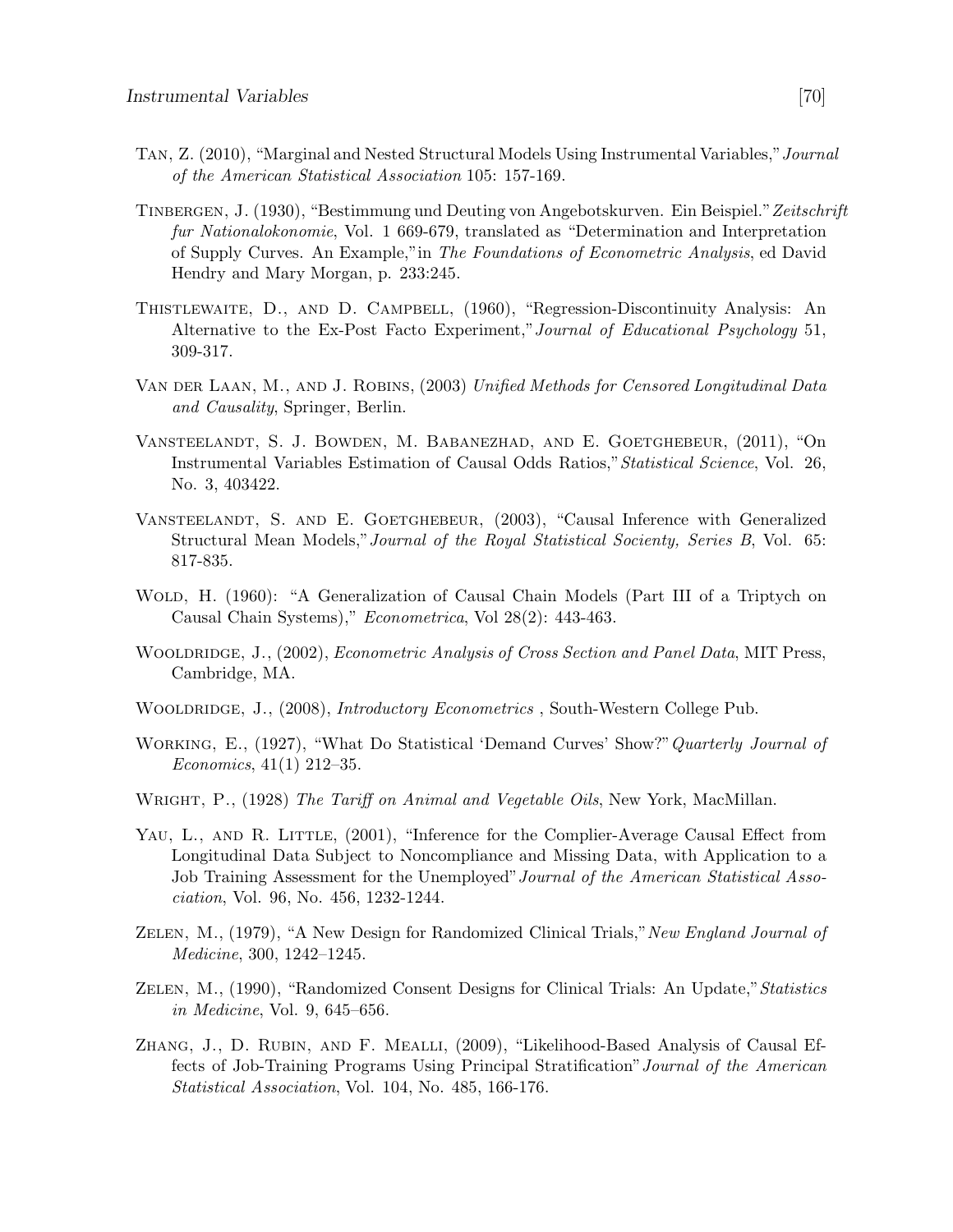|            | number of    | logarithm of price |                    | logarithm of quantity |                    |
|------------|--------------|--------------------|--------------------|-----------------------|--------------------|
|            | observations | average            | standard deviation | average               | standard deviation |
|            |              |                    |                    |                       |                    |
| all        | 111          | $-0.19$            | (0.38)             | 8.52                  | (0.74)             |
|            |              |                    |                    | 8.27                  |                    |
| stormy     | 32           | 0.04               | (0.35)             |                       | (0.71)             |
| not-stormy | 79           | $-0.29$            | (0.35)             | 8.63                  | (0.73)             |
|            |              |                    |                    |                       |                    |
| stormy     | 32           | 0.04               | (0.35)             | 8.27                  | (0.71)             |
| mixed      | 34           | $-0.16$            | (0.35)             | 8.51                  | (0.77)             |
| fair       | 45           | $-0.39$            | (0.37)             | 8.71                  | (0.69)             |

Table 1: Fulton Fish Market Data  $\left(N=111\right)$ 

Table 2: Influenza Data ( $N = 2861$ )

| Hospitalized for    |                    |                | Influenza Vaccine Letter Number of Individuals |  |
|---------------------|--------------------|----------------|------------------------------------------------|--|
| Flu-Related Reasons |                    |                |                                                |  |
| $Y_i^{\text{obs}}$  | $X_i^{\text{obs}}$ | $Z_i$          |                                                |  |
|                     |                    |                |                                                |  |
| $\rm No$            | N <sub>o</sub>     | N <sub>o</sub> | 1027                                           |  |
| $\rm No$            | $\rm No$           | Yes            | 935                                            |  |
| $\rm No$            | Yes                | $\rm No$       | 233                                            |  |
| $\rm No$            | Yes                | Yes            | 422                                            |  |
| Yes                 | N <sub>o</sub>     | $\rm No$       | 99                                             |  |
| Yes                 | N <sub>o</sub>     | Yes            | 84                                             |  |
| Yes                 | Yes                | $\rm No$       | 30                                             |  |
| Yes                 | Yes                | Yes            | 31                                             |  |